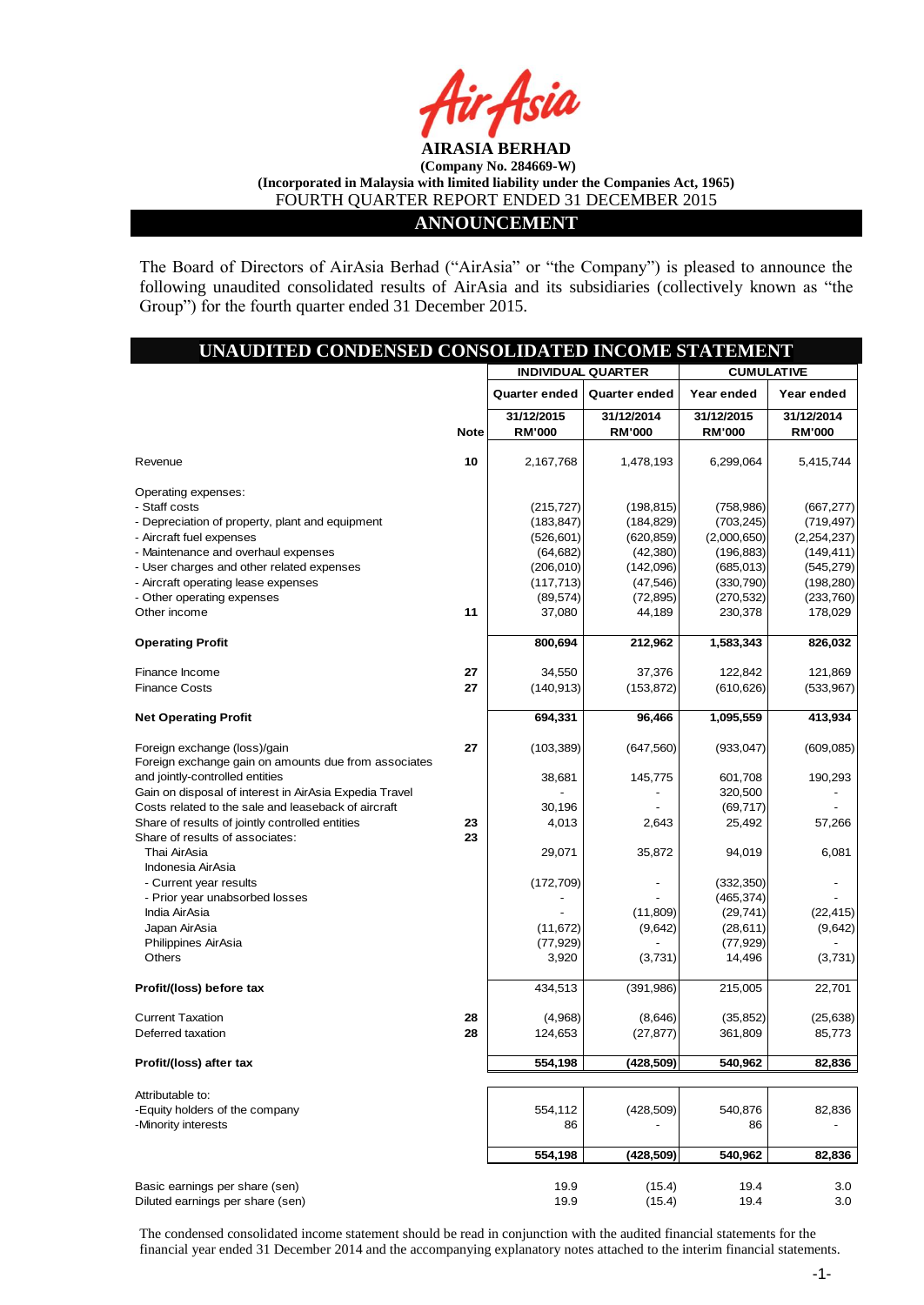ksia

# **UNAUDITED CONDENSED CONSOLIDATED STATEMENT OF COMPREHENSIVE INCOME**

|                                                    |             | <b>INDIVIDUAL QUARTER</b> |               | <b>CUMULATIVE</b> |               |
|----------------------------------------------------|-------------|---------------------------|---------------|-------------------|---------------|
|                                                    |             | Quarter ended             | Quarter ended | Year ended        | Year ended    |
|                                                    |             | 31/12/2015                | 31/12/2014    | 31/12/2015        | 31/12/2014    |
|                                                    | <b>Note</b> | <b>RM'000</b>             | <b>RM'000</b> | <b>RM'000</b>     | <b>RM'000</b> |
| Profit/(loss) for the period                       |             | 554,198                   | (428, 509)    | 540,962           | 82,836        |
| Other comprehensive (loss)/income                  |             |                           |               |                   |               |
| Available-for-sale financial assets                |             | (9,586)                   | (104, 750)    | (203, 504)        | (174,473)     |
| Cash flow hedges                                   | 13          | 83,598                    | (94,692)      | (367,094)         | (252,939)     |
| Foreign currency translation differences           |             | (899)                     | 7,963         | 6,939             | 7,963         |
| Total comprehensive income/(loss)                  |             |                           |               |                   |               |
| for the period                                     |             | 627,311                   | (619,988)     | (22,697)          | (336,613)     |
| Total comprehensive income/(loss) attributable to: |             |                           |               |                   |               |
| Equity holders of the company                      |             | 627,225                   | (619,988)     | (22, 783)         | (336, 613)    |
| Minority Interest                                  |             | 86                        |               | 86                |               |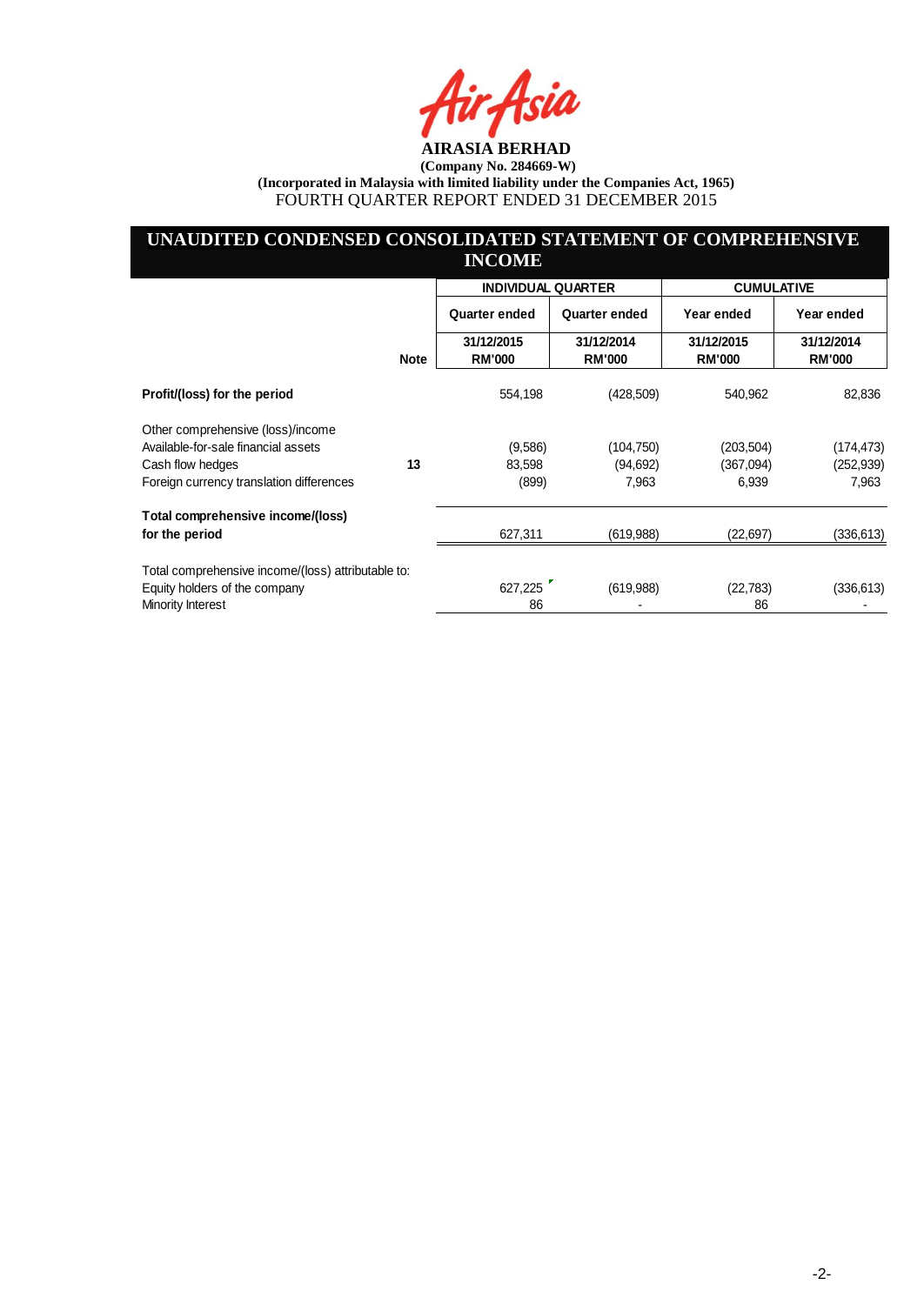**AFTY Asia** 

# **UNAUDITED CONDENSED CONSOLIDATED CASH FLOW STATEMENTS**

|                                                                                       | <b>YEAR ENDED</b>                | <b>YEAR ENDED</b>           |
|---------------------------------------------------------------------------------------|----------------------------------|-----------------------------|
|                                                                                       | 31/12/2015<br><b>RM'000</b>      | 31/12/2014<br><b>RM'000</b> |
| <b>CASH FLOWS FROM OPERATING ACTIVITIES</b>                                           |                                  |                             |
| Profit before taxation                                                                | 215,005                          | 22,701                      |
| Adjustments:                                                                          |                                  |                             |
| Property, plant and equipment                                                         |                                  |                             |
| - Depreciation                                                                        | 703,245                          | 719,497                     |
| - Loss/(gain) on disposal                                                             | 74,901                           | 4,690                       |
| Gain on disposal of other investments<br>Impairment on other investments              | $\overline{a}$<br>$\overline{a}$ | (42,077)<br>10,125          |
| Impairment of trade and other receivables                                             | $\blacksquare$                   | 30,651                      |
| Fair value gains on derivative financial intruments                                   | (925, 253)                       | (212, 398)                  |
| Provision for doubtful debts                                                          | 21,102                           |                             |
| Share of results of jointly-controlled entities                                       | (25, 492)                        | (57, 266)                   |
| Share of results of associates                                                        | 825,490                          | 29,707                      |
| Gain on disposal of investment in AAE Travel                                          | (320, 500)                       |                             |
| Net unrealised foreign exchange loss<br>Interest expense                              | 1,758,611<br>610,626             | 639,614<br>533,967          |
| Dividend income                                                                       |                                  | (4,697)                     |
| Gain related to the sale and leaseback of aircraft                                    | (27, 361)                        |                             |
| Interest income                                                                       | (122, 842)                       | (121, 869)                  |
|                                                                                       | 2,787,532                        | 1,552,645                   |
| Changes in working capital                                                            |                                  |                             |
| Inventories                                                                           | (17, 173)                        | 11,368                      |
| Receivables and prepayments                                                           | (109, 998)                       | (258, 466)                  |
| Trade and other payables                                                              | 811,275                          | 101,432                     |
| Intercompany balances<br>Cash generated from operations                               | (822,087)<br>2,649,549           | (725, 677)<br>681,302       |
|                                                                                       |                                  |                             |
| Interest paid                                                                         | (544, 768)                       | (470, 613)                  |
| Interest received                                                                     | 116,973                          | 106,576                     |
| Tax paid                                                                              | (31,001)                         | (15, 234)                   |
| Net cash from operating activities                                                    | 2,190,753                        | 302,031                     |
| <b>CASH FLOWS FROM INVESTING ACTIVITIES</b>                                           |                                  |                             |
| Property, plant and equipment                                                         |                                  |                             |
| - Additions                                                                           | (272, 686)                       | (2,084,641)                 |
| - Proceeds from disposal                                                              | 1,160,290                        | 119,745                     |
| Investment in associated companies                                                    | (88, 695)                        | (30, 378)                   |
| Investment in available-for-sale financial asset                                      | (53, 811)                        |                             |
| Proceeds from disposal of investment in AAE Travel                                    | 347,044                          |                             |
| Loan granted to associates                                                            |                                  | (431, 258)                  |
| Loan repayments received from associates                                              | 71,423                           | 80,937                      |
| Proceeds from disposal of other investments                                           |                                  | 44,584                      |
| Dividend received                                                                     | $\blacksquare$                   | 4,697<br>142,073            |
| Refund on aircraft purchase<br>Net cash generated from/(used in) investing activities | 1,163,565                        | (2,154,241)                 |
|                                                                                       |                                  |                             |
| <b>CASH FLOWS FROM FINANCING FACILITIES</b>                                           |                                  |                             |
| Proceeds from allotment of shares                                                     |                                  | 2,064                       |
| Proceeds from borrowings                                                              | 1,384,930                        | 3,129,496                   |
| Dividend paid                                                                         | (83, 489)                        | (111, 292)                  |
| Goodwill                                                                              | (11, 850)                        |                             |
| Repayment of borrowings                                                               | (3,841,014)                      | (1,241,080)                 |
| Net cash (used in)/generated from financing activities                                | (2,551,423)                      | 1,779,188                   |
| <b>NET INCREASE FOR THE</b>                                                           |                                  |                             |
| <b>FINANCIAL PERIOD/YEAR</b>                                                          | 802,895                          | (73,022)                    |
| <b>CASH AND CASH EQUIVALENTS AT BEGINNING</b>                                         |                                  |                             |
| OF THE FINANCIAL PERIOD                                                               | 1,337,849                        | 1,380,435                   |
| <b>CURRENCY TRANSLATION</b>                                                           |                                  |                             |
| <b>DIFFERENCES</b>                                                                    | 290,396                          | 30,436                      |
| CASH AND CASH EQUIVALENTS AT END OF                                                   |                                  |                             |
| <b>FINANCIAL PERIOD*</b>                                                              | 2,431,140                        | 1,337,849                   |

\* Included within the balance at end of period is an amount RM711 million restricted cash and fixed deposits

pledged as securities for banking facilities of RM16.5 million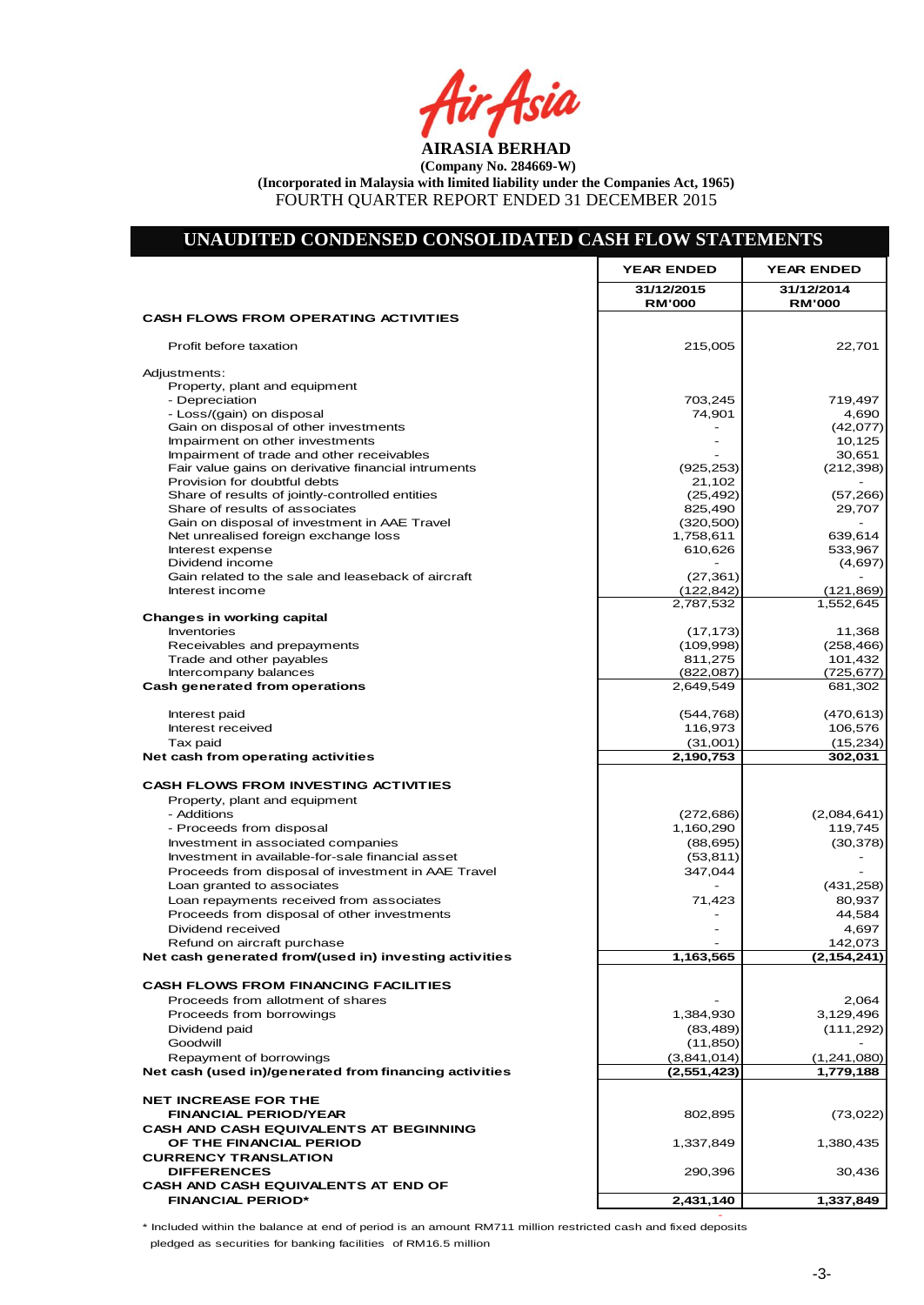ir Asia

# **UNAUDITED CONDENSED CONSOLIDATED STATEMENT OF FINANCIAL POSITION**

|                                               |             | <b>AS AT</b>                | AS AT                       |
|-----------------------------------------------|-------------|-----------------------------|-----------------------------|
|                                               |             |                             |                             |
|                                               |             | 31/12/2015<br><b>RM'000</b> | 31/12/2014<br><b>RM'000</b> |
|                                               | <b>Note</b> |                             |                             |
| <b>NON CURRENT ASSETS</b>                     |             |                             |                             |
| Property, plant and equipment                 | 15          | 10,895,146                  | 12,533,535                  |
| Investment in associates                      | 23          | 1,020,611                   | 230,454                     |
| Investment in a jointly controlled entity     | 23          | 164,024                     | 191,620                     |
| AFS Financial Assets                          |             | 235,097                     | 384,790                     |
| Goodwill                                      |             | 17,703                      | 7,334                       |
| Intangible asset                              |             | 1,481                       |                             |
| Deferred tax assets                           |             | 828,887                     | 466,968                     |
| Receivables and prepayments                   |             | 1,421,802                   | 1,132,504                   |
| Deposit on aircraft purchase                  |             | 697,640                     | 500,321                     |
| Amounts due from an associate                 |             | 1,239,099                   | 2,301,528                   |
| Derivative Financial Instruments              | 33          | 945,490                     | 381,686                     |
|                                               |             | 17,466,980                  | 18,130,740                  |
| <b>CURRENT ASSETS</b>                         |             |                             |                             |
| Inventories                                   |             | 35,325                      | 18,152                      |
| Receivables and prepayments                   |             | 525,266                     | 682,909                     |
| Amounts due from a jointly controlled entity  |             | 5,708                       | 51,188                      |
| Amount due from associates                    |             | 360,854                     | 153,803                     |
| Amount due from a related party               |             | 30,825                      | 3,179                       |
| Deposits, bank and cash balances              |             | 2,431,140                   | 1,337,849                   |
| Derivative Financial Instruments              | 33          | 419,112                     | 286,298                     |
| Current tax assets                            |             | 3,648                       |                             |
|                                               |             | 3,811,878                   | 2,533,378                   |
| <b>CURRENT LIABILITIES</b>                    |             |                             |                             |
| Trade and other payables                      |             | 1,624,117                   | 773,128                     |
| Sales in advance                              |             | 540,920                     | 502,810                     |
| Derivative Financial Instruments              | 33          | 582,491                     | 472,204                     |
| Amount due to associate                       |             |                             | 55,110                      |
| Amount due to a related party                 |             |                             | 24,693                      |
| Borrowings                                    | 32          | 2,431,736                   | 2,274,928                   |
| <b>Current tax liabilities</b>                |             |                             | 9,380                       |
|                                               |             | 5,179,264                   | 4,112,253                   |
| <b>NET CURRENT LIABILITIES</b>                |             | (1, 367, 386)               | (1, 578, 875)               |
| <b>NON CURRENT LIABILITIES</b>                |             |                             |                             |
| Other payables and accruals                   |             | 1,139,620                   | 1,212,044                   |
| Amount due to an associate                    |             | 89,868                      | 83,545                      |
| Borrowings                                    | 32          | 10,184,863                  | 10,453,090                  |
| Derivative Financial Instruments              | 33          | 237,898                     | 248,095                     |
|                                               |             |                             |                             |
|                                               |             | 11,652,249                  | 11,996,774                  |
|                                               |             |                             |                             |
|                                               |             | 4,447,345                   | 4,555,091                   |
| <b>CAPITAL AND RESERVES</b>                   |             |                             |                             |
| Share capital                                 | 7           | 278,297                     | 278,297                     |
| <b>Share Premium</b>                          |             | 1,230,941                   | 1,230,941                   |
| Minority interest                             |             | (1,560)                     |                             |
| Foreign exchange reserve                      |             | 15,757                      | 8,818                       |
| Retained earnings                             |             | 3,355,508                   | 2,898,035                   |
| <b>Other Reserves</b>                         |             | (431, 598)                  | 139,000                     |
| Shareholders' funds                           |             | 4,447,345                   | 4,555,091                   |
| Net assets per share attributable to ordinary |             |                             |                             |
| equity holders of the Company (RM)            |             | 1.60                        | 1.64                        |

The condensed consolidated statement of financial position should be read in conjunction with the audited financial statements for the financial year ended 31 December 2014 and the accompanying explanatory notes attached to the interim financial statements.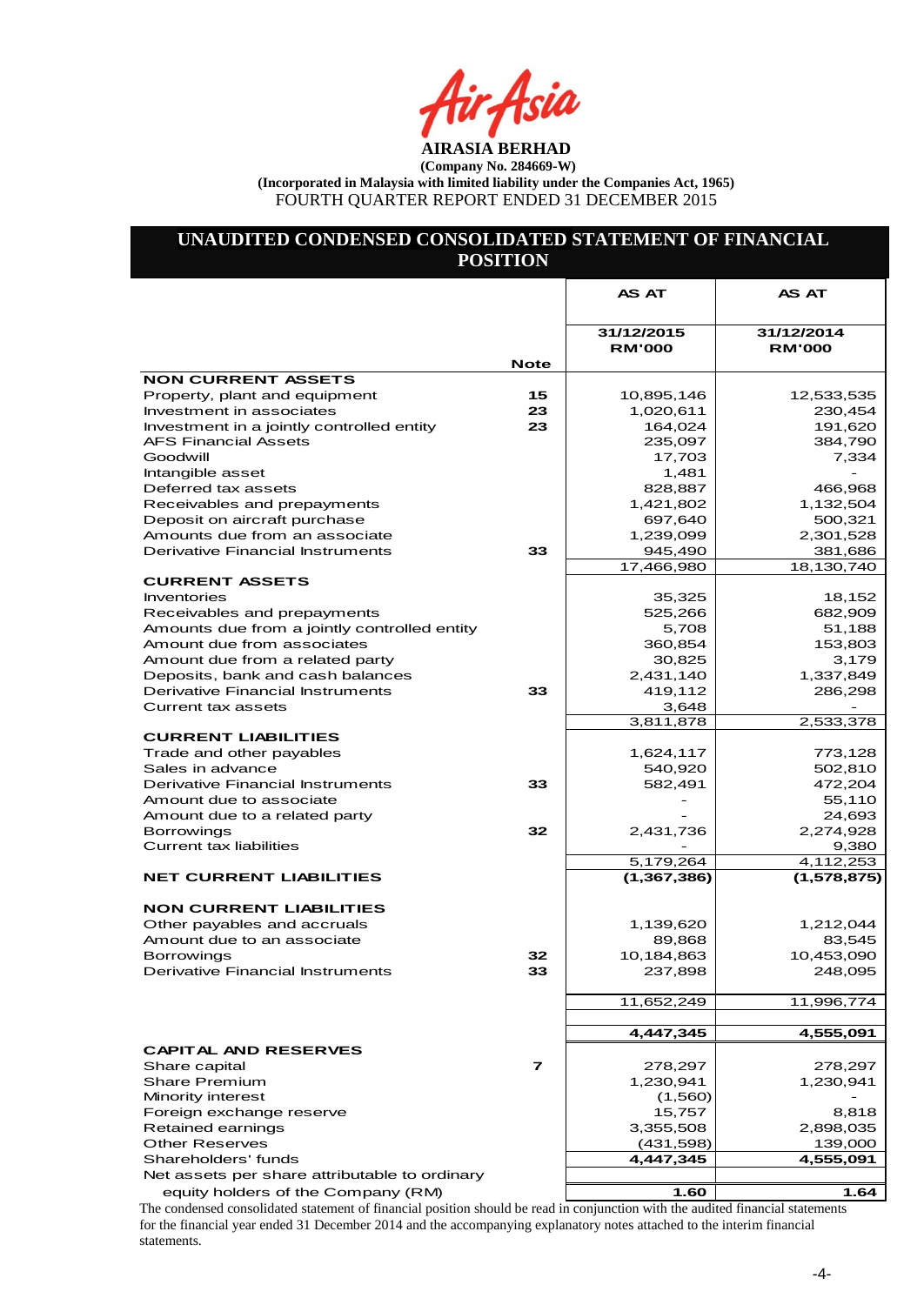ja

| UNAUDITED CONDENSED CONSOLIDATED STATEMENT OF CHANGES IN EQUITY                                    |                                                            |                                          |                                                 |                                                                |                                                               |                                                |                                                     |                               |                                                     |                                                |
|----------------------------------------------------------------------------------------------------|------------------------------------------------------------|------------------------------------------|-------------------------------------------------|----------------------------------------------------------------|---------------------------------------------------------------|------------------------------------------------|-----------------------------------------------------|-------------------------------|-----------------------------------------------------|------------------------------------------------|
|                                                                                                    |                                                            |                                          |                                                 |                                                                | Attributable to Equity Holders of the Company                 |                                                |                                                     |                               |                                                     |                                                |
|                                                                                                    | Issued and fully paid<br>ordinary shares<br>of RM0.10 each |                                          |                                                 |                                                                |                                                               |                                                |                                                     |                               |                                                     |                                                |
|                                                                                                    | <b>Number</b><br>of shares<br>000                          | <b>Nominal</b><br>Value<br><b>RM'000</b> | <b>Share</b><br><b>Premium</b><br><b>RM'000</b> | Foreign<br><b>Exchange</b><br><b>Reserves</b><br><b>RM'000</b> | <b>Cash Flow</b><br>Hedge<br><b>Reserves</b><br><b>RM'000</b> | <b>AFS</b><br><b>Reserves</b><br><b>RM'000</b> | <b>Retained</b><br><b>Earnings</b><br><b>RM'000</b> | <b>Total</b><br><b>RM'000</b> | <b>Minority</b><br><b>Interest</b><br><b>RM'000</b> | <b>TOTAL</b><br><b>EQUITY</b><br><b>RM'000</b> |
| At 1 January 2015                                                                                  | 2,782,974                                                  | 278,297                                  | 1,230,941                                       | 8,818                                                          | (172, 874)                                                    | 311,874                                        | 2,898,035                                           | 4,555,091                     |                                                     | 4,555,091                                      |
| Net profit for the period                                                                          |                                                            |                                          |                                                 |                                                                |                                                               |                                                | 540,962                                             | 540,962                       | (1,560)                                             | 539,402                                        |
| Other comprehensive income/(loss)                                                                  |                                                            |                                          |                                                 | 6,939                                                          | (367,094)                                                     | (203, 504)                                     |                                                     | (563, 659)                    |                                                     | (563, 659)                                     |
| Dividend                                                                                           |                                                            |                                          |                                                 |                                                                |                                                               |                                                | (83, 489)                                           | (83, 489)                     |                                                     | (83, 489)                                      |
| At 31 December 2015                                                                                | 2,782,974                                                  | 278,297                                  | 1,230,941                                       | 15,757                                                         | (539,968)                                                     | 108,370                                        | 3,355,508                                           | 4,448,905                     | (1,560)                                             | 4,447,345                                      |
| At 1 January 2014                                                                                  | 2,781,064                                                  | 278,106                                  | 1,229,068                                       | 855                                                            | 80,065                                                        | 486,347                                        | 2,926,491                                           | 5,000,932                     |                                                     | 5,000,932                                      |
| Net profit for the financial year                                                                  |                                                            |                                          |                                                 |                                                                |                                                               |                                                | 82,836                                              | 82,836                        |                                                     | 82,836                                         |
| Other comprehensive income                                                                         |                                                            |                                          |                                                 | 7,963                                                          | (252, 939)                                                    | (174, 473)                                     |                                                     | (419, 449)                    |                                                     | (419, 449)                                     |
| <b>Dividends</b>                                                                                   |                                                            |                                          |                                                 |                                                                |                                                               |                                                | (111, 292)                                          | (111, 292)                    |                                                     | (111, 292)                                     |
| <b>Issuance of ordinary shares</b><br>- Pursuant to the Employees'<br>Share Option Scheme ('ESOS') | 1,910                                                      | 191                                      | 1,873                                           |                                                                |                                                               |                                                |                                                     | 2,064                         |                                                     | 2,064                                          |
| At 31 December 2014                                                                                | 2,782,974                                                  | 278,297                                  | 1,230,941                                       | 8,818                                                          | (172, 874)                                                    | 311,874                                        | 2,898,035                                           | 4,555,091                     | $\sim$                                              | 4,555,091                                      |

The condensed consolidated statement of changes in equity should be read in conjunction with the audited financial statements for the financial year ended 31 December 2014 and the accompanying explanatory notes attached to the interim financial statements.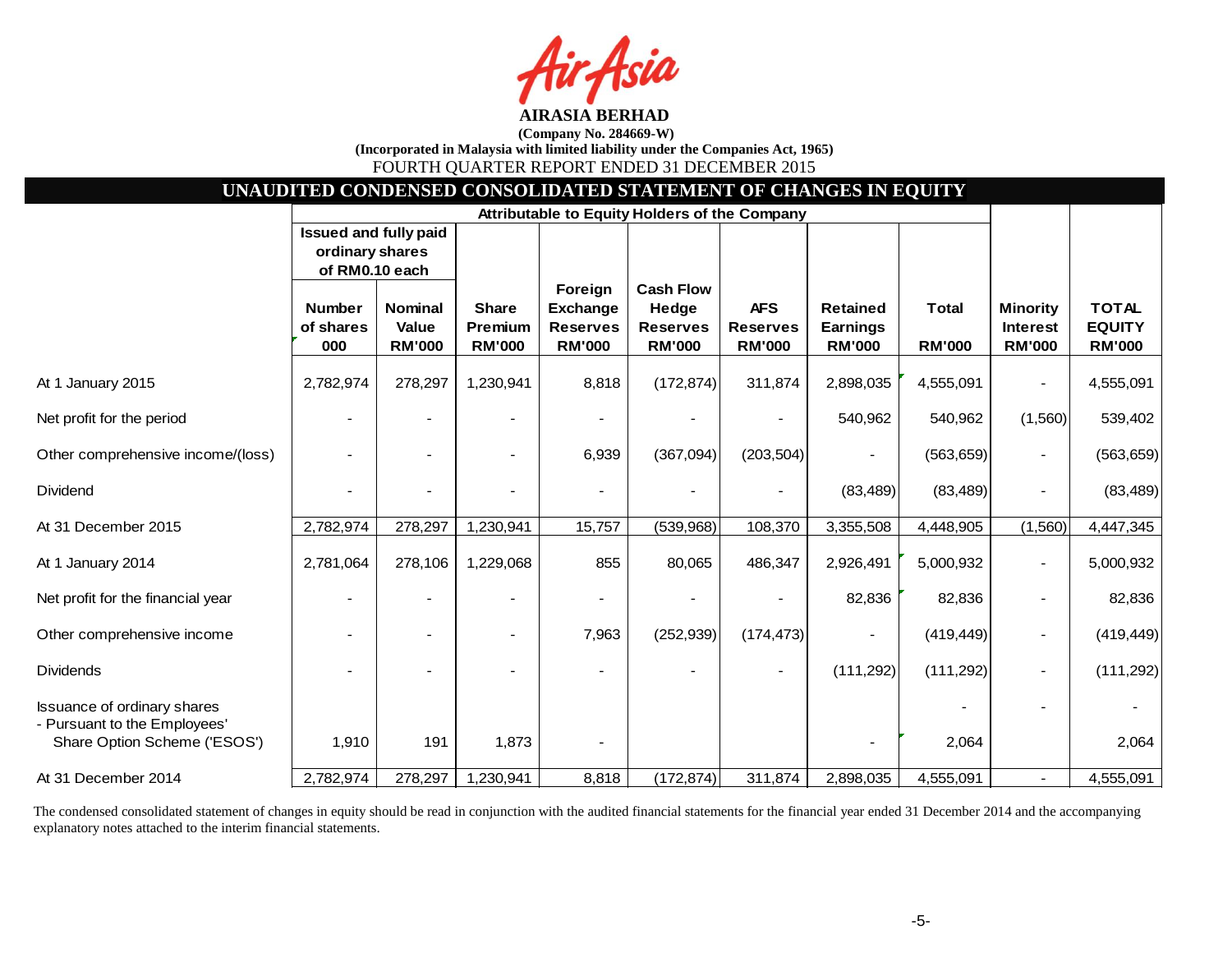

**KEY OPERATING STATISTICS – 31 DECEMBER 2015**

**Performance indicator for Malaysian operations for current quarter against the same quarter last year**

| <b>Quarter Ended: 31 December</b>  | Oct - Dec<br>2015 | Oct - Dec<br>2014 | <b>Change</b><br>$y$ -o-y |
|------------------------------------|-------------------|-------------------|---------------------------|
|                                    |                   |                   |                           |
| Passengers Carried                 | 6,467,882         | 5,903,457         | 10%                       |
| Capacity                           | 7,623,586         | 7,531,380         | 1%                        |
| Seat Load Factor                   | 85%               | 78%               | 7 ppt                     |
| RPK (million)                      | 8,193             | 7,287             | 12%                       |
| ASK (million)                      | 9,724             | 9,269             | 5%                        |
| Average Fare (RM)                  | 177               | 171               | 4%                        |
| Ancillary Income Per Pax (RM)      | 49                | 47                | 4%                        |
| Unit Passenger Revenue (RM)        | 226               | 218               | 4%                        |
| Revenue / ASK (sen)                | 22.29             | 15.95             | 40%                       |
| Revenue / ASK (US cents)           | 5.20              | 3.72              | 40%                       |
| Cost / ASK (sen)                   | 14.06             | 13.51             | 4%                        |
| Cost / ASK (US cents)              | 3.28              | 3.15              | 4%                        |
| Cost / ASK-ex Fuel (sen)           | 8.64              | 6.81              | 27%                       |
| Cost / ASK-ex Fuel (US cents)      | 2.02              | 1.59              | 27%                       |
| Aircraft (end of period)           | 80                | 81                | $-1%$                     |
| Average Stage Length (km)          | 1,276             | 1,231             | 4%                        |
| Number of Flights                  | 42,246            | 41,841            | 1%                        |
| <b>Fuel Consumed (Barrels)</b>     | 1,634,375         | 1,529,360         | 7%                        |
| Average Fuel Price (US\$ / Barrel) | 75                | 95                | $-21%$                    |

*Exchange Rate: RM:USD – 4.2847 - prior year US cent figures are restated at the current period average exchange rate*

#### **Definition and calculation methodology**

| ASK (Available Seat Kilometres)    | Total available seats multiplied by the distance flown.        |
|------------------------------------|----------------------------------------------------------------|
| RPK (Revenue Passenger Kilometres) | Number of passengers carried multiplied by distance<br>flown   |
| Revenue/ASK                        | Total revenue divided by ASK                                   |
| Cost/ASK                           | Total expenses before operating profit divided by ASK          |
| Cost/ASK - ex fuel                 | Costs, as defined above, less fuel expenses, divided by<br>ASK |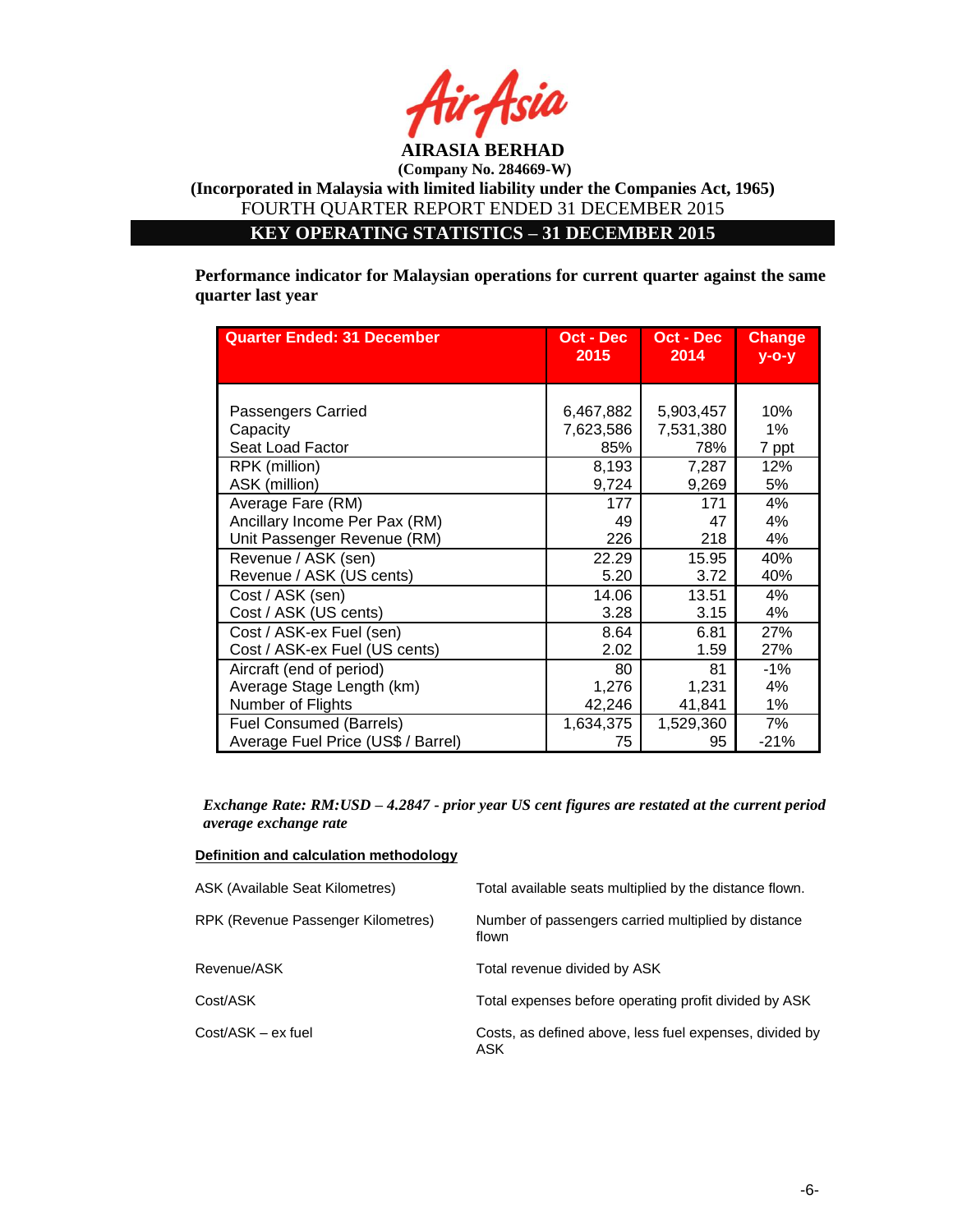

**(Incorporated in Malaysia with limited liability under the Companies Act, 1965)** FOURTH QUARTER REPORT ENDED 31 DECEMBER 2015

# **KEY OPERATING STATISTICS – 31 DECEMBER 2015**

**Performance indicator for Malaysian operations for current financial year against the previous financial year**

| <b>Year Ended: 31 December</b>     | Jan - Dec<br>2015 | Jan - Dec<br>2014 | <b>Change</b><br>$V - O - V$ |
|------------------------------------|-------------------|-------------------|------------------------------|
|                                    |                   |                   |                              |
| Passengers Carried                 | 24,254,506        | 22,138,796        | 10%                          |
| Capacity                           | 30,079,666        | 28,073,160        | 7%                           |
| Seat Load Factor                   | 81%               | 79%               | 2 ppt                        |
| RPK (million)                      | 30,006            | 27,274            | 10%                          |
| ASK (million)                      | 37,408            | 34,590            | 8%                           |
| Average Fare (RM)                  | 157               | 165               | -5%                          |
| Ancillary Income Per Pax (RM)      | 47                | 46                | 2%                           |
| Unit Passenger Revenue (RM)        | 204               | 211               | $-3%$                        |
| Revenue / ASK (sen)                | 16.84             | 15.66             | 8%                           |
| Revenue / ASK (US cents)           | 4.27              | 3.97              | 8%                           |
| Cost / ASK (sen)                   | 12.61             | 13.16             | $-4%$                        |
| Cost / ASK (US cents)              | 3.20              | 3.34              | $-4%$                        |
| Cost / ASK-ex Fuel (sen)           | 7.26              | 6.64              | 9%                           |
| Cost / ASK-ex Fuel (US cents)      | 1.84              | 1.69              | 9%                           |
| Aircraft (end of period)           | 80                | 81                | $-1%$                        |
| Average Stage Length (km)          | 1,247             | 1,217             | 2%                           |
| Number of Flights                  | 167,002           | 155,962           | 7%                           |
| <b>Fuel Consumed (Barrels)</b>     | 6,267,403         | 5,629,921         | 11%                          |
| Average Fuel Price (US\$ / Barrel) | 81                | 102               | $-20%$                       |

*Exchange Rate: RM:USD – 3.9403 - prior year US cent figures are restated at the current year average exchange rate*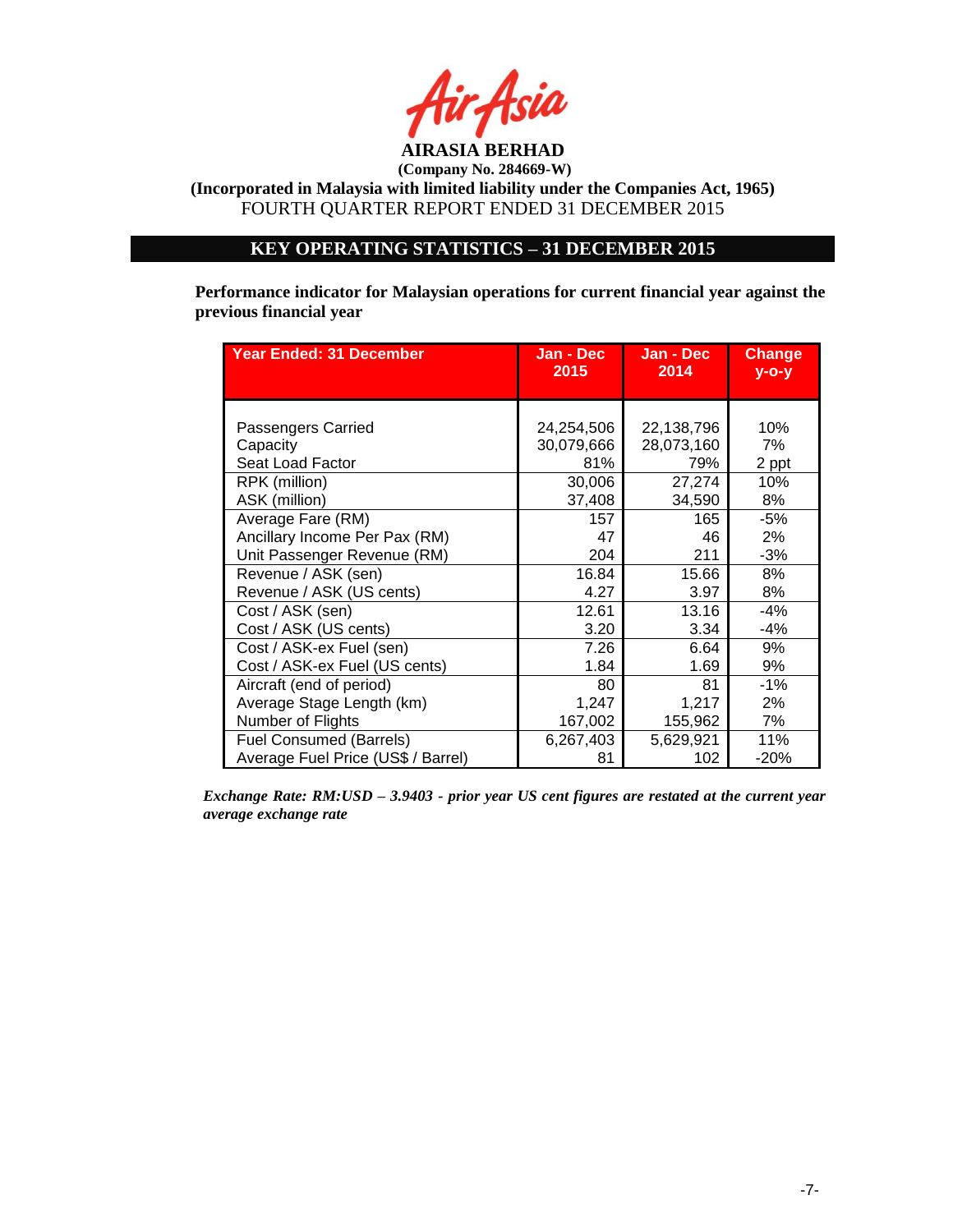

# **NOTES TO THE UNAUDITED ACCOUNTS – 31 DECEMBER 2015**

### **1. Basis of preparation**

The interim financial report is unaudited and has been prepared in accordance with Malaysian Financial Reporting Standard ("MFRS") 134: "Interim Financial Reporting" and paragraph 9.22 and Appendix 9B of the Bursa Malaysia Securities Berhad ("Bursa Malaysia") Listing Requirements.

The interim financial statements should be read in conjunction with the audited financial statements of the Group for the financial year ended 31 December 2014.

#### **2. Summary of significant accounting policies**

The accounting policies and methods of computation adopted for the interim financial statements are consistent with those adopted for the audited financial statements for the financial year ended 31 December 2014.

Details of standards, amendments to published standards and interpretations to existing standards that are applicable to the Group with effect from 1 January 2015 or later are provided in part B general information and summary of significant accounting policies in the audited financial statements of the Group for the financial year ended 31 December 2014. The adoption of the standards applicable to the Group that came into effect on 1 January 2015 did not have any significant impact on the Group upon initial application. The Group did not early adopt any new standards, amendments to published standards and interpretation to existing standards.

#### **3. Auditors' report on preceding annual financial statements**

The auditors have expressed an unqualified opinion on the Group's statutory financial statements for the financial year ended 31 December 2014 in their report dated 22 April 2015.

### **4. Seasonality of operations**

AirAsia is primarily involved in the provision of air transportation services and thus, is subject to the seasonal demand for air travel. The load factor was 85% in the quarter under review, which was 7 percentage points higher than the same period last year. Compared against the immediate preceding quarter (third quarter July  $-$  September 2015), the load factor has improved 3 percentage points. This seasonal pattern is in line with the expectation of the Group.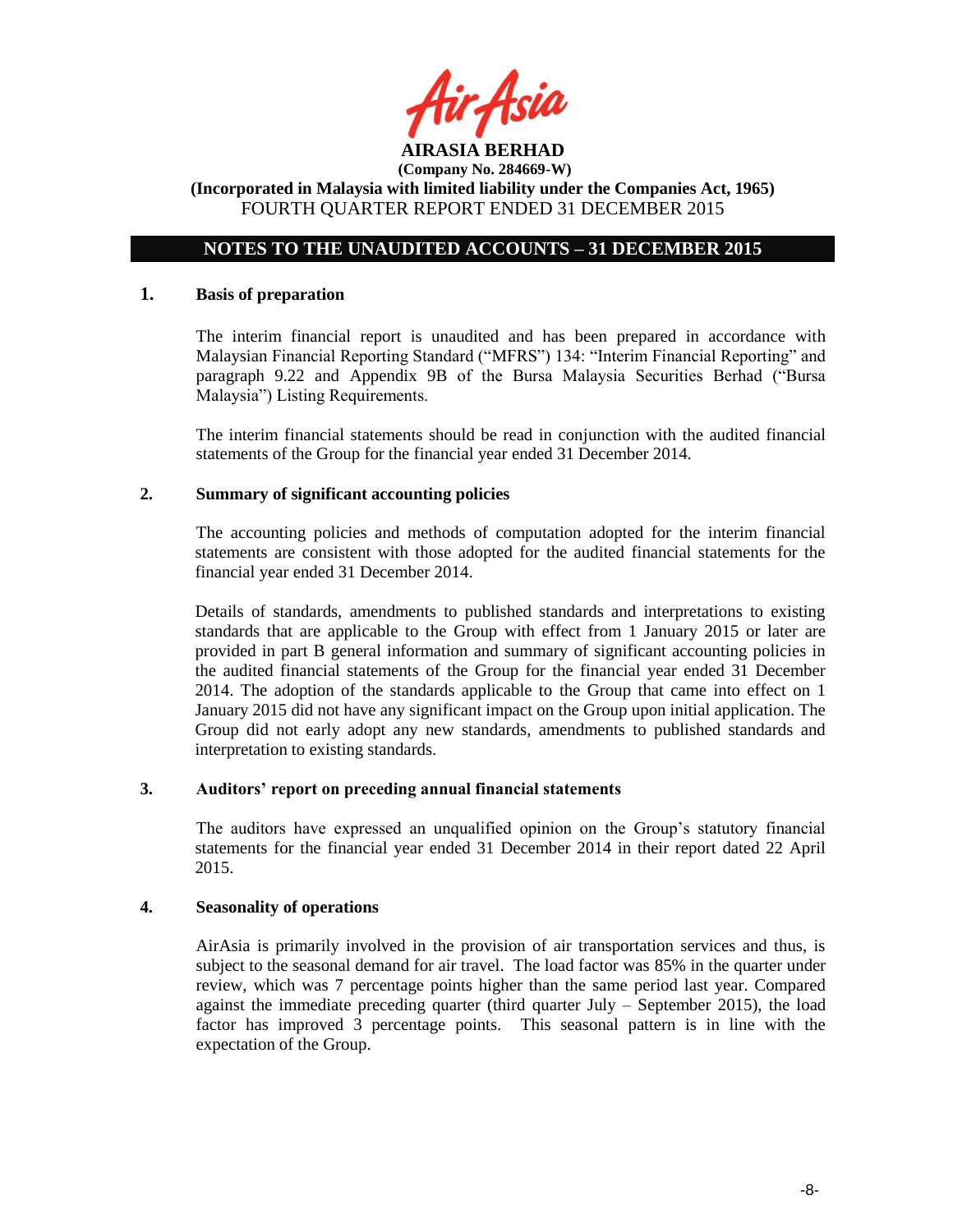

# **NOTES TO THE UNAUDITED ACCOUNTS – 31 DECEMBER 2015**

## **5. Unusual items due to their nature, size or incidence**

There were no unusual items affecting assets, liabilities, equity, net income or cash flows during the current quarter and financial period-to-date.

### **6. Changes in estimates**

There were no changes in estimates that have had material effect in the current quarter and financial period-to-date results.

### **7. Capital and reserves**

During quarter ended 31 December 2015, the total issued and paid-up share capital of the Company remained unchanged at RM278,297,408. There was no cancellation, repurchases, resale and repayment of debt and equity securities for the period ended 31 December 2015.

#### **8. Dividend paid**

No dividends were declared or approved in the quarter ended 31 December 2015.

### **9. Segment reporting**

Operating segments are reported in a manner consistent with the internal management reporting provided to the chief operating decision maker, which is the Group's Chief Executive Officer ("GCEO") effective 1 July 2015 . The GCEO considers the business from a geographical perspective. The operating segments have been identified by each Air Operator Certificate ("AOC") held under the AirAsia brand, and are categorised as Malaysia, Thailand, Indonesia, Philippines, India and Japan.

The GCEO assesses the performance of the operating segments based on revenue and net operating profit.

Segment analysis by product categories has not been prepared as the Group is primarily engaged in the provision of air transportation services. Reconciliation to the reportable segments relates to the elimination of the associate companies.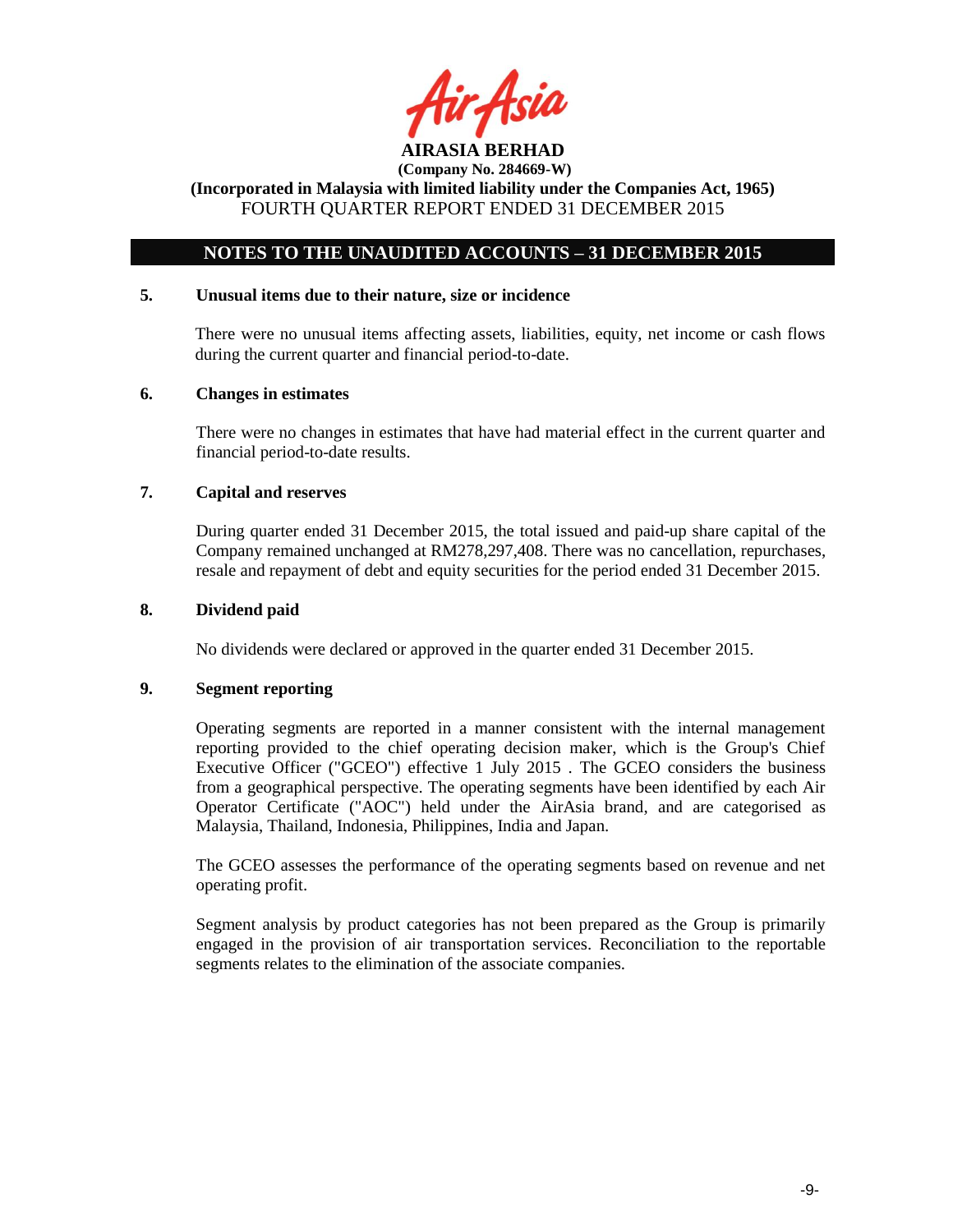

# **NOTES TO THE UNAUDITED ACCOUNTS – 31 DECEMBER 2015**

# **9. Segment reporting (continued)**

The segment information provided to the Group CEO for the reportable segments for the quarter ended 31 December 2015 are as follows:

#### **Income Statement for the Quarter ended 31 December 2015**

|                                                     |               |                 |               |                    |               |                          | <b>EIIIIIIII</b> auvii |               |
|-----------------------------------------------------|---------------|-----------------|---------------|--------------------|---------------|--------------------------|------------------------|---------------|
|                                                     | Malaysia      | <b>Thailand</b> | Indonesia     | <b>Philippines</b> | India         | Japan                    | <b>Adjustments</b>     | <b>Total</b>  |
|                                                     | <b>RM'000</b> | <b>RM'000</b>   | <b>RM'000</b> | <b>RM'000</b>      | <b>RM'000</b> | <b>RM'000</b>            | <b>RM'000</b>          | <b>RM'000</b> |
| Revenue                                             | 2,167,768     | 917,833         | 341,368       | 208,600            | 135,118       |                          | (392, 267)             | 3,378,420     |
| Operating expenses                                  |               |                 |               |                    |               |                          |                        |               |
| - Staff costs                                       | (215, 727)    | (128, 367)      | (48,044)      | (36, 448)          | (22, 451)     | (14, 100)                |                        | (465, 137)    |
| - Depreciation of property, plant and equipment     | (183, 847)    | (34, 407)       | (7,380)       | (9,580)            | (819)         | (356)                    |                        | (236, 389)    |
| - Aircraft fuel expenses                            | (526, 601)    | (297, 677)      | (118, 971)    | (82, 771)          | (47, 578)     | (1,096)                  |                        | (1,074,695)   |
| - Maintenance and overhaul                          | (64, 682)     | (77, 557)       | (46, 803)     | (19,313)           | (11, 888)     | (831)                    | 115,856                | (105, 217)    |
| - User charges and other related expenses           | (206, 010)    | (140, 071)      | (56, 938)     | (31, 952)          | (19, 624)     | (566)                    |                        | (455, 161)    |
| - Aircraft operating lease expenses                 | (117, 713)    | (136, 704)      | (60, 309)     | (50, 429)          | (23, 312)     | (4, 428)                 | 276,410                | (116, 485)    |
| - Other operating expenses                          | (89, 574)     | (65,960)        | (23, 672)     | (19,790)           | (28, 876)     | (3,978)                  | 9,679                  | (222, 172)    |
| Other income                                        | 37,080        | 32,858          | 7,726         | 31,586             | 2,801         |                          | (9,679)                | 102,372       |
| <b>Operating profit/(loss)</b>                      | 800,694       | 69,947          | (13,024)      | (10,097)           | (16, 630)     | (25, 355)                |                        | 805,536       |
| Finance income                                      | 34,550        | 4,580           | 128           | 32                 | 405           | 0                        |                        | 39,695        |
| <b>Finance costs</b>                                | (140, 913)    | (14, 649)       | (9,221)       | (4,538)            | (0)           | (14)                     |                        | (169, 336)    |
| Net operating profit/(loss)                         | 694,331       | 59,878          | (22, 116)     | (14, 603)          | (16, 226)     | (25, 368)                |                        | 675,895       |
| Foreign exchange (losses)/gains                     | (64, 708)     | 8,080           | (323, 701)    | 3,762              | (4,899)       | (115)                    |                        | (381, 580)    |
| Costs related to the sale and leaseback of aircraft | 30,196        |                 |               |                    |               |                          |                        | 30,196        |
| Share of results of joint ventures                  | 4,013         |                 |               |                    |               |                          |                        | 4,013         |
| Share of results of associates                      | (229, 319)    |                 |               |                    |               | $\overline{\phantom{a}}$ | 233,239                | 3,920         |
| Profit/(loss) before taxation                       | 434,513       | 67,958          | (345, 817)    | (10, 841)          | (21, 125)     | (25, 483)                | 233,239                | 332,444       |

**Elimination**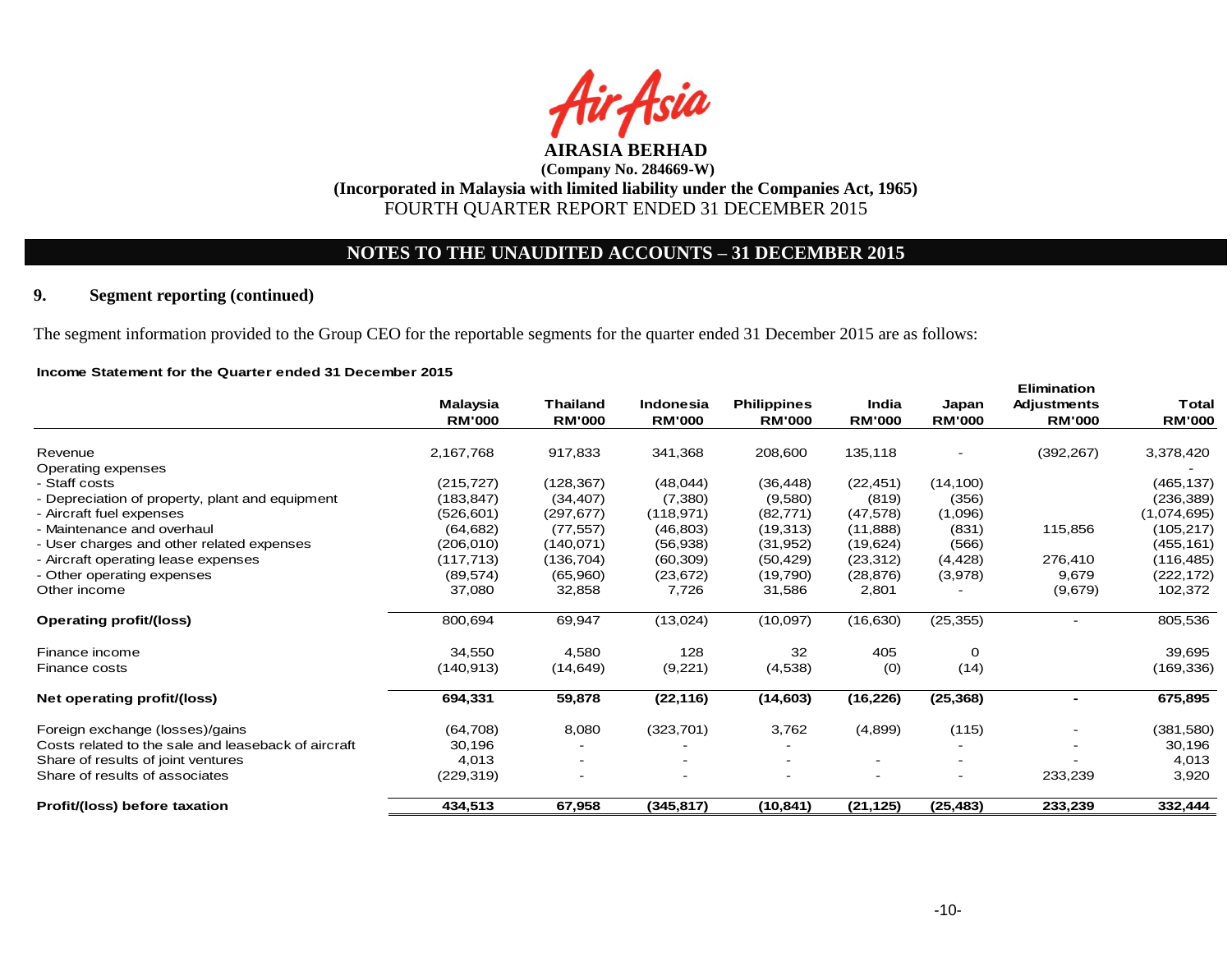

# **NOTES TO THE UNAUDITED ACCOUNTS – 31 DECEMBER 2015**

## **9. Segment reporting (continued)**

The segment information provided to the Group CEO for the reportable segments as at 31 December 2015 are as follows:

## **Statement of Financial Position as at 31 December 2015**

|                                                                  |                 |               |               |                    |               |               | <b>Elimination</b> |                |
|------------------------------------------------------------------|-----------------|---------------|---------------|--------------------|---------------|---------------|--------------------|----------------|
|                                                                  | <b>Malaysia</b> | Thailand      | Indonesia     | <b>Philippines</b> | India         | Japan         | <b>Adjustments</b> | Total          |
|                                                                  | <b>RM'000</b>   | <b>RM'000</b> | <b>RM'000</b> | <b>RM'000</b>      | <b>RM'000</b> | <b>RM'000</b> | <b>RM'000</b>      | <b>RM'000</b>  |
| <b>Statement of Financial Position</b><br>as at 31 December 2015 |                 |               |               |                    |               |               |                    |                |
| <b>Segment Assets</b>                                            |                 |               |               |                    |               |               |                    |                |
| Property, plant and equipment                                    | 10,895,146      | 2,160,469     | 449,194       | 226,110            | 23,202        | 11,301        |                    | 13,765,422     |
| Deposits, cash and bank balances                                 | 2,431,140       | 898,178       | 32,576        | 13,777             | 34,900        | 21,349        |                    | 3,431,921      |
| Other assets                                                     | 7,952,571       | 397,322       | 1,023,025     | 1,316,991          | 34,988        | 27,573        | (3,283,339)        | 7,469,131      |
|                                                                  | 21,278,857      | 3,455,968     | ,504,795      | ,556,879           | 93,089        | 60,223        | (3,283,339)        | 24,666,473     |
| <b>Segment Liabilities</b>                                       |                 |               |               |                    |               |               |                    |                |
| <b>Borrowings</b>                                                | (12,616,599)    | (1,672,237)   | (494, 425)    | (379, 597)         |               |               | 2,016,384          | (13, 146, 474) |
| <b>Others</b>                                                    | (4,214,914)     | (918, 247)    | (1,421,580)   | (2,776,956)        | (168, 859)    | (9,378)       | 3,012,957          | (6,496,976)    |
|                                                                  | (16, 831, 513)  | (2,590,483)   | (1,916,005)   | (3, 156, 553)      | (168,859)     | (9,378)       | 5,029,342          | (19,643,450)   |
|                                                                  |                 |               |               |                    |               |               |                    |                |
| Segment net assets/(liabilities)                                 | 4,447,344       | 865,485       | (411, 210)    | (1,599,674)        | (75, 770)     | 50,845        | 1,746,003          | 5,023,023      |
|                                                                  |                 |               |               |                    |               |               |                    |                |
| Share capital                                                    | 278,297         | 48,681        | 50,976        | 99,780             | 121,855       | 67,380        | (388, 672)         | 278,297        |
| Reserves                                                         | 4,169,047       | 816,804       | (462, 186)    | (1,699,454)        | (197,625)     | (16, 535)     | 2,134,675          | 4,744,726      |
| <b>Capital and Reserves</b>                                      | 4,447,344       | 865,485       | (411, 210)    | (1,599,674)        | (75, 770)     | 50,845        | 1,746,003          | 5,023,023      |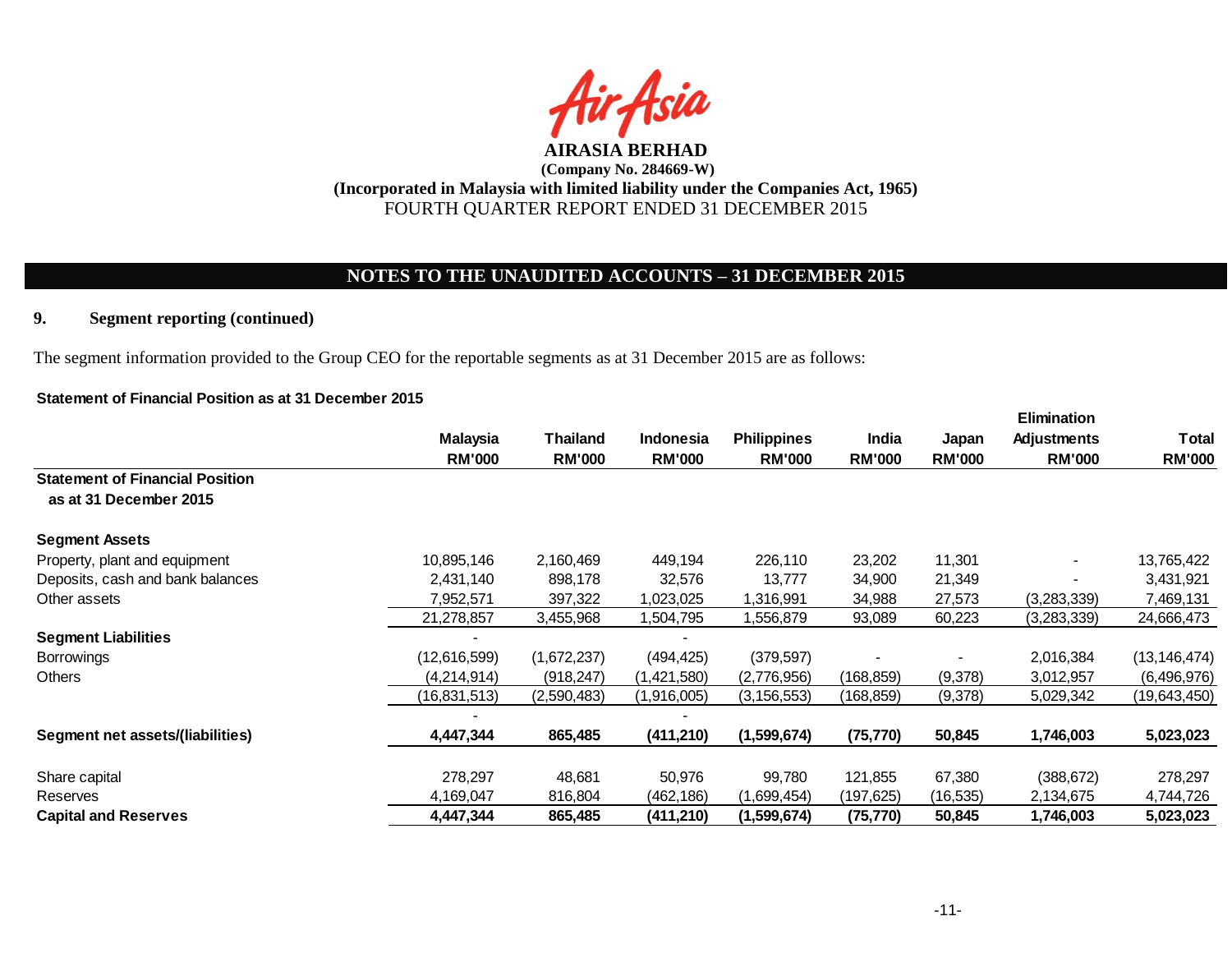

# **NOTES TO THE UNAUDITED ACCOUNTS – 31 DECEMBER 2015**

## **9. Segment reporting (continued)**

Note (a): Reconciliation of segment revenue to reported revenue:

|                                                                       | <b>Quarter ended</b> |
|-----------------------------------------------------------------------|----------------------|
|                                                                       | 31/12/2015           |
|                                                                       | <b>RM</b> million    |
| Segment revenue                                                       | 3,378                |
| Add: Inter-segment revenue                                            | 392                  |
| Less: Revenue from affiliates which are not consolidated with AirAsia |                      |
| <b>Berhad Group</b>                                                   | (1,602)              |
| Reported revenue of AirAsia Berhad                                    | 2,168                |

Note (b): Reconciliation of segment loss before taxation to reported loss before taxation:

|                                                          | <b>Quarter ended</b> |
|----------------------------------------------------------|----------------------|
|                                                          | 31/12/2015           |
|                                                          | <b>RM</b> million    |
| Segment profit before taxation                           | 332                  |
| Add: Expenses from affiliates which are not consolidated | 103                  |
| Reported profit before taxation of AirAsia Berhad        | 435                  |

Note (c): Reconciliation of segment net assets

|                                                           | <b>Quarter ended</b> |
|-----------------------------------------------------------|----------------------|
|                                                           | 31/12/2015           |
|                                                           | <b>RM</b> million    |
| Segment net assets                                        | 5.023                |
| Less: Net assets of affiliates which are not consolidated | (576)                |
| Reported net assets of AirAsia Berhad                     | 4.447                |

#### **10. Revenue**

|                                 | <b>Quarter ended</b><br>31/12/2015<br><b>RM</b> million | <b>Quarter ended</b><br>31/12/2014<br><b>RM</b> million |
|---------------------------------|---------------------------------------------------------|---------------------------------------------------------|
| Passenger seat sales            | 1,132.9                                                 | 821.0                                                   |
| Baggage fees                    | 135.4                                                   | 123.0                                                   |
| Aircraft operating lease income | 727.9                                                   | 205.3                                                   |
| Surcharges and fees             | 17.5                                                    | 192.2                                                   |
| Other revenue                   | 154.1                                                   | 136.7                                                   |
|                                 | 2,167.8                                                 | 1,478.2                                                 |

Included in aircraft operating lease income in the current quarter is maintenance service revenue which was not recognised previously due to uncertainty in the recoverability of the amount. With the improve clarity on the collectability of the amount, Management has decided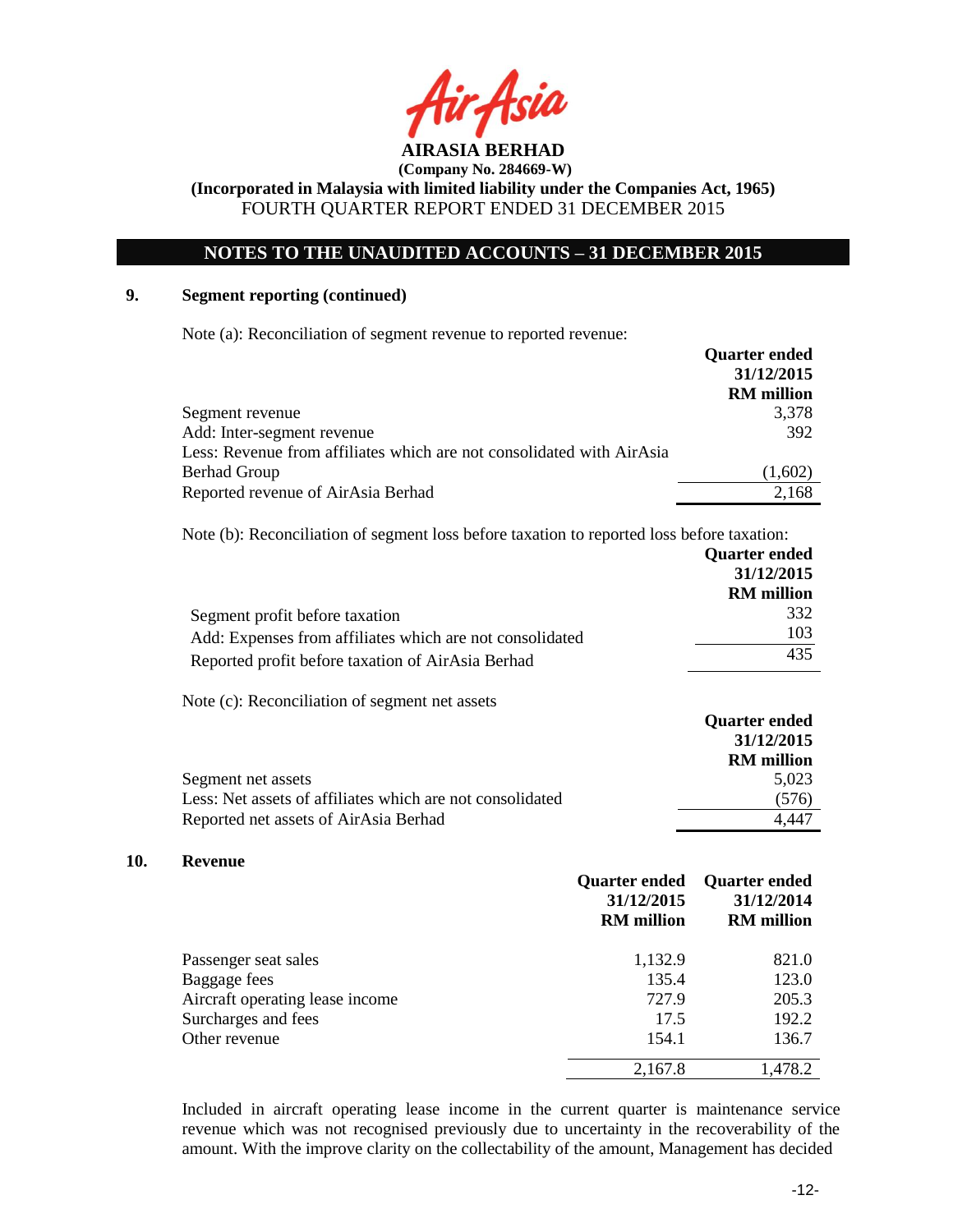

# **NOTES TO THE UNAUDITED ACCOUNTS – 31 DECEMBER 2015**

#### **10. Revenue (continued)**

to recognise the maintenance service revenue in the current quarter.

Other revenue includes assigned seat, freight, cancellation, documentation and other fees and the on-board sale of meals and merchandise.

#### **11. Other Income**

|                                                   | <b>Quarter ended</b><br>31/12/2015<br><b>RM</b> million | <b>Quarter ended</b><br>31/12/2014<br><b>RM</b> million |
|---------------------------------------------------|---------------------------------------------------------|---------------------------------------------------------|
| Loss on disposal of property, plant and equipment | (2.9)                                                   | 1.8                                                     |
| Others                                            | 40.0                                                    | 42.4                                                    |
|                                                   | 37 1                                                    | 14 Z                                                    |

Other income ('others') includes brand licence fees, commission income and advertising income.

### **12. Aircraft sale and leaseback transactions**

In the previous financial period, the Board approved the sale and leaseback of 16 vintage A320 aircraft in view of the incoming delivery of Airbus A320neo aircraft starting 2016. A total of 16 transactions have been completed to date and RM24.6 million finance costs related to these transactions have been recognized in the income statement in the quarter under review. In addition to the expected reduction in borrowings by approximately RM1.2bil, a total of RM0.2 bil net cash proceeds is also expected to be generated as a result of these transactions.

#### **13. Other Comprehensive Income**

Cash flow hedges represent fair value changes due to movement in MTM position on effective hedging contracts at 31 December 2015 as compared to 30 September 2015 as follows:

|                                        | 31/12/2015<br><b>RM</b> million | Quarter ended Quarter ended<br>30/9/2015<br><b>RM</b> million |
|----------------------------------------|---------------------------------|---------------------------------------------------------------|
| Fair value loss in the period          | (9.6)                           | (43.4)                                                        |
| Amount transferred to income statement | 83.6                            | (535.5)                                                       |
|                                        | 74.0                            | (578.9)                                                       |

Fair value changes in effective hedging contracts are recognized directly in equity and are transferred to the income statement in the same period as the underlying hedged item impacts profit or loss.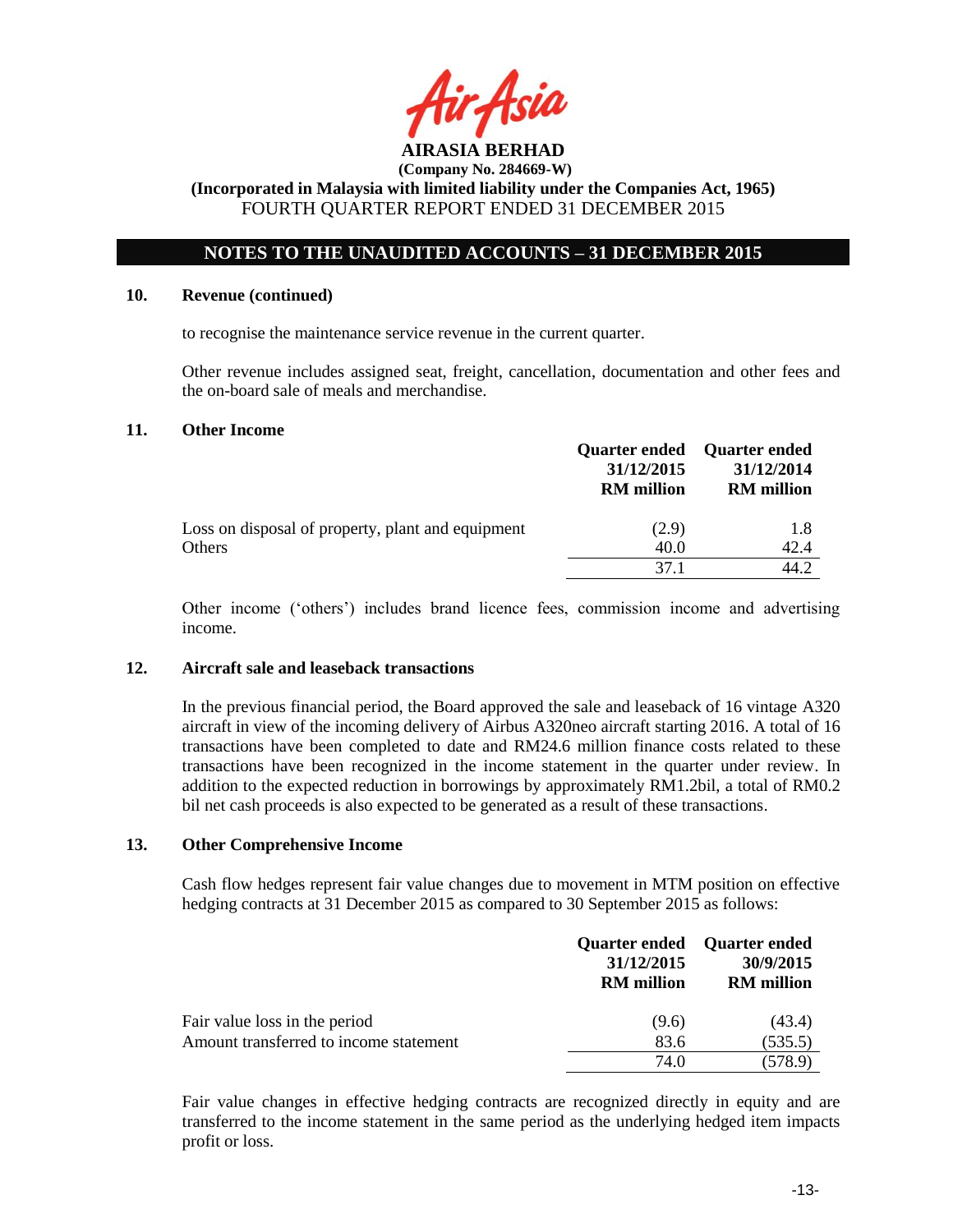

# **NOTES TO THE UNAUDITED ACCOUNTS – 31 DECEMBER 2015**

### **14. Disclosure of Realised and Unrealised Profits**

The cumulative retained profit of the Group and its subsidiaries comprises realized and unrealized profit as disclosed in the table below.

|                                                                               | As at<br>31/12/2015<br><b>RM</b> million | As at<br>31/12/2014<br><b>RM</b> million |
|-------------------------------------------------------------------------------|------------------------------------------|------------------------------------------|
| Total retained profit of AirAsia Berhad and its<br>subsidiaries               |                                          |                                          |
| Realised                                                                      | 5,544,144                                | 2,906,177                                |
| Unrealised                                                                    | (1,472,105)                              | (91,609)                                 |
|                                                                               | 4,072,039                                | 2,814,568                                |
| Total share of accumulated gains/(losses) from<br>associates                  |                                          |                                          |
| Realised                                                                      | (821,969)                                | 3,521                                    |
| Total share of accumulated gains/(losses) from jointly<br>controlled entities |                                          |                                          |
| Realised                                                                      | 105,438                                  | 79,946                                   |
|                                                                               |                                          |                                          |
| Total group retained profit as per consolidated                               |                                          |                                          |
| accounts                                                                      | 3,355,508                                | 2,898,035                                |

### **15. Property, plant and equipment**

### *(a) acquisition and disposals*

During the quarter ended 31 December 2015, the Group acquired property, plant and equipment with a cost of RM8.8 million (quarter ended 31 December 2014: RM138.2 million).

During the quarter ended 31 December 2015, proceeds from disposal of property, plant and equipment totaled RM1.8 million (quarter ended 31 December 2014 RM32.0 million).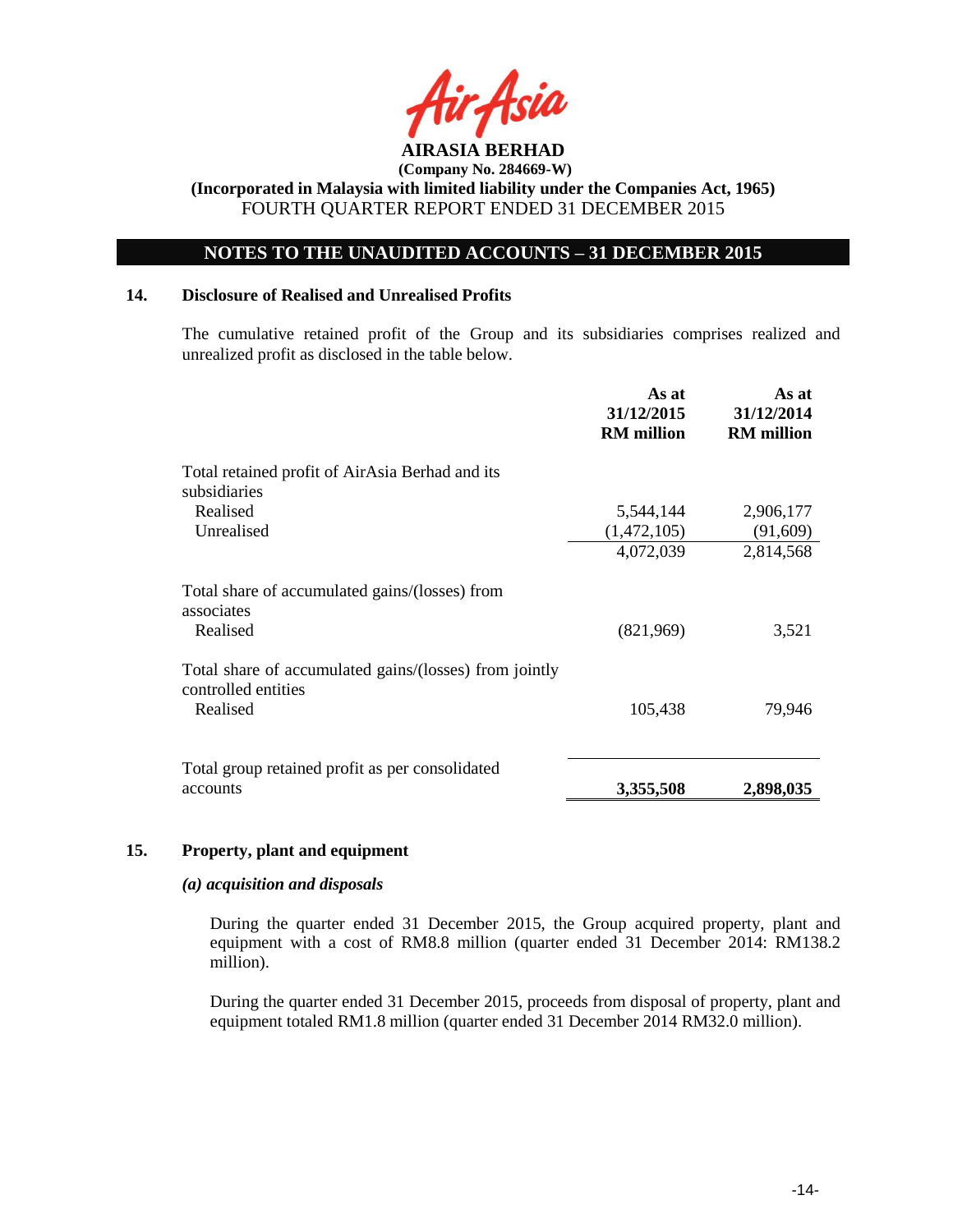

# **NOTES TO THE UNAUDITED ACCOUNTS – 31 DECEMBER 2015**

#### *(b) revaluation*

There was no revaluation of property, plant and equipment in the quarter under review or in the same quarter of the prior year.

#### *(c) impairment*

There was no impairment of property, plant and equipment in the quarter under review or in the same quarter of the prior year.

### **16. Post balance sheet events**

There were no material events after the period end that have not been reflected in the financial statements for the financial period ended 31 December 2015 as at the date of this report.

#### **17. Changes in composition of the Group**

There were no changes in the composition of the Group during the quarter under review.

#### **18. Contingent assets**

As at the date of this report, the Group does not have any contingent assets.

### **19. Changes in contingent liabilities since the last annual balance sheet date**

There were no material changes in contingent liabilities since the latest audited financial statements of the Group for the financial year ended 31 December 2014.

### **20. Capital commitments outstanding not provided for in the interim financial report**

Capital commitments for property, plant and equipment:

|                                 |            | <b>Group and Company</b> |  |
|---------------------------------|------------|--------------------------|--|
|                                 | 31/12/2015 | 31/12/2014               |  |
|                                 | RM'000     | RM'000                   |  |
| Approved and contracted for     | 76,312,562 | 50,562,107               |  |
| Approved but not contracted for |            | 17,760,147 15,734,250    |  |
|                                 | 94,072,709 | 66,296,357               |  |
|                                 |            |                          |  |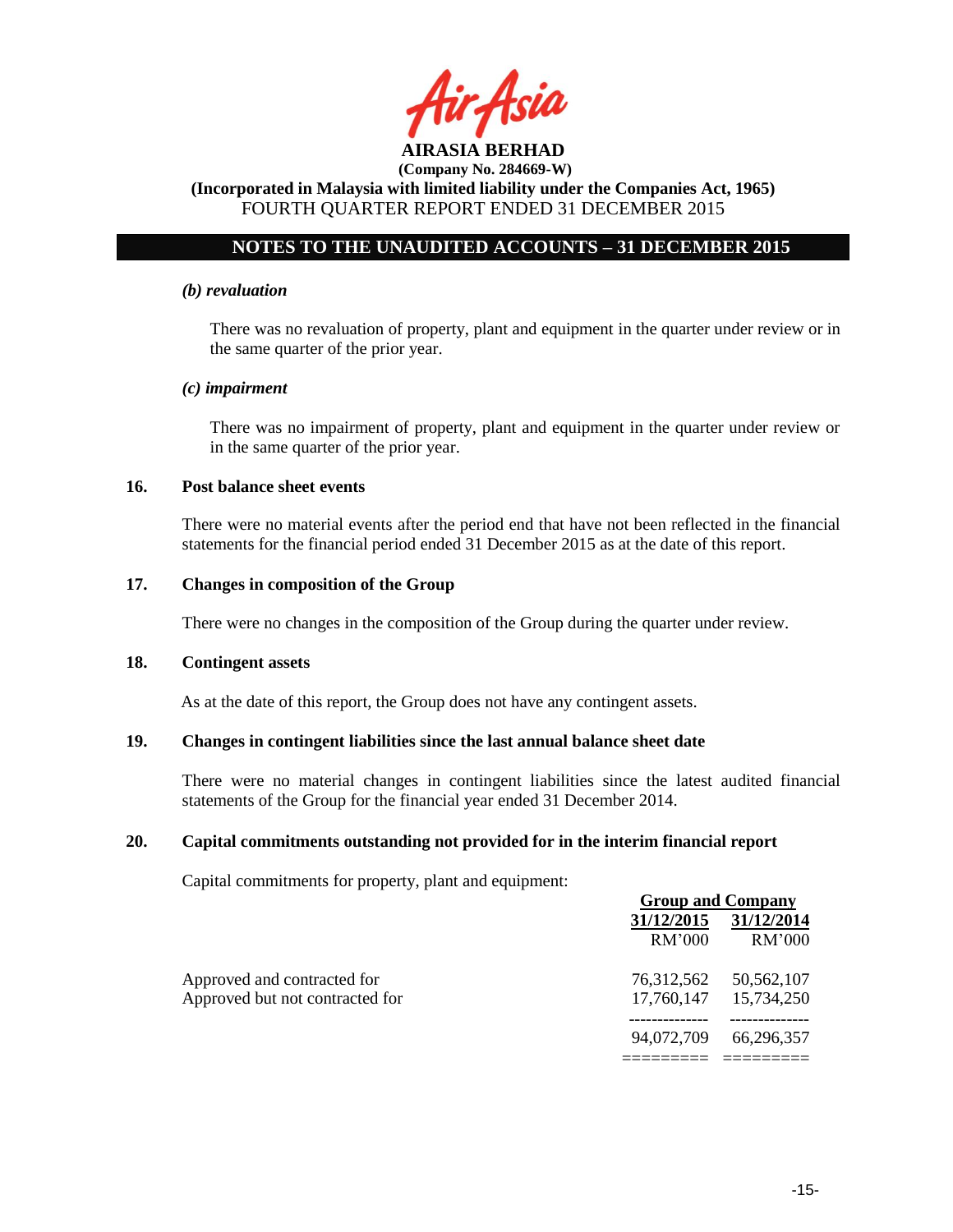

**(Incorporated in Malaysia with limited liability under the Companies Act, 1965)** FOURTH QUARTER REPORT ENDED 31 DECEMBER 2015

# **NOTES TO THE UNAUDITED ACCOUNTS – 31 DECEMBER 2015**

### **21. Material related party transactions**

Details of the relationship and transactions between AirAsia and its related parties are as described below. The related party transactions described were carried out on the terms and conditions obtainable in transactions with unrelated parties unless otherwise stated.

| Name of company                     | <b>Relationship</b>                            |
|-------------------------------------|------------------------------------------------|
| Thai AirAsia                        | Associate of a subsidiary                      |
| PT Indonesia AirAsia                | Associate of a subsidiary                      |
| AirAsia Inc (Philippines)           | Associate of a subsidiary                      |
| AirAsia India Private Limited       | Associate of a subsidiary                      |
| AirAsia Japan Co. Ltd               |                                                |
| (ANA Holdings Inc.)                 | Former associate of a subsidiary               |
| Asian Aviation Centre of Excellence |                                                |
| Sdn Bhd                             | Joint venture                                  |
| AirAsia X Bhd.                      | Company with common directors and shareholders |

These following items have been included in the Income Statement

|                                                    | Quarter ended<br>31/12/2015<br><b>RM</b> million | <b>Quarter ended</b><br>31/12/2014<br><b>RM</b> million |
|----------------------------------------------------|--------------------------------------------------|---------------------------------------------------------|
| Thai AirAsia                                       |                                                  |                                                         |
| Lease rental income on aircraft                    | 131,359                                          | 93,437                                                  |
| Indonesia AirAsia                                  |                                                  |                                                         |
| Lease rental income on aircraft                    | 62,574                                           | 82,327                                                  |
| <b>Philippines AirAsia</b>                         |                                                  |                                                         |
| Lease rental income on aircraft                    | 22,545                                           | 21,987                                                  |
| <b>India AirAsia</b>                               |                                                  |                                                         |
| Lease rental income on aircraft                    | 22,067                                           | 6,882                                                   |
| AirAsia X Berhad                                   |                                                  |                                                         |
| Services charged to AirAsia X Berhad               | 1,777                                            | 2,068                                                   |
| <b>Asian Aviation Centre of Excellence Sdn Bhd</b> |                                                  |                                                         |
| Training costs charged to AirAsia Berhad           | (2,937)                                          | (3,243)                                                 |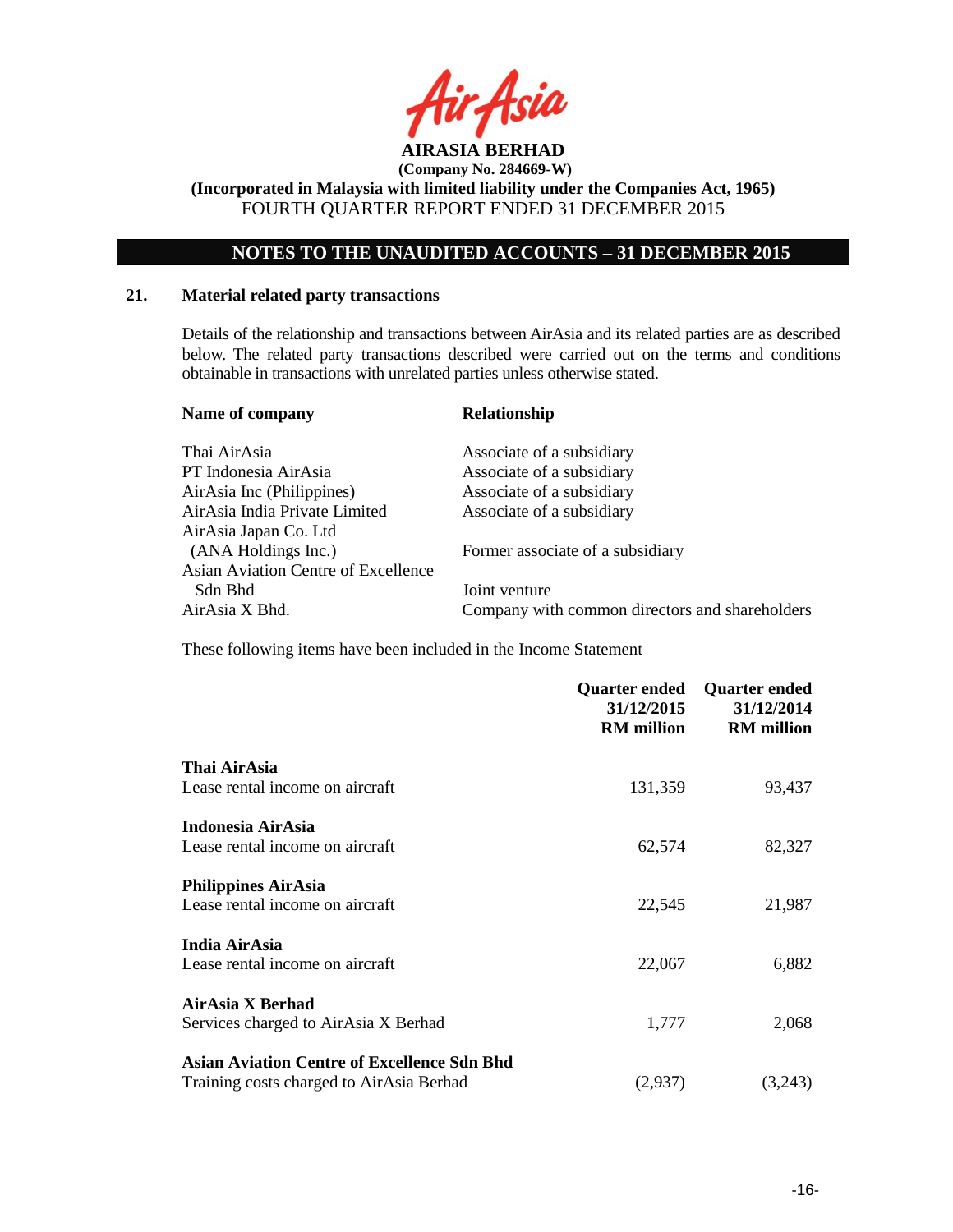

# **NOTES TO THE UNAUDITED ACCOUNTS – 31 DECEMBER 2015**

# **22. Review of performance**

**Performance of current quarter against the same quarter last year for Malaysia**

| <b>Quarter Ended: 31 December</b>                                                    |            | Oct - Dec 2015 Oct - Dec 2014 |
|--------------------------------------------------------------------------------------|------------|-------------------------------|
| <b>RM'000</b>                                                                        |            |                               |
|                                                                                      |            |                               |
| Revenue                                                                              | 2,167,768  | 1,478,193                     |
| Operating expenses:                                                                  |            |                               |
| - Staff costs                                                                        | (215, 727) | (198, 815)                    |
| - Depreciation of property, plant and equipment                                      | (183, 847) | (184, 829)                    |
| - Aircraft fuel expenses                                                             | (526, 601) | (620, 859)                    |
| - Maintenance and overhaul expenses                                                  | (64, 682)  | (42, 380)                     |
| - User charges and other related expenses                                            | (206, 010) | (142,096)                     |
| Aircraft operating lease expenses                                                    | (117, 713) | (47, 546)                     |
| Other operating expenses                                                             | (89, 574)  | (72, 895)                     |
| Other income                                                                         | 37,080     | 44,189                        |
| <b>Operating Profit</b>                                                              | 800,694    | 212,962                       |
| Finance Income                                                                       | 34,550     | 37,376                        |
| <b>Finance Costs</b>                                                                 | (140, 913) | (153, 872)                    |
|                                                                                      |            |                               |
| <b>Net Operating Profit</b>                                                          | 694,331    | 96,466                        |
| Foreign exchange (loss)/gain                                                         | (103, 389) | (647, 560)                    |
| Foreign exchange gain on amounts due from associates and jointly-controlled entities | 38,681     | 145,775                       |
| Costs related to the sale and leaseback of aircraft                                  | 30,196     |                               |
| Share of results of jointly controlled entities                                      | 4,013      | 2,643                         |
| Share of results of associates:                                                      |            |                               |
| Thai AirAsia                                                                         | 29,071     | 35,872                        |
| Indonesia AirAsia                                                                    |            |                               |
| - Current year results                                                               | (172, 709) |                               |
| India AirAsia                                                                        |            | (11, 809)                     |
| Japan AirAsia                                                                        | (11, 672)  | (9,642)                       |
| Philippines AirAsia                                                                  | (77, 929)  |                               |
| Others                                                                               | 3,920      | (3,731)                       |
| Profit/(loss) before tax                                                             | 434,513    | (391, 986)                    |
| <b>Current Taxation</b>                                                              | (4,968)    | (8,646)                       |
| Deferred taxation                                                                    | 124,653    | (27, 877)                     |
|                                                                                      |            |                               |
| Profit/(loss) after tax                                                              | 554,198    | (428, 509)                    |
| <b>EBITDAR</b>                                                                       | 1,132,450  | 445,337                       |
| <b>EBITDAR Margin</b>                                                                | 52%        | 30%                           |
| <b>EBIT Margin</b>                                                                   | 38%        | 14%                           |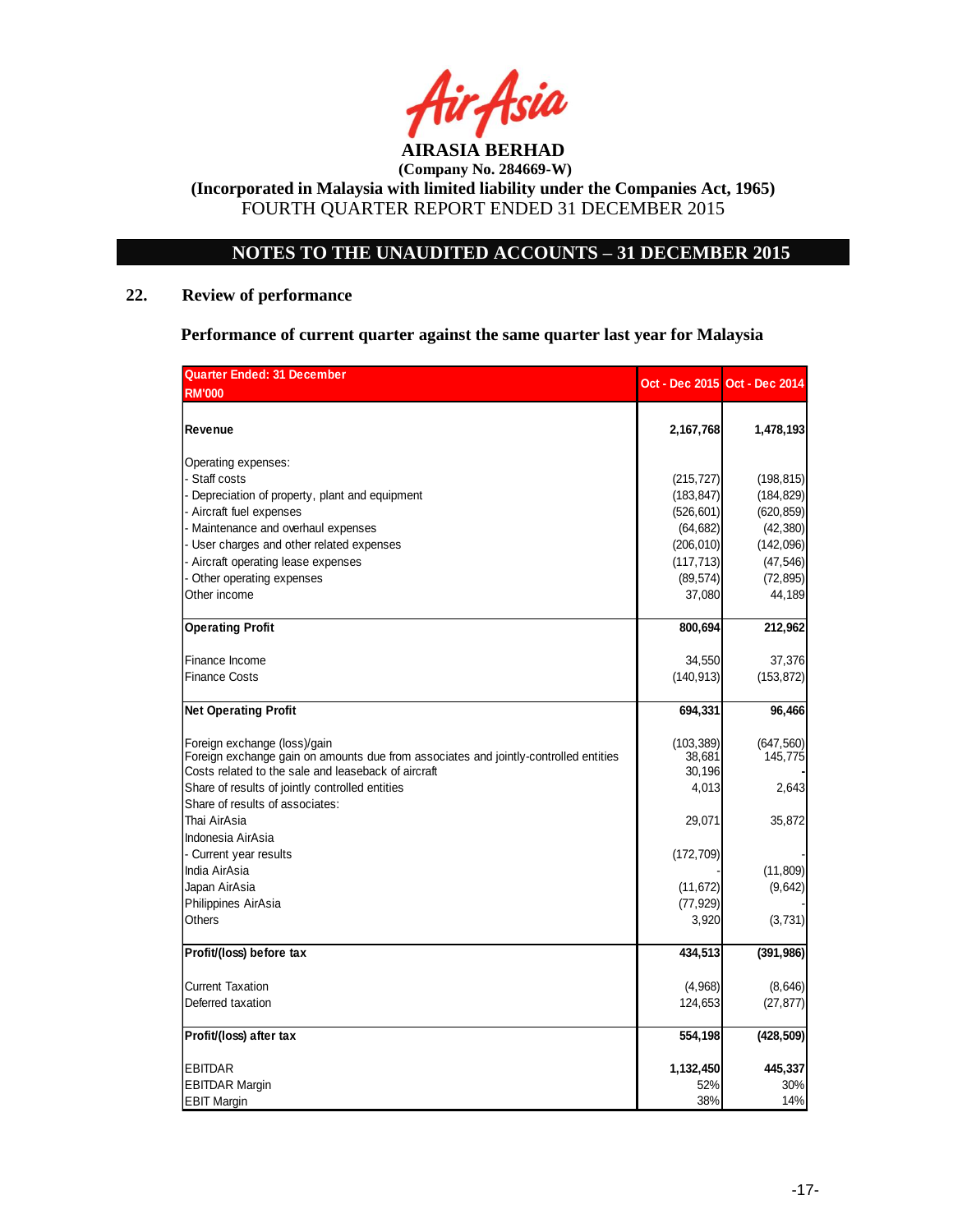

### **NOTES TO THE UNAUDITED ACCOUNTS – 31 DECEMBER 2015**

The Group recorded revenue of RM2,167.8 million for the quarter ended 31 December 2015 ("4Q15"), 47% higher than the revenue of RM1,478.2 million recorded in the quarter ended 31 December 2014 ("4Q14"). The revenue was supported by a 10% growth in passenger volume while the average fare was up 4% at RM177 as compared to RM171 achieved in 4Q14. Ancillary income per passenger increased by 4% to RM49 year-on-year. The seat load factor was at 85% which was 7 percentage points higher than the same period last year.

The profit before tax for the period was RM434.5 million compared to loss before tax of RM392.0 million in the same quarter of 2014 while the profit after tax for the period was RM554.2 million compared to a loss after tax of RM428.5 million in the same quarter of 2014. The growth in 4Q15 net profits is mainly attributable to the revenue growth during the quarter of 47% and a 21% reduction in the average fuel price from USD95 per barrel in 4Q14 to USD75 per barrel in 4Q15.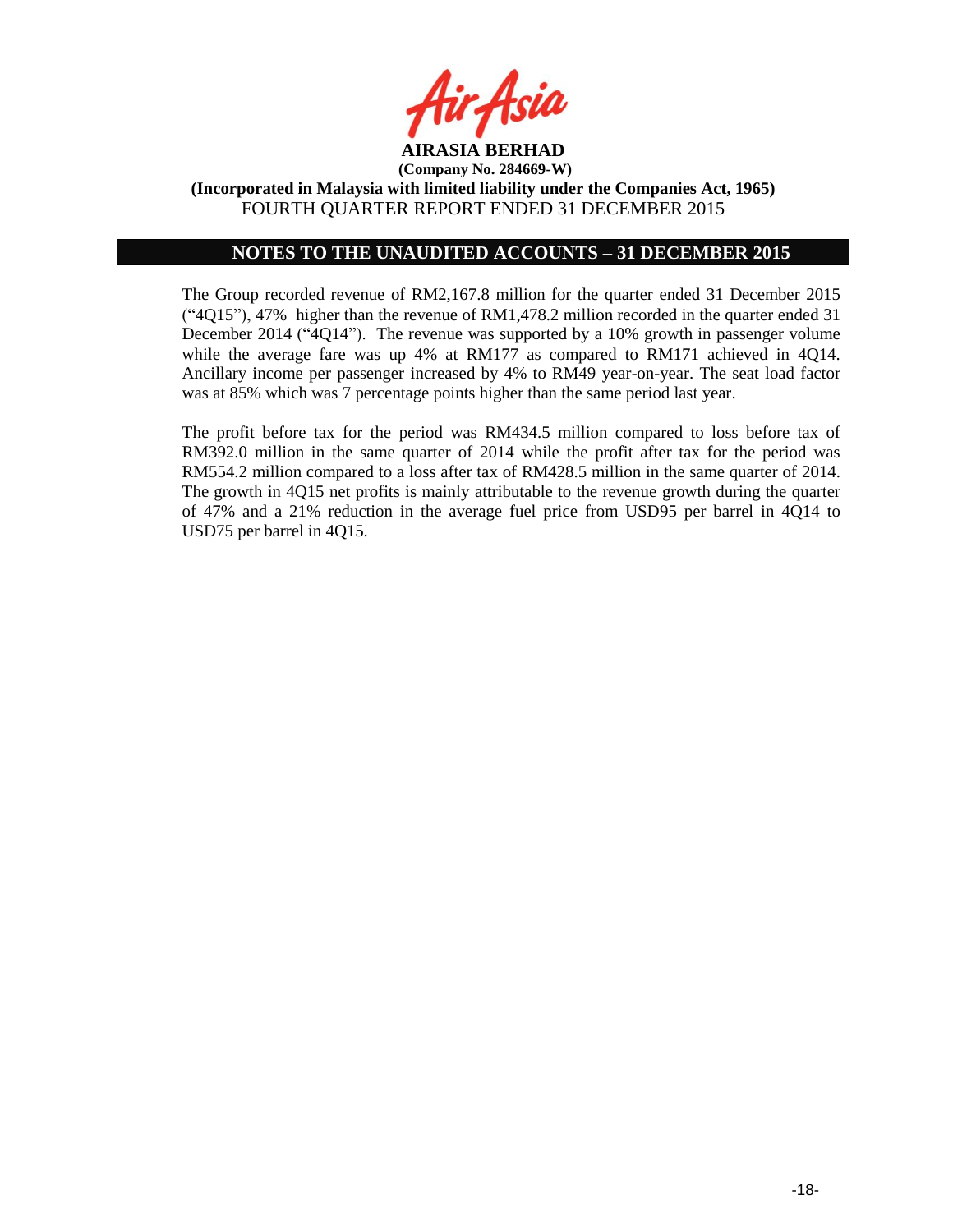

# **NOTES TO THE UNAUDITED ACCOUNTS – 31 DECEMBER 2015**

# **22. Review of performance (continued)**

**Performance of current financial year against the previous financial year for Malaysia**

| <b>Year Ended: 31 December</b><br><b>RM'000</b>                                    | <b>Jan - Dec 2015</b> | <b>Jan - Dec 2014</b> |
|------------------------------------------------------------------------------------|-----------------------|-----------------------|
| Revenue                                                                            | 6,299,064             | 5,415,744             |
| Operating expenses:                                                                |                       |                       |
| - Staff costs                                                                      | (758, 986)            | (667, 277)            |
| - Depreciation of property, plant and equipment                                    | (703, 245)            | (719, 497)            |
| - Aircraft fuel expenses                                                           | (2,000,650)           | (2, 254, 237)         |
| - Maintenance and overhaul expenses                                                | (196, 883)            | (149, 411)            |
| - User charges and other related expenses                                          | (685, 013)            | (545, 279)            |
| - Aircraft operating lease expenses                                                | (330, 790)            | (198, 280)            |
| - Other operating expenses                                                         | (270, 532)            | (233, 760)            |
| Other income                                                                       | 230,378               | 178,029               |
| <b>Operating Profit</b>                                                            | 1,583,343             | 826,032               |
| Finance Income                                                                     | 122,842               | 121,869               |
| <b>Finance Costs</b>                                                               | (610, 626)            | (533, 967)            |
| <b>Net Operating Profit</b>                                                        | 1,095,559             | 413,934               |
| Foreign exchange (loss)/gain                                                       | (933, 047)            | (609, 085)            |
| Foreign exchange gain on amounts due from                                          | 601,708               | 190,293               |
| Gain on disposal of interest in AirAsia                                            |                       |                       |
| Expedia Travel                                                                     | 320,500               |                       |
| Costs related to the sale and leaseback of                                         | (69, 717)             |                       |
| Share of results of jointly controlled entities<br>Share of results of associates: | 25,492                | 57,266                |
| Thai AirAsia<br>Indonesia AirAsia                                                  | 94,019                | 6,081                 |
| - Current year results                                                             | (332, 350)            |                       |
| - Prior year unabsorbed losses                                                     | (465, 374)            |                       |
| India AirAsia                                                                      | (29, 741)             | (22, 415)             |
| Japan AirAsia                                                                      | (28, 611)             | (9,642)               |
| Philippines AirAsia                                                                | (77, 929)             |                       |
| Others                                                                             | 14,496                | (3,731)               |
| <b>Profit before tax</b>                                                           | 215,005               | 22,701                |
| <b>Current Taxation</b>                                                            |                       |                       |
| Deferred taxation                                                                  | (35, 852)<br>361,809  | (25, 638)<br>85,773   |
|                                                                                    |                       |                       |
| <b>Profit after tax</b>                                                            | 540,962               | 82,836                |
| <b>EBITDAR</b>                                                                     | 2,547,661             | 1,743,809             |
| <b>EBITDAR Margin</b>                                                              | 40%                   | 32%                   |
| <b>EBIT Margin</b>                                                                 | 24%                   | 15%                   |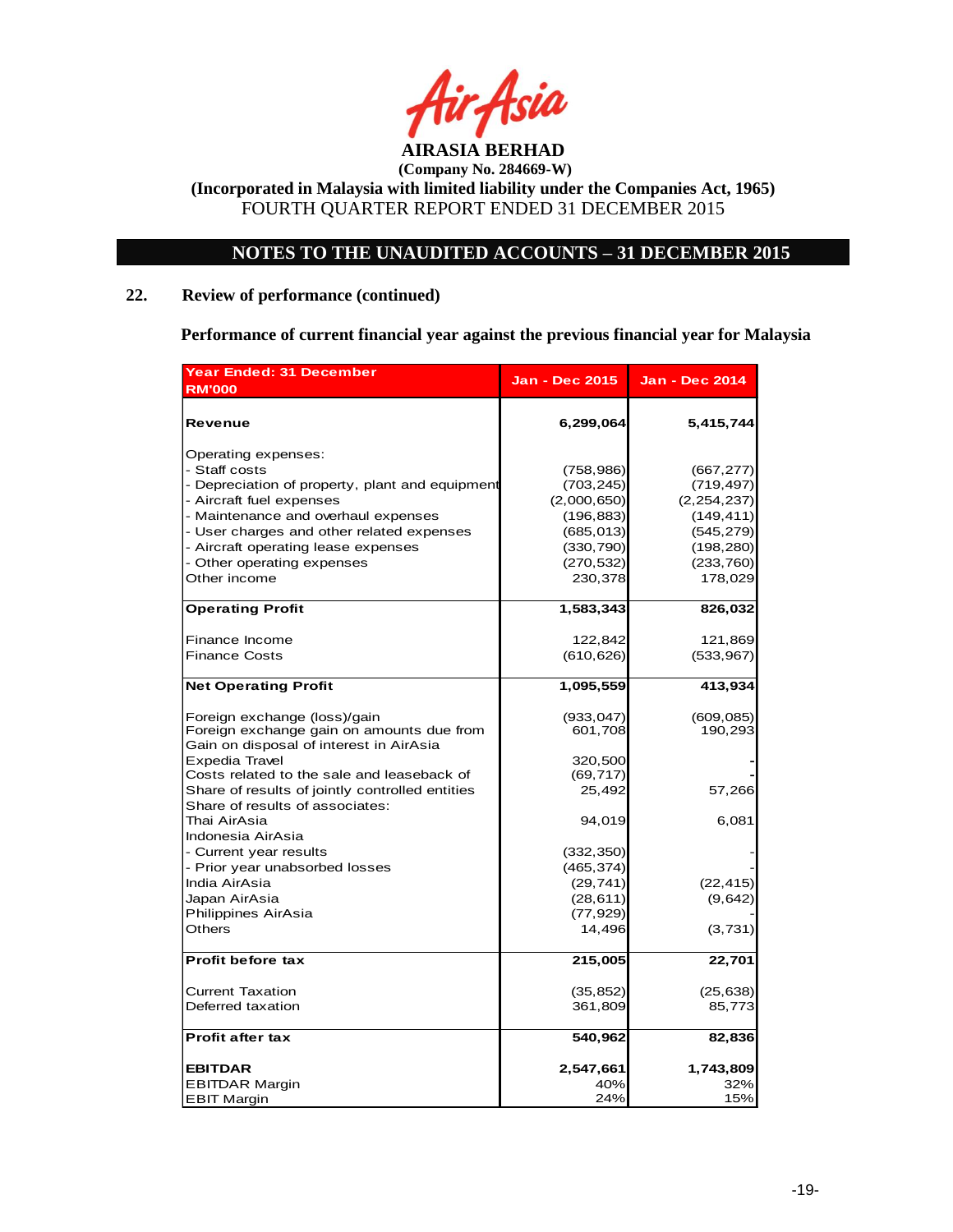

# **NOTES TO THE UNAUDITED ACCOUNTS – 31 DECEMBER 2015**

### **22. Review of performance (continued)**

The Group recorded revenue of RM6,299.1 million for the financial year ended 31 December 2015 ("4Q15"), 16% higher than the revenue of RM5,415.7 million recorded in the financial year ended 31 December 2014 ("4Q14"). The revenue was supported by a 10% growth in passenger volume despite the lower average fare RM157 in 2015. Ancillary income per passenger increased by 2% to RM47 year-on-year. The seat load factor was at 81% which was 2 percentage points higher than the same period last year.

The profit before tax for the year was RM215.0 million compared to RM22.7 million in the financial year ended 31 December 2014 while the profit after tax for the year was RM541.0 million compared to a profit after tax of RM82.8 million in 2014. Despite the improvements in revenue and operating profits for the year, profits before tax of the Group was negatively impacted from the recognition of current and prior year losses of Indonesia AirAsia of RM797.7 million in 2015. During the year, AirAsia Berhad have subscribed to IDR2,058 billion nominal value perpetual capital securities in Indonesia AirAsia. This has increased total investment in Indonesia AirAsia and as such, in accordance with the Malaysian Accounting Standards Board MFRS128, all prior year unrecognized losses and current year losses of RM797.7 million from Indonesia AirAsia were recognized in the 2015 Consolidated Income Statement of AirAsia Berhad.

| Net Cash Flow (RM'000)         | <b>Oct - Dec 2015</b> | <b>July - Sept 2015</b> |
|--------------------------------|-----------------------|-------------------------|
| Cash from Operations           | 157,314               | 1,360,582               |
| Cash from Investing Activities | 537,130               | (416, 949)              |
| Cash from Financing Activities | (695, 640)            | (614,064)               |
| <b>Net Cash Flow</b>           | (1, 196)              | 329,569                 |

#### **Cashflow commentary for current quarter against immediately preceding quarter**

The Group's cash from operations was RM157.3 billion, compared to RM1.4 billion in the immediate preceding quarter ended 30 September 2015. Net cash flow in the quarter amounted to a RM1.2 million inflow, as cash in flows from operating and investing activities exceeded financing cash out flows.

| <b>Balance Sheet</b><br><b>RM</b> million | December 2015   | September 2015  |
|-------------------------------------------|-----------------|-----------------|
| <b>Total Debt</b><br>Cash                 | 12.617<br>2,431 | 13,776<br>2,400 |
| <b>Net Debt</b>                           | 10,186          | 11,376          |
| Net Gearing                               | 2.29            | 2.98            |

#### **Balance sheet commentary for current quarter**

The Group's total debt as of end of December 2015 was RM12.6 billion. The Group's net debt after offsetting the cash balances amounted to RM10.2 billion.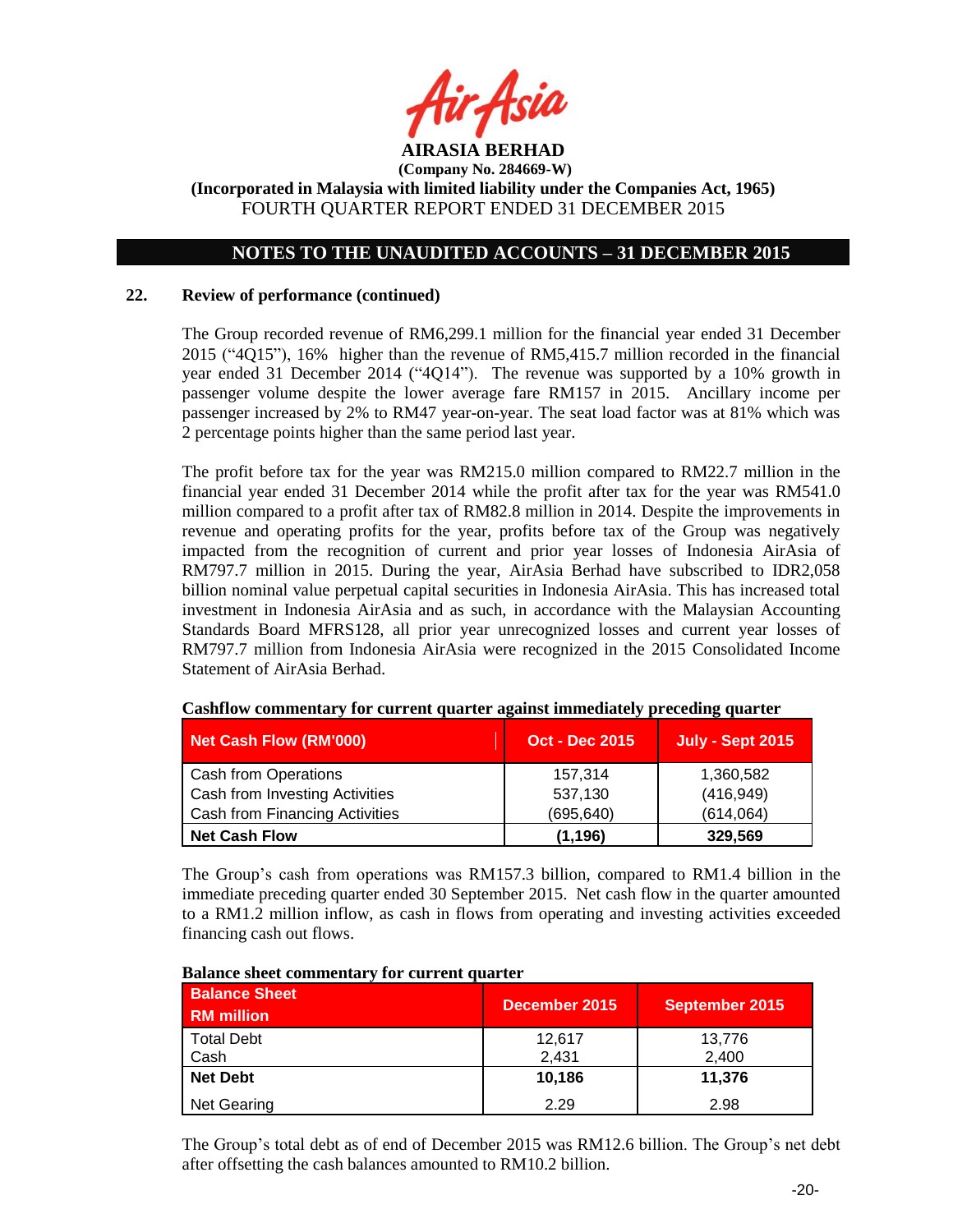

**(Company No. 284669-W) (Incorporated in Malaysia with limited liability under the Companies Act, 1965)**

FOURTH QUARTER REPORT ENDED 31 DECEMBER 2015

# **NOTES TO THE UNAUDITED ACCOUNTS – 31 DECEMBER 2015**

### **23. Associate Companys and Jointly Controlled Entities**

### **i) Associate Company - Thai AirAsia**

Thai AirAsia is an associate company owned 45% by AirAsia Berhad. As such it is accounted for using the equity method, as permitted by the Malaysian Accounting Standards Board MFRS128, Investments in Associates.

Thai AirAsia recorded revenue of THB7,678.7 million in 4Q15, 3% lower compared to the THB7,876.1 million achieved in 4Q14. The decrease in revenue is attributed to the decrease in average fare and ancillary income per pax. Ancillary income per passenger decreased by 9% year-on-year. Passengers carried by Thai AirAsia increased as capacity rose 12% year-on-year while the seat load factor increased 3ppt to 82%.

Thai AirAsia achieved an operating profit of THB585.2 million in 4Q15, compared to an operating profit of THB855.5 million in 4Q14. Thai AirAsia achieved a net profit of THB543.0 million in 4Q15, compared to a net profit of THB799.7 million in 4Q14.

In the full year 2015, Thai AirAsia recorded revenue of THB29,594.4 million, 17% higher compared to the THB25,355.5 million achieved in FY14. The positive growth in revenue is attributed to higher passenger volumes which increased by 22% year-on-year despite a 4% decrease in the year-on-year unit passenger revenue. Anciliary income per passenger decreased 9% year-on-year. Passengers carried by Thai AirAsia increased as capacity rose 19% year-onyear while the seat load factor increased 1ppt to 81%.

Thai AirAsia achieved an operating profit of THB2,801.4 million in FY15, compared to an operating profit of THB300.7 million in FY14. Thai AirAsia achieved a net profit of THB2,014.4 million in FY15, compared to a net profit of THB344.6 million in FY13.

AirAsia Berhad has equity accounted RM29.1 million in 4Q15, as reflected in the AirAsia Berhad income statement. In the full year 2015, AirAsia Berhad has equity accounted RM94.0 million in the income statement.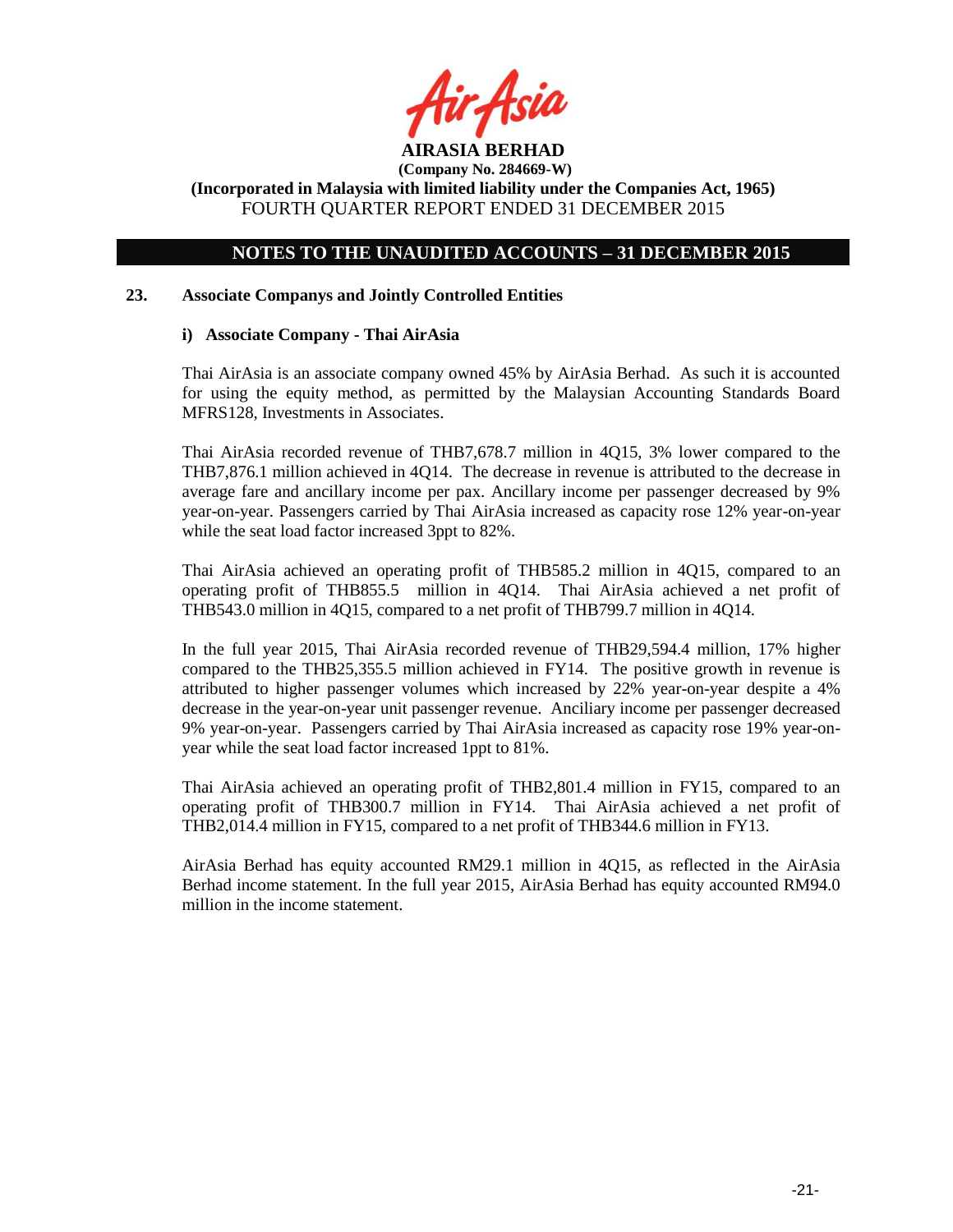

# **NOTES TO THE UNAUDITED ACCOUNTS – 31 DECEMBER 2015**

**Performance indicator for Thailand operations for current quarter against the same quarter last year**

| <b>Quarter Ended: 31 December</b>  | Oct - Dec | Oct - Dec | <b>Change</b> |
|------------------------------------|-----------|-----------|---------------|
|                                    | 2015      | 2014      | $V - O - V$   |
| Passengers Carried                 | 4,024,150 | 3,435,000 | 17%           |
| Capacity                           | 4,886,280 | 4,344,840 | 12%           |
| Seat Load Factor                   | 82%       | 79%       | 3 ppt         |
| RPK (million)                      | 3,953     | 3,550     | 11%           |
| ASK (million)                      | 4,826     | 4,378     | 10%           |
| Average Fare (THB)                 | 1,586     | 1,941     | $-18%$        |
| Ancillary Income Per Pax (THB)     | 326       | 360       | -9%           |
| Unit Passenger Revenue (THB)       | 1,912     | 2,301     | $-17%$        |
| Revenue / ASK (THB)                | 1.59      | 1.80      | $-12%$        |
| Revenue / ASK (US cents)           | 4.44      | 5.02      | $-12%$        |
| Cost / ASK (THB)                   | 1.47      | 1.60      | -8%           |
| Cost / ASK (US cents)              | 4.10      | 4.47      | $-8%$         |
| Cost / ASK-ex Fuel (THB)           | 0.95      | 0.88      | 8%            |
| Cost / ASK-ex Fuel (US cents)      | 2.66      | 2.45      | 8%            |
| Aircraft (end of period)           | 45        | 40        | 13%           |
| Average Stage Length (km)          | 988       | 1,008     | $-2%$         |
| Number of Flights                  | 27,146    | 24,138    | 12%           |
| <b>Fuel Consumed (Barrels)</b>     | 896,555   | 767,651   | 17%           |
| Average Fuel Price (US\$ / Barrel) | 77        | 115       | $-33%$        |

*Exchange Rate: USD:THB – 35.9 - prior year US cents figures are restated at the current period average exchange rate*

#### **Definition and calculation methodology**

| ASK (Available Seat Kilometres)    | Total available seats multiplied by the distance flown.        |
|------------------------------------|----------------------------------------------------------------|
| RPK (Revenue Passenger Kilometres) | Number of passengers carried multiplied by distance<br>flown   |
| Revenue/ASK                        | Total revenue divided by ASK                                   |
| Cost/ASK                           | Total expenses before operating profit divided by ASK          |
| Cost/ASK - ex fuel                 | Costs, as defined above, less fuel expenses, divided by<br>ASK |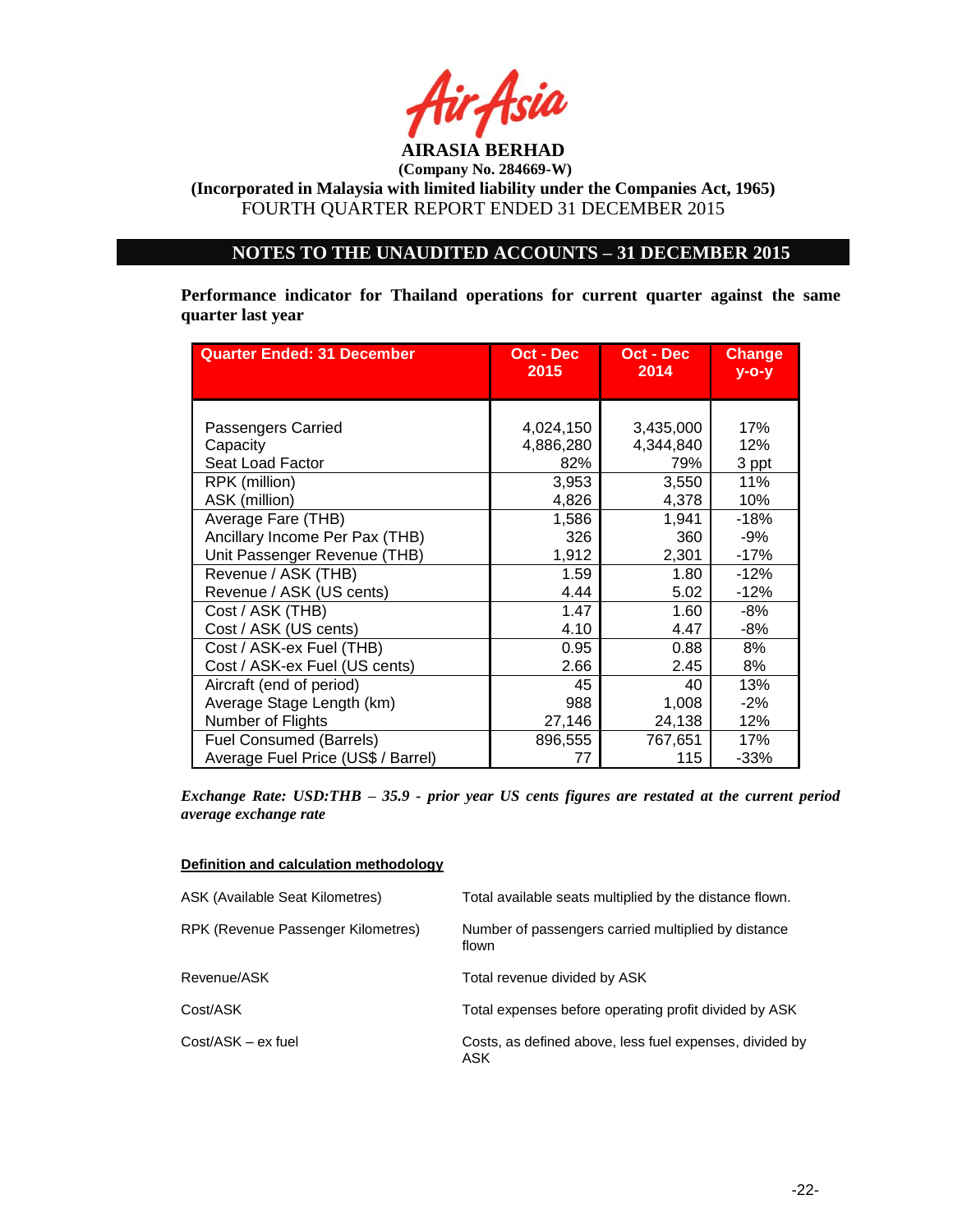

**(Incorporated in Malaysia with limited liability under the Companies Act, 1965)** FOURTH QUARTER REPORT ENDED 31 DECEMBER 2015

## **NOTES TO THE UNAUDITED ACCOUNTS – 31 DECEMBER 2015**

**Performance indicator for Thailand operations for current financial year against the previous financial year**

| <b>Year Ended: 31 December</b>     | Jan - Dec<br>2015 | Jan - Dec<br>2014 | <b>Change</b><br>$V - O - V$ |
|------------------------------------|-------------------|-------------------|------------------------------|
|                                    |                   |                   |                              |
| Passengers Carried                 | 14,849,422        | 12,213,697        | 22%                          |
| Capacity                           | 18,221,580        | 15,313,320        | 19%                          |
| Seat Load Factor                   | 81%               | 80%               | 1 ppt                        |
| RPK (million)                      | 14,872            | 12,420            | 20%                          |
| ASK (million)                      | 18,116            | 15,419            | 17%                          |
| Average Fare (THB)                 | 1,669             | 1,726             | $-3%$                        |
| Ancillary Income Per Pax (THB)     | 327               | 359               | -9%                          |
| Unit Passenger Revenue (THB)       | 1,996             | 2,085             | $-4%$                        |
| Revenue / ASK (THB)                | 1.63              | 1.64              | $-1%$                        |
| Revenue / ASK (US cents)           | 4.74              | 4.77              | $-1%$                        |
| Cost / ASK (THB)                   | 1.48              | 1.62              | $-9%$                        |
| Cost / ASK (US cents)              | 4.29              | 4.72              | -9%                          |
| Cost / ASK-ex Fuel (THB)           | 0.94              | 0.89              | 5%                           |
| Cost / ASK-ex Fuel (US cents)      | 2.72              | 2.59              | 5%                           |
| Aircraft (end of period)           | 45                | 40                | 13%                          |
| Average Stage Length (km)          | 995               | 1,008             | $-1\%$                       |
| Number of Flights                  | 101,231           | 85,074            | 19%                          |
| <b>Fuel Consumed (Barrels)</b>     | 3,312,789         | 2,719,320         | 22%                          |
| Average Fuel Price (US\$ / Barrel) | 86                | 120               | $-28%$                       |

*Exchange Rate: USD:THB – 34.5 - prior year US cents figures are restated at the current year average exchange rate*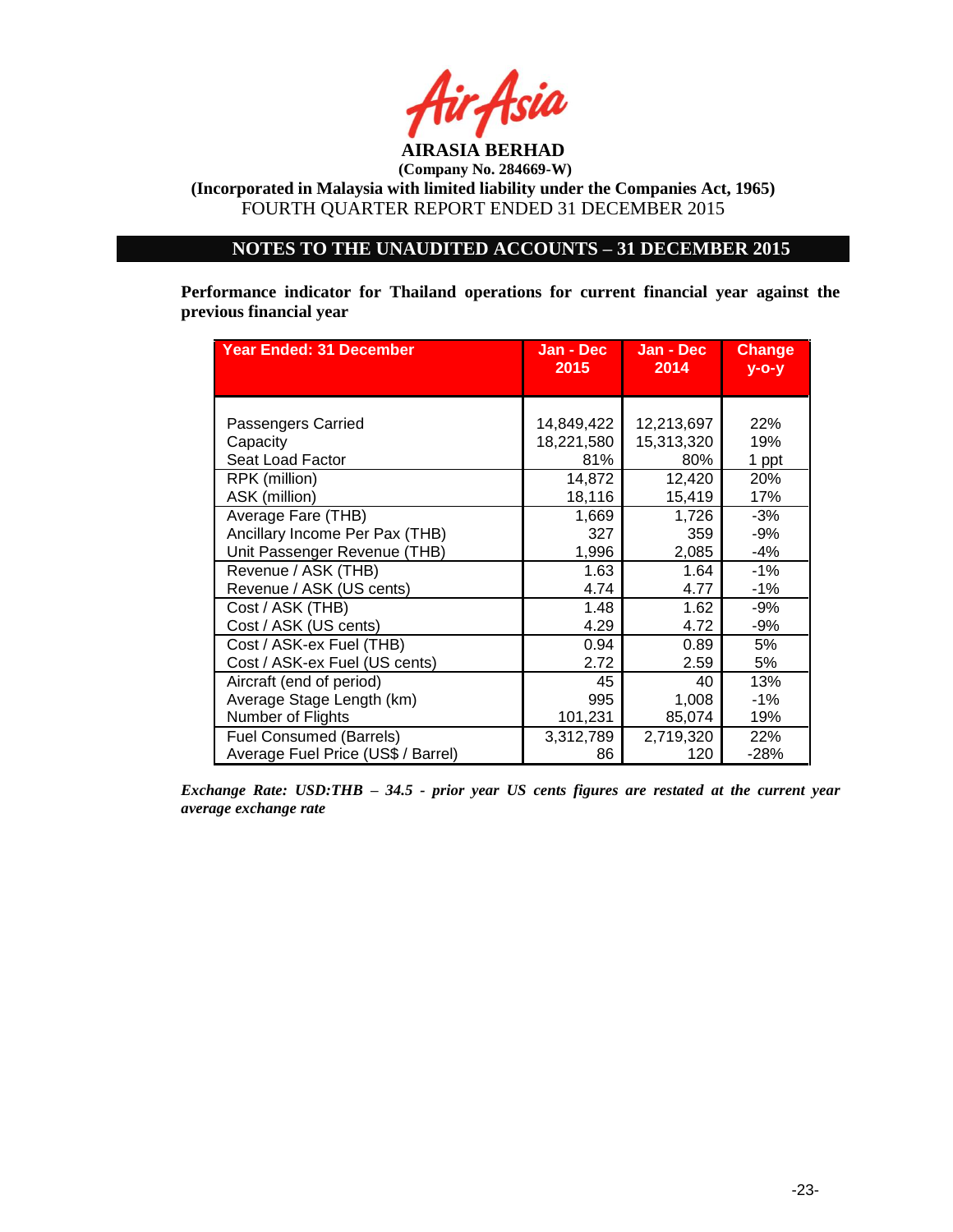

# **NOTES TO THE UNAUDITED ACCOUNTS – 31 DECEMBER 2015**

**Performance of current quarter against the same quarter last year for Thailand**

| <b>Quarter Ended: 31 December</b>                                         | Oct - Dec                 | <b>Oct - Dec</b>            |  |
|---------------------------------------------------------------------------|---------------------------|-----------------------------|--|
| <b>THB'000</b>                                                            | 2015                      | 2014                        |  |
|                                                                           |                           |                             |  |
| <b>Revenue</b>                                                            | 7,678,723                 | 7,876,112                   |  |
| Operating expenses:<br>- Staff costs<br>- Depreciation of property, plant | (1,073,940)               | (877, 887)                  |  |
| and equipment                                                             | (287, 855)                | (241, 635)                  |  |
| - Aircraft fuel expenses<br>- Maintenance & overhaul                      | (2,490,407)<br>(648, 851) | (3, 171, 225)<br>(461, 649) |  |
| -User charges and other related expenses                                  | (1, 171, 852)             | (1,030,605)                 |  |
| - Aircraft operating lease expenses                                       | (1, 143, 689)             | (944, 051)                  |  |
| - Other operating expenses<br>Other income                                | (551, 830)<br>274,891     | (436, 083)<br>142,525       |  |
|                                                                           |                           |                             |  |
| <b>Operating profit/(loss)</b>                                            | 585,190                   | 855,502                     |  |
| Finance Income                                                            | 38,313                    | 38,101                      |  |
| <b>Finance Costs</b>                                                      | (122, 559)                | (79, 146)                   |  |
| Net operating profit/(loss)                                               | 500,944                   | 814,457                     |  |
| Foreign exchange (loss)/profit                                            | 67,600                    | 17,679                      |  |
| <b>Profit before tax</b>                                                  | 568,544                   | 832,136                     |  |
| Taxation                                                                  | (9, 113)                  | (9,510)                     |  |
| Deferred taxation                                                         | (16, 468)                 | (22,906)                    |  |
| Profit after tax                                                          | 542,963                   | 799,720                     |  |
| <b>EBITDAR</b>                                                            | 2,016,734                 | 2,041,188                   |  |
| <b>EBITDAR Margin</b>                                                     | 26%                       | 26%                         |  |
| <b>EBIT Margin</b>                                                        | 8%                        | 11%                         |  |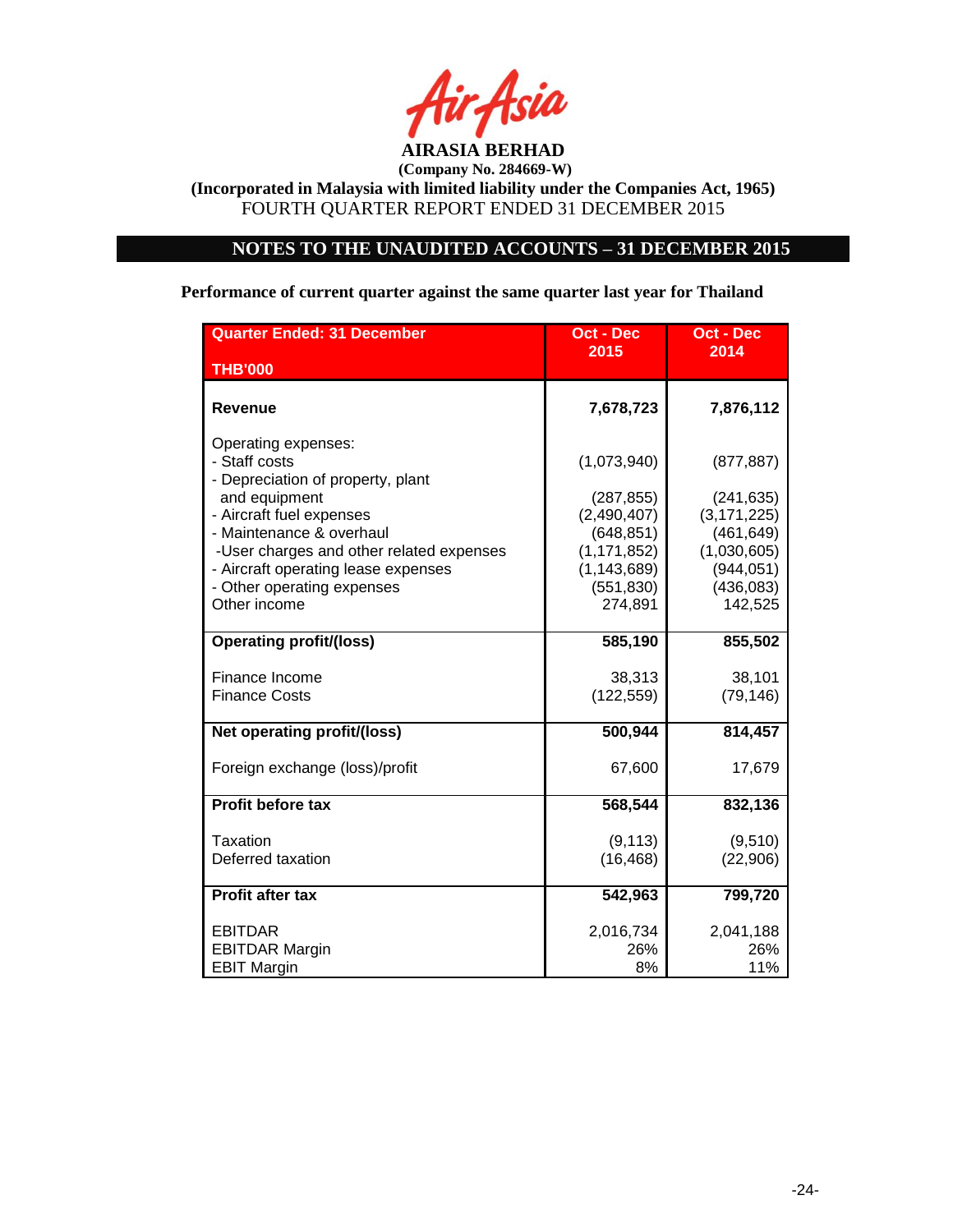

# **NOTES TO THE UNAUDITED ACCOUNTS – 31 DECEMBER 2015**

**Performance of current financial year against the previous financial year for Thailand**

| <b>Year Ended: 31 December</b>                                                                              | Jan - Dec                                              | Jan - Dec                                            |
|-------------------------------------------------------------------------------------------------------------|--------------------------------------------------------|------------------------------------------------------|
| <b>THB'000</b>                                                                                              | 2015                                                   | 2014                                                 |
| Revenue                                                                                                     | 29,594,432                                             | 25,355,515                                           |
| Operating expenses:<br>- Staff costs<br>- Depreciation of property, plant                                   | (3,372,671)                                            | (2,807,225)                                          |
| and equipment<br>- Aircraft fuel expenses<br>- Maintenance, overhaul, user charges and                      | (1, 106, 723)<br>(9,830,407)<br>(2,337,955)            | (804, 197)<br>(11, 272, 296)<br>(1,861,853)          |
| other related expenses<br>- Aircraft operating lease expenses<br>- Other operating expenses<br>Other income | (4,735,486)<br>(4, 147, 355)<br>(1,910,342)<br>647,906 | (3,536,692)<br>(3,750,884)<br>(1,533,872)<br>512,218 |
| <b>Operating Profit</b>                                                                                     | 2,801,399                                              | 300,714                                              |
| Finance Income<br><b>Finance Costs</b>                                                                      | 118,608<br>(481,078)                                   | 168,295<br>(218, 223)                                |
| Net operating profit/(loss)                                                                                 | 2,438,929                                              | 250,786                                              |
| Foreign exchange (loss)/profit                                                                              | (232, 752)                                             | 126,032                                              |
| Profit before tax                                                                                           | 2,206,177                                              | 376,818                                              |
| Taxation<br>Deferred taxation                                                                               | (31,680)<br>(160, 136)                                 | 9,877<br>(42,065)                                    |
| <b>Profit after tax</b>                                                                                     | 2,014,361                                              | 344,630                                              |
| EBITDAR<br><b>EBITDAR Margin</b><br><b>EBIT Margin</b>                                                      | 8,055,477<br><b>27%</b><br>9%                          | 4,855,795<br>19%<br>1%                               |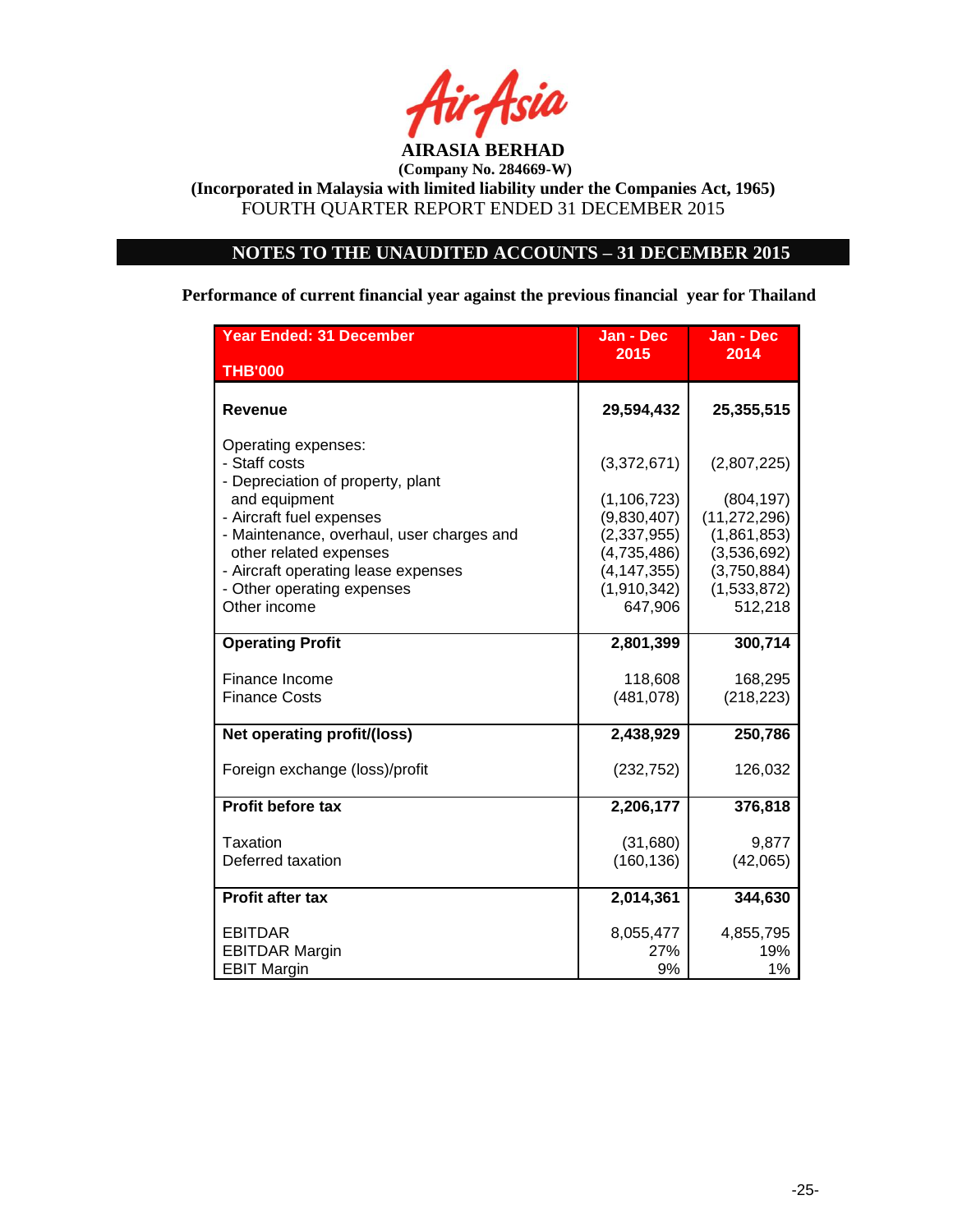

**(Incorporated in Malaysia with limited liability under the Companies Act, 1965)** FOURTH QUARTER REPORT ENDED 31 DECEMBER 2015

# **NOTES TO THE UNAUDITED ACCOUNTS – 31 DECEMBER 2015**

#### **Balance Sheet**

| <b>Quarter Ended: 31 December</b>     | <b>Dec 2015</b> | <b>Dec 2014</b> |  |
|---------------------------------------|-----------------|-----------------|--|
| <b>THB'000</b>                        |                 |                 |  |
|                                       |                 |                 |  |
| Property, Plant & Equipment           | 18,135,082      | 15,932,386      |  |
| Intangible assets, net                | 12,195          | 11,460          |  |
| Other non current assets              | 1,001,821       | 812,678         |  |
| Inventory                             | 92,596          | 75,603          |  |
| Other Debtors & Prepayments           | 1,882,062       | 1,027,296       |  |
| Amounts due from related parties      | 328,194         | 68,163          |  |
| Cash & Short Term Deposits            | 7,557,622       | 7,761,743       |  |
| <b>Total Assets</b>                   | 29,009,572      | 25,689,329      |  |
|                                       |                 |                 |  |
| Sales In Advance                      | 4,030,229       | 4,629,227       |  |
| <b>Other Creditors &amp; Accruals</b> | 2,253,575       | 1,957,634       |  |
| Amounts Owing to Related Party        | 919,863         | 472,709         |  |
| Deferred tax liabilities              | 511,948         | 351,812         |  |
| Finance lease liabilities             | 14,036,839      | 12,076,968      |  |
| <b>Total Liabilities</b>              | 21,752,454      | 19,488,350      |  |
|                                       |                 |                 |  |
| <b>Share Capital</b>                  | 435,556         | 435,556         |  |
| <b>Share Premium</b>                  | 2,628,786       | 2,628,786       |  |
| <b>Retained Earnings</b>              | 4,192,776       | 3,136,637       |  |
| <b>Total Equity</b>                   | 7,257,118       | 6,200,979       |  |

### **ii) Associate Company - Indonesia AirAsia**

Indonesia AirAsia is an associate company owned 49% by AirAsia Berhad. As such it is accounted for using the equity method, as permitted by the Malaysian Accounting Standards Board MFRS128, Investments in Associates

Indonesia AirAsia recorded revenue of IDR1,097.4 billion in 4Q15, 37% lower as compared to the IDR 1,731.9 billion achieved in 4Q14. The drop in revenue is mainly attributable to the reduction in fleet size operated by Indonesia AirAsia from 30 aircrafft to 17 aircraft in 4Q15. Passengers carried by Indonesia AirAsia decreased as capacity decreased 34% year-on-year while the seat load factor remained at 80% consistent with 4Q14.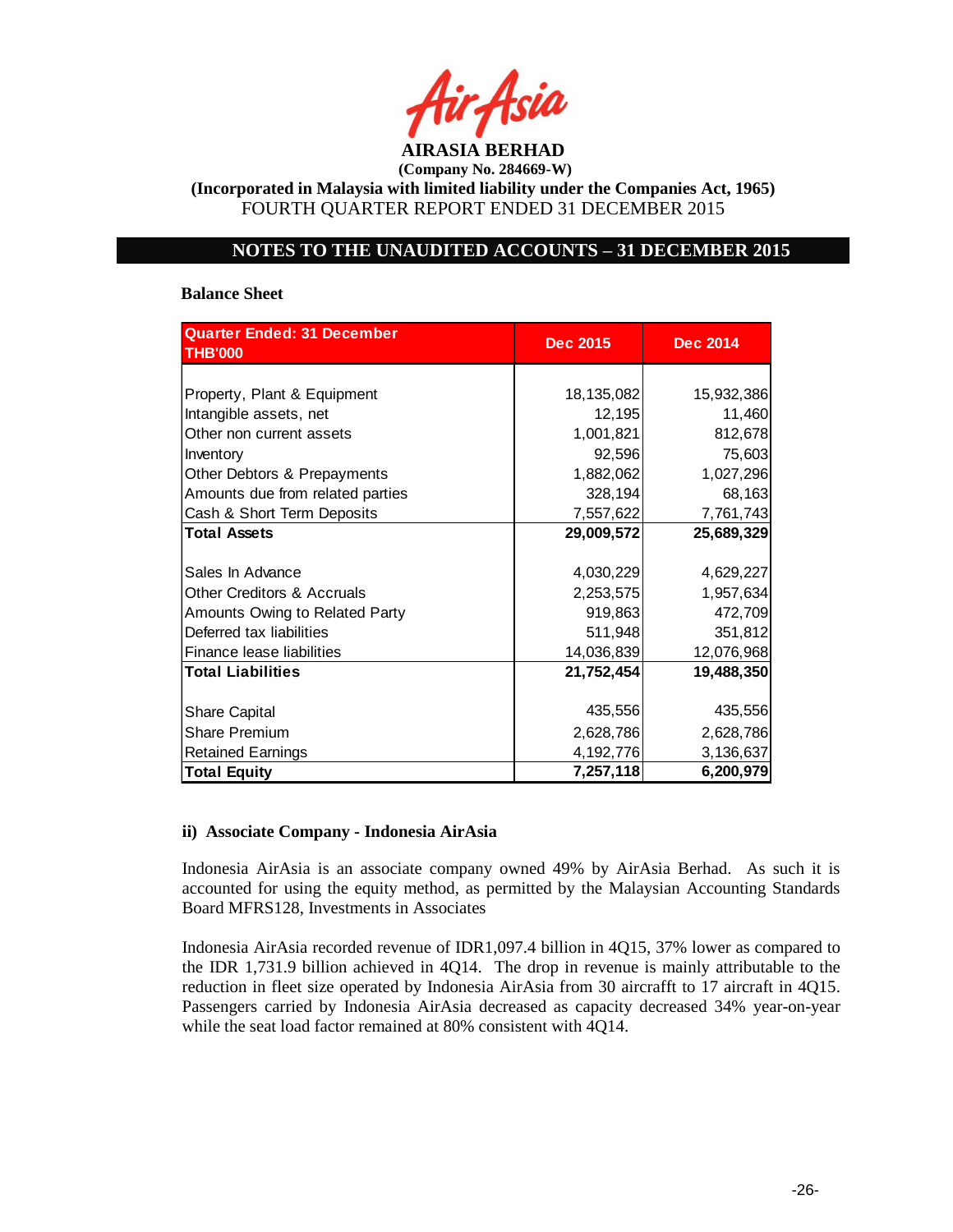

**(Incorporated in Malaysia with limited liability under the Companies Act, 1965)** FOURTH QUARTER REPORT ENDED 31 DECEMBER 2015

### **NOTES TO THE UNAUDITED ACCOUNTS – 31 DECEMBER 2015**

Indonesia AirAsia recorded an operating loss of IDR41.9 billion in 4Q15, compared to an operating loss of IDR52.3 billion in 4Q14. Indonesia AirAsia recorded a net loss of IDR1,086.1 billion in 4Q15 as compared to a net loss of IDR194.1 billion in 4Q14.

In the full year 2015, Indonesia AirAsia recorded revenue of IDR5,023.7 billion, 21% lower as compared to the IDR6,340.5 billion achieved in FY14. The drop in revenue can be attributed to lower passenger volumes which decreased by 22% year-on-year. Unit passenger revenue increased 3% year-on-year and anciliary income per passenger increased by 8% year-on-year. Passengers carried by Indonesia AirAsia decreased as capacity decreased 18% year-on-year while the seat load factor decreased 4 ppt to 74% in FY2015.

Indonesia AirAsia recorded an operating loss of IDR885.2 billion in FY15, compared to an operating loss of IDR635.8 billion in FY14. Indonesia AirAsia recorded a net loss of IDR2,327.1 billion in FY15 as compared to a net loss of IDR883.5 billion in FY14.

In the previous quarter, AirAsia Berhad subscribed to IDR2,058 billion nominal value perpetual capital securities in Indonesia AirAsia. This has increased total investment in Indonesia AirAsia and as such, all prior year unrecognized and current year losses of RM797.7 million from Indonesia AirAsia were recognized in the income statement of AirAsia Berhad in 2015. Total AirAsia Berhad share of losses from Indonesia AirAsia in 4Q15 amounted to RM172.7 million.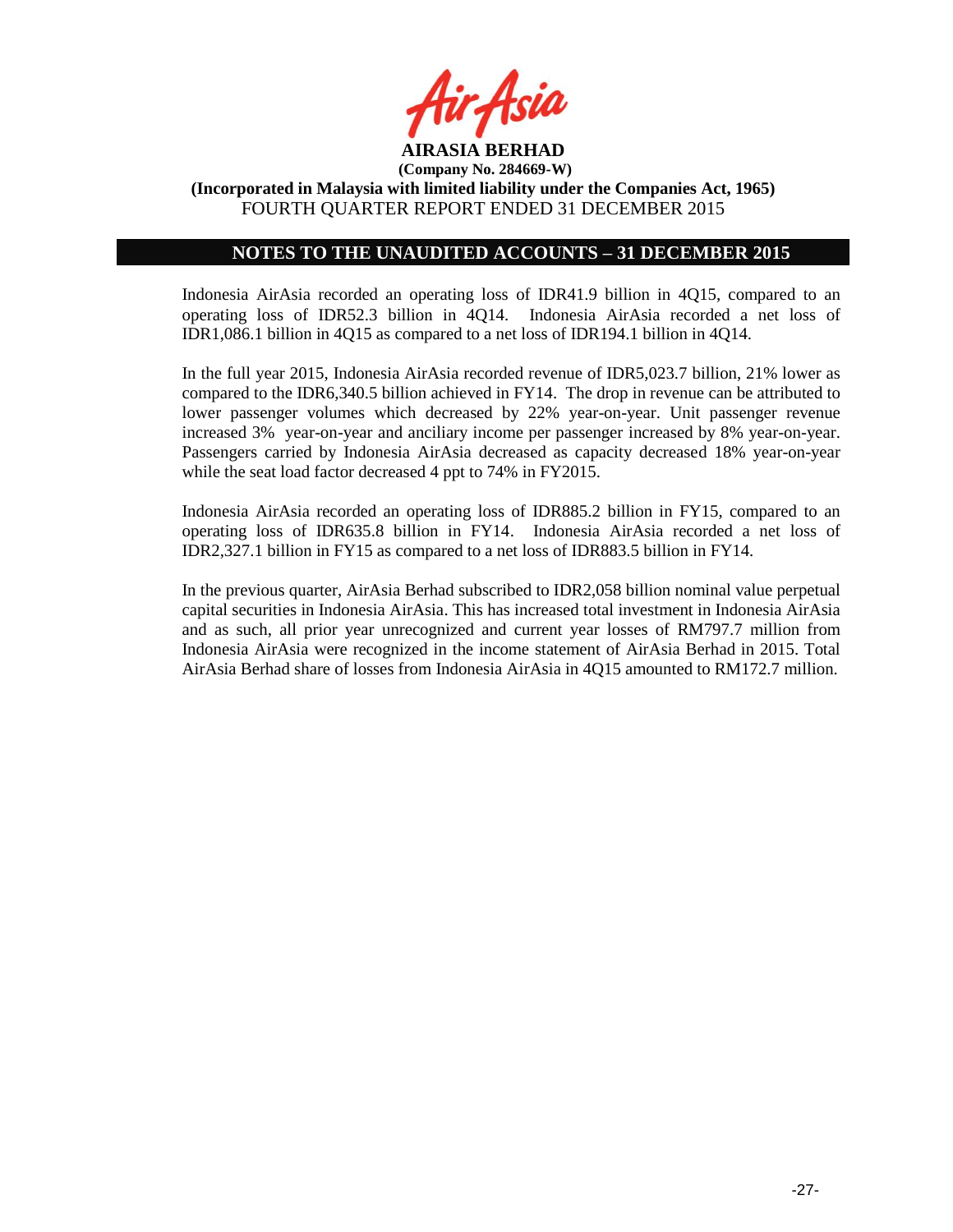

# **NOTES TO THE UNAUDITED ACCOUNTS – 31 DECEMBER 2015**

**Performance indicator for Indonesia operations for current quarter against the same quarter last year**

| <b>Quarter Ended: 31 December</b>  | Oct - Dec<br>2015 | Oct - Dec<br>2014 | <b>Change</b><br>$y$ -o-y |
|------------------------------------|-------------------|-------------------|---------------------------|
|                                    |                   |                   |                           |
|                                    |                   |                   |                           |
| Passengers Carried                 | 1,284,829         | 1,919,789         | $-33%$                    |
| Capacity                           | 1,604,700         | 2,413,440         | $-34%$                    |
| Seat Load Factor                   | 80%               | 80%               | 0 ppt                     |
| RPK (million)                      | 1,849             | 2,303             | $-20%$                    |
| ASK (million)                      | 2,318             | 2,896             | $-20%$                    |
| Average Fare (IDR)                 | 700,179           | 723,648           | $-3%$                     |
| Ancillary Income Per Pax (IDR)     | 174,061           | 180,434           | -4%                       |
| Unit Passenger Revenue (IDR)       | 874,240           | 904,082           | $-3%$                     |
| Revenue / ASK (IDR)                | 473.48            | 597.94            | $-21%$                    |
| Revenue / ASK (US cents)           | 3.44              | 4.34              | $-21%$                    |
| Cost / ASK (IDR)                   | 491.55            | 616.01            | $-20%$                    |
| Cost / ASK (US cents)              | 3.57              | 4.47              | $-20%$                    |
| Cost / ASK-ex Fuel (IDR)           | 326.53            | 307.48            | 6%                        |
| Cost / ASK-ex Fuel (US cents)      | 2.37              | 2.23              | 6%                        |
| Aircraft (end of period)           | 17                | 30                | $-43%$                    |
| Average Stage Length (km)          | 1,323             | 1,190             | 11%                       |
| Number of Flights                  | 8,915             | 13,411            | $-34%$                    |
| <b>Fuel Consumed (Barrels)</b>     | 371,848           | 491,447           | $-24%$                    |
| Average Fuel Price (US\$ / Barrel) | 75                | 132               | $-43%$                    |

*Exchange Rate: USD:IDR – 13,770 - prior year US cents figures are restated at the current period average exchange rate*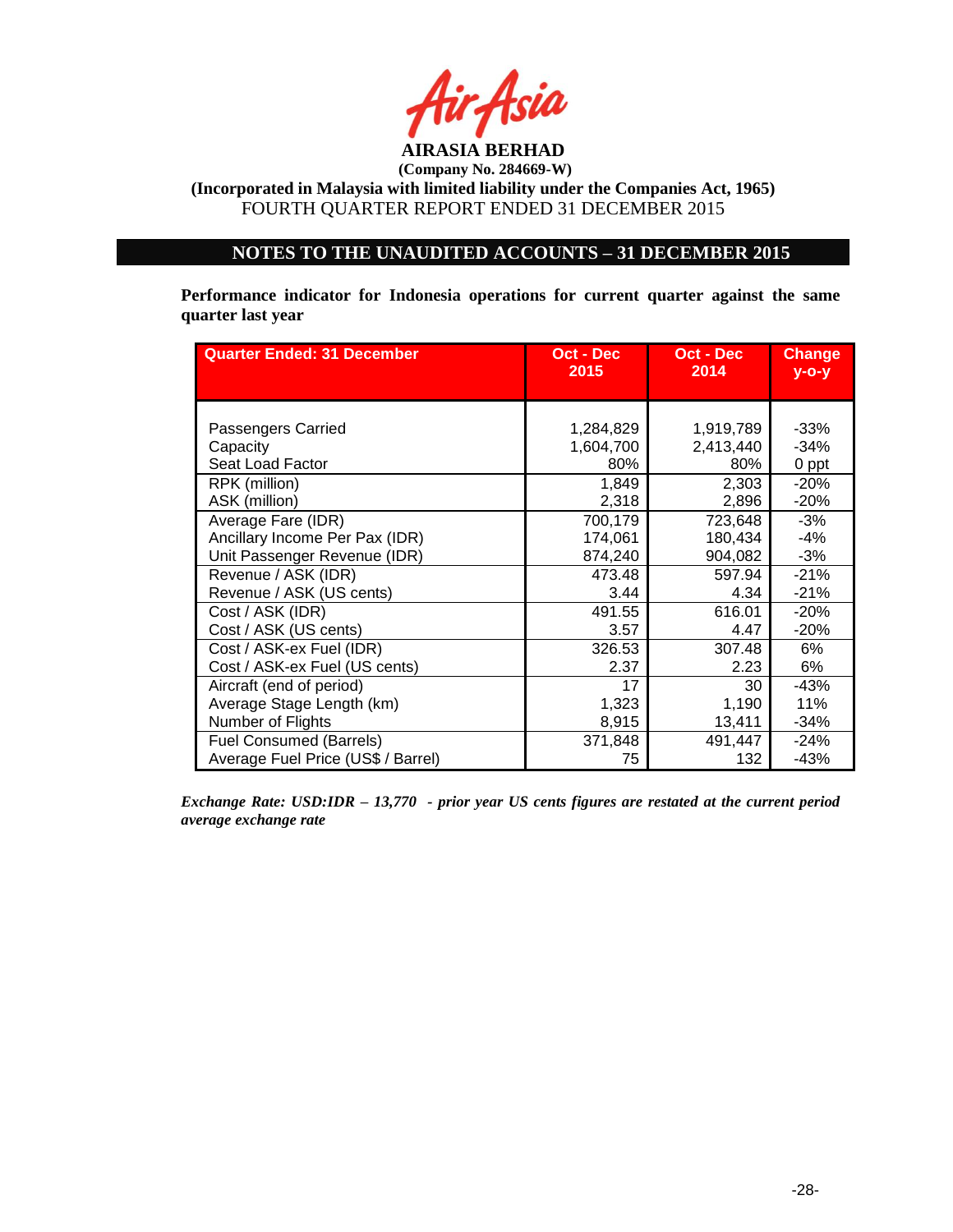

**(Incorporated in Malaysia with limited liability under the Companies Act, 1965)** FOURTH QUARTER REPORT ENDED 31 DECEMBER 2015

## **NOTES TO THE UNAUDITED ACCOUNTS – 31 DECEMBER 2015**

**Performance indicator for Indonesia operations for current financial year against the previous financial year**

| <b>Year Ended: 31 December</b>     | Jan - Dec | Jan - Dec  | <b>Change</b> |
|------------------------------------|-----------|------------|---------------|
|                                    | 2015      | 2014       | $y$ -o-y      |
| Passengers Carried                 | 6,097,771 | 7,850,065  | $-22%$        |
| Capacity                           | 8,228,160 | 10,041,300 | $-18%$        |
| Seat Load Factor                   | 74%       | 78%        | $-4$ ppt      |
| RPK (million)                      | 8,354     | 9,150      | $-9%$         |
| ASK (million)                      | 11,135    | 11,664     | $-5%$         |
| Average Fare (IDR)                 | 662,871   | 651,225    | 2%            |
| Ancillary Income Per Pax (IDR)     | 169,667   | 157,721    | 8%            |
| Unit Passenger Revenue (IDR)       | 832,537   | 808,946    | 3%            |
| Revenue / ASK (IDR)                | 451.15    | 543.66     | $-17%$        |
| Revenue / ASK (US cents)           | 3.35      | 4.04       | $-17%$        |
| Cost / ASK (IDR)                   | 530.65    | 598.18     | $-11%$        |
| Cost / ASK (US cents)              | 3.94      | 4.44       | $-11%$        |
| Cost / ASK-ex Fuel (IDR)           | 340.77    | 322.67     | 6%            |
| Cost / ASK-ex Fuel (US cents)      | 2.53      | 2.40       | 6%            |
| Aircraft (end of period)           | 17        | 30         | -43%          |
| Average Stage Length (km)          | 1,254     | 1,181      | 6%            |
| Number of Flights                  | 45,712    | 55,796     | $-18%$        |
| <b>Fuel Consumed (Barrels)</b>     | 1,749,959 | 1,994,156  | $-12%$        |
| Average Fuel Price (US\$ / Barrel) | 90        | 120        | $-25%$        |

*Exchange Rate: USD:IDR – 13,466 - prior year US cents figures are restated at the current period average exchange rate*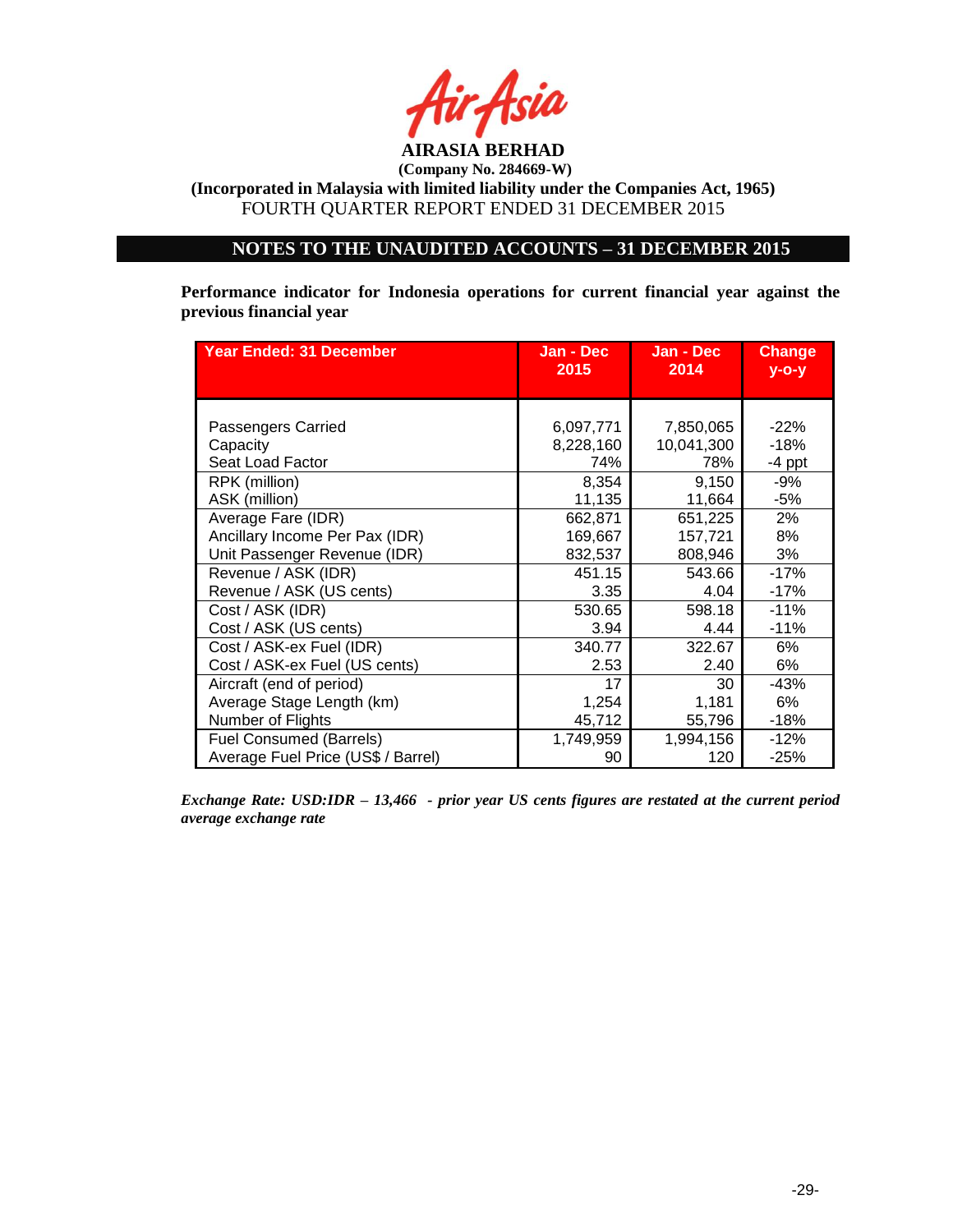

# **NOTES TO THE UNAUDITED ACCOUNTS – 31 DECEMBER 2015**

### **Performance of current quarter against the same quarter last year for Indonesia**

| <b>Quarter Ended: 31 December</b><br><b>IDR</b> million                                                                                                                                                                                         | <b>Oct - Dec 2015</b>                                                                                  | <b>Oct - Dec 2014</b>                                                                                   |
|-------------------------------------------------------------------------------------------------------------------------------------------------------------------------------------------------------------------------------------------------|--------------------------------------------------------------------------------------------------------|---------------------------------------------------------------------------------------------------------|
| <b>Revenue</b>                                                                                                                                                                                                                                  | 1,097,411                                                                                              | 1,731,890                                                                                               |
| Operating expenses:<br>- Staff costs<br>- Depreciation<br>- Aircraft fuel expenses<br>- Aircraft operating lease expense<br>- Maintenance & overhaul<br>- User charges and other related expenses<br>- Other operating expenses<br>Other income | (154, 448)<br>(23, 725)<br>(382, 463)<br>(193, 878)<br>(150, 459)<br>(183, 042)<br>(76, 100)<br>24,837 | (167, 411)<br>(25, 396)<br>(893, 630)<br>(304, 575)<br>(203, 488)<br>(82, 129)<br>(104, 577)<br>(3,027) |
| <b>Operating loss</b>                                                                                                                                                                                                                           | (41, 867)                                                                                              | (52, 343)                                                                                               |
| Finance Income<br><b>Finance Costs</b>                                                                                                                                                                                                          | 412<br>(29, 644)                                                                                       | 639<br>(85, 987)                                                                                        |
| <b>Net operating loss</b>                                                                                                                                                                                                                       | (71, 099)                                                                                              | (137, 691)                                                                                              |
| Foreign exchange (loss)/gain                                                                                                                                                                                                                    | (1,040,616)                                                                                            | 47,086                                                                                                  |
| Loss before tax                                                                                                                                                                                                                                 | (1, 111, 715)                                                                                          | (90, 605)                                                                                               |
| Taxation<br>Deferred taxation                                                                                                                                                                                                                   | 1,163<br>24,434                                                                                        | (103, 509)                                                                                              |
| Loss after tax                                                                                                                                                                                                                                  | (1,086,118)                                                                                            | (194, 114)                                                                                              |
| <b>EBITDAR</b><br><b>EBITDAR Margin</b><br><b>EBIT Margin</b>                                                                                                                                                                                   | 175,736<br>16%<br>$-4%$                                                                                | 277,628<br>16%<br>$-3%$                                                                                 |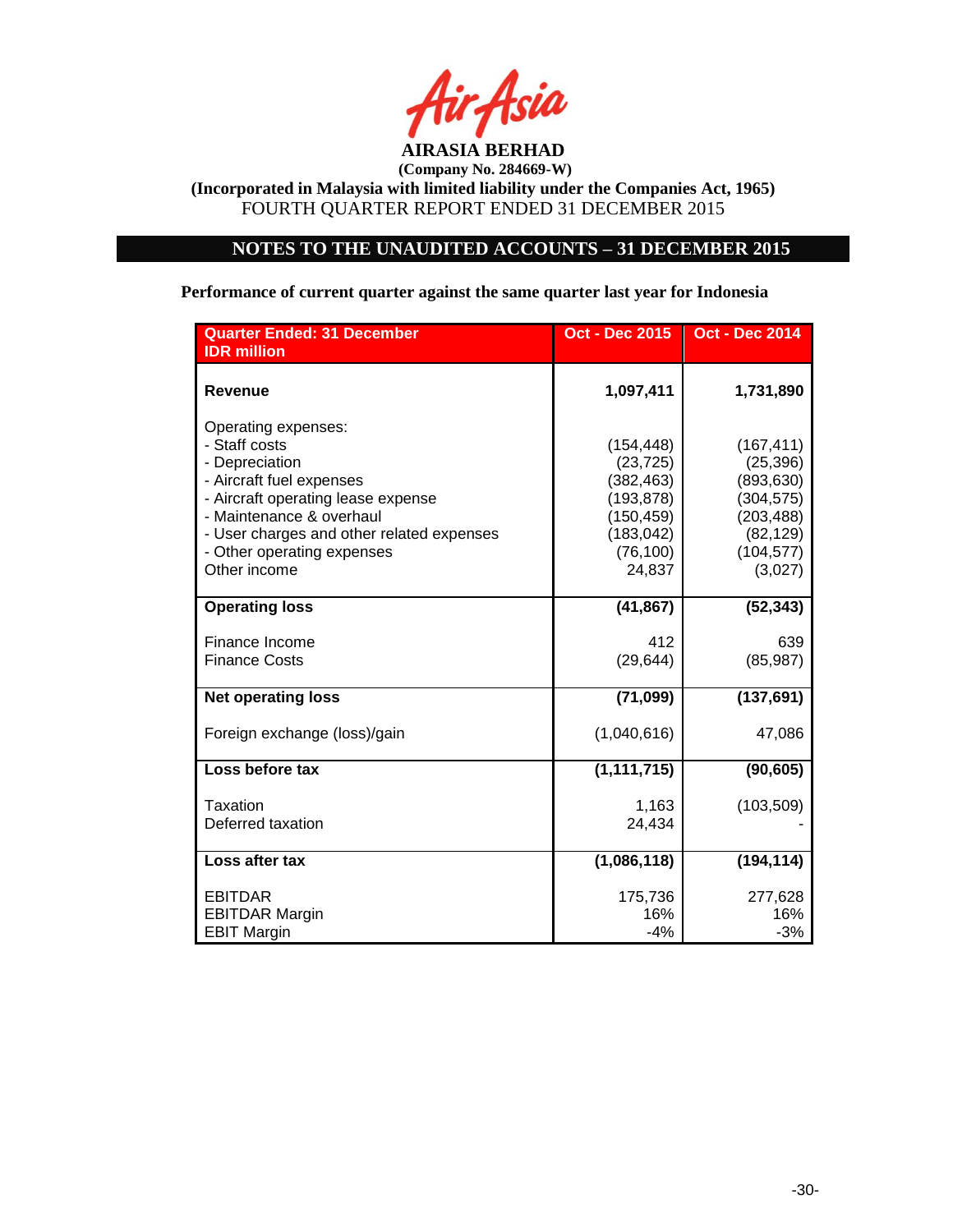

# **NOTES TO THE UNAUDITED ACCOUNTS – 31 DECEMBER 2015**

**Performance of current financial year against the previous financial year for Indonesia**

| Year Ended: 31 December                                                                                                                                                                                                                         | Jan - Dec                                                                                                     | Jan - Dec                                                                                                   |
|-------------------------------------------------------------------------------------------------------------------------------------------------------------------------------------------------------------------------------------------------|---------------------------------------------------------------------------------------------------------------|-------------------------------------------------------------------------------------------------------------|
| <b>IDR</b> million                                                                                                                                                                                                                              | 2015                                                                                                          | 2014                                                                                                        |
| <b>Revenue</b>                                                                                                                                                                                                                                  | 5,023,661                                                                                                     | 6,340,510                                                                                                   |
| Operating expenses:<br>- Staff costs<br>- Depreciation<br>- Aircraft fuel expenses<br>- Aircraft operating lease expense<br>- Maintenance & overhaul<br>- User charges and other related expenses<br>- Other operating expenses<br>Other income | (673, 350)<br>(98, 426)<br>(2, 114, 335)<br>(1, 153, 303)<br>(769, 966)<br>(818, 978)<br>(341, 174)<br>60,670 | (707, 643)<br>(99, 404)<br>(3,213,126)<br>(1, 181, 848)<br>(699, 719)<br>(696, 970)<br>(388, 891)<br>11,253 |
| <b>Operating loss</b>                                                                                                                                                                                                                           | (885, 201)                                                                                                    | (635, 838)                                                                                                  |
| Finance Income<br><b>Finance Costs</b>                                                                                                                                                                                                          | 2,729<br>(200, 281)                                                                                           | 1,726<br>(229, 725)                                                                                         |
| <b>Net operating loss</b>                                                                                                                                                                                                                       | (1,082,753)                                                                                                   | (863, 837)                                                                                                  |
| Foreign exchange loss                                                                                                                                                                                                                           | (1, 270, 024)                                                                                                 | (19,681)                                                                                                    |
| Loss before tax                                                                                                                                                                                                                                 | (2, 352, 777)                                                                                                 | (883, 518)                                                                                                  |
| Taxation<br>Deferred taxation                                                                                                                                                                                                                   | 1,203<br>24,434                                                                                               | (103, 509)                                                                                                  |
| Loss after tax                                                                                                                                                                                                                                  | (2,327,140)                                                                                                   | (987, 027)                                                                                                  |
| <b>EBITDAR</b><br><b>EBITDAR Margin</b><br><b>EBIT Margin</b>                                                                                                                                                                                   | 366,528<br>7%<br>$-18%$                                                                                       | 645,414<br>10%<br>$-10%$                                                                                    |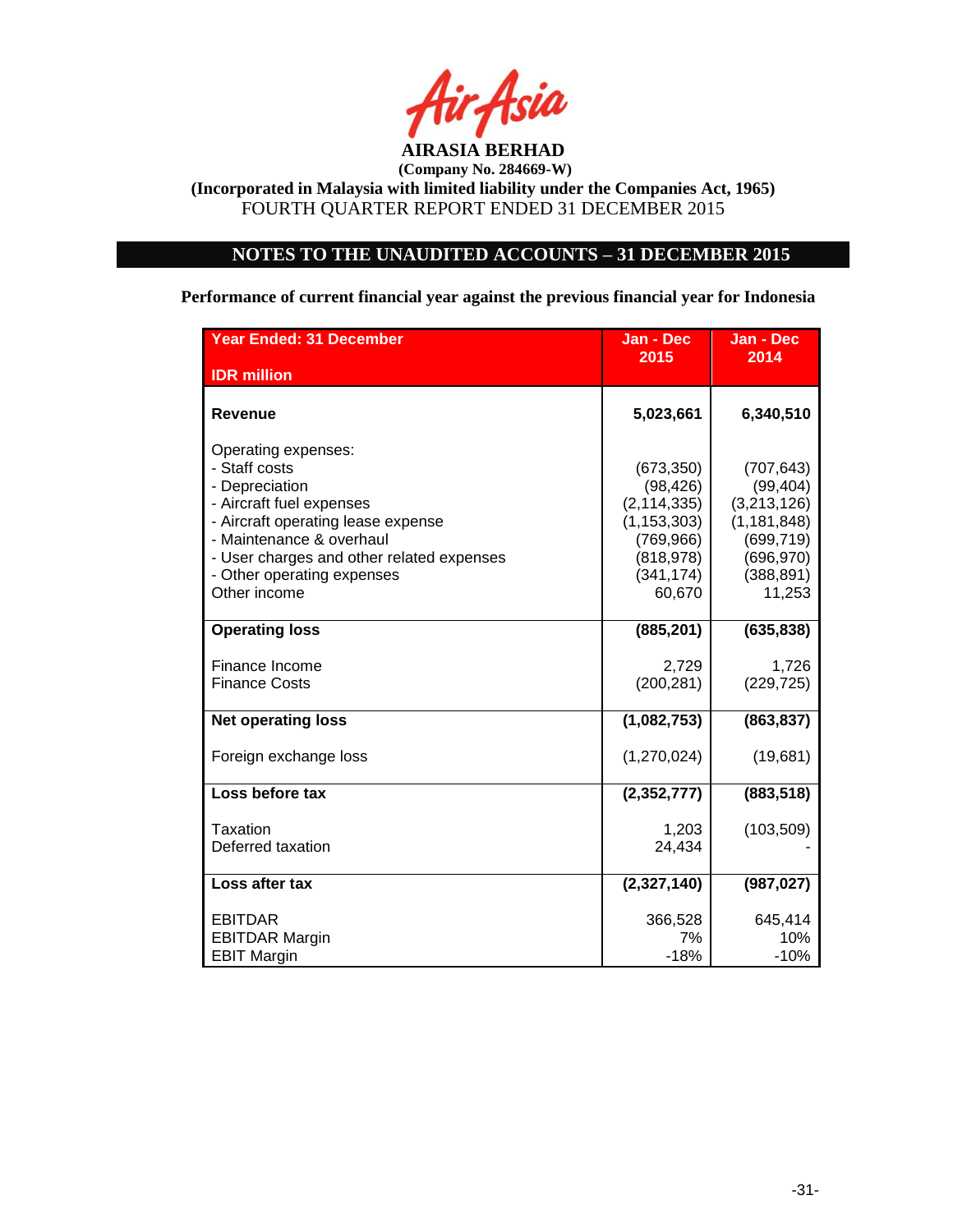

**(Incorporated in Malaysia with limited liability under the Companies Act, 1965)** FOURTH QUARTER REPORT ENDED 31 DECEMBER 2015

## **NOTES TO THE UNAUDITED ACCOUNTS – 31 DECEMBER 2015**

#### **Balance Sheet**

| Year Ended: 31 December<br><b>IDR</b> million | <b>Dec 2015</b> | <b>Dec 2014</b> |
|-----------------------------------------------|-----------------|-----------------|
|                                               |                 |                 |
| Property, Plant & Equipment                   | 1,442,499       | 1,497,196       |
| Investment                                    | 2,142,000       |                 |
| Inventory                                     | 24,115          | 241,338         |
| Other Debtors & Prepayments                   | 592,173         | 514,747         |
|                                               |                 |                 |
| Amounts Owing from Related Parties            | 55,290          | 34,696          |
| Deferred tax assets                           | 112,671         | 88,236          |
| <b>Maintenance Reserves</b>                   | 358,994         | 277,516         |
| Cash & Short Term Deposits                    | 104,612         | 215,540         |
| <b>Total Assets</b>                           | 4,832,354       | 2,869,269       |
|                                               |                 |                 |
| Sales In Advance                              | 537,523         | 187,307         |
| Other Creditors & Accruals                    | 563,439         | 821,776         |
| Amounts Owing to Related Party                | 3,464,162       | 3,407,205       |
| Finance lease payable                         | 1,587,749       | 1,634,325       |
| <b>Total Liabilities</b>                      | 6,152,873       | 6,050,613       |
|                                               |                 |                 |
| <b>Share Capital</b>                          | 180,000         | 180,000         |
| <b>Perpetual Capital Security</b>             | 4,200,000       |                 |
| <b>Retained Earnings</b>                      | (5,700,520)     | (3, 361, 344)   |
| <b>Total Equity</b>                           | (1,320,520)     | (3,181,344)     |

### **iii) Associate Company – AirAsia Inc and AirAsia Philippines Inc (formerly known as Zest Airways Inc)**

AirAsia Inc and AirAsia Philippines Inc are collectively referred to as "AirAsia Philippines". AirAsia Inc is an associate company which is incorporated in the Republic of the Philippines and is 40% owned by AirAsia Berhad. AirAsia Philippines Inc is an associate company of AirAsia Inc and is 49% owned by AirAsia Inc.

AirAsia Philippines recorded revenue of PHP2,285.8 million in 4Q15, 51% higher as compared to the PHP1,517.1 million achieved in 4Q14. The increase in revenue can be attributed to higher passenger volumes which increased by 47% year-on-year and the 21% increase in the year-on-year RASK. Anciliary income per passenger decreased by 17% year-on-year. Passengers carried by AirAsia Philippines increased as capacity increased 30% year-on-year while the seat load factor increased by 9 percentage points to 81% as compared to 4Q14.

AirAsia Philippines recorded an operating loss of PHP0.1 billion in 4Q15, compared to an operating loss of PHP1.1 billion in 4Q14. The net loss position of AirAsia Philippines was PHP118.8 million as compared to PHP1.3 billion loss in 3Q14.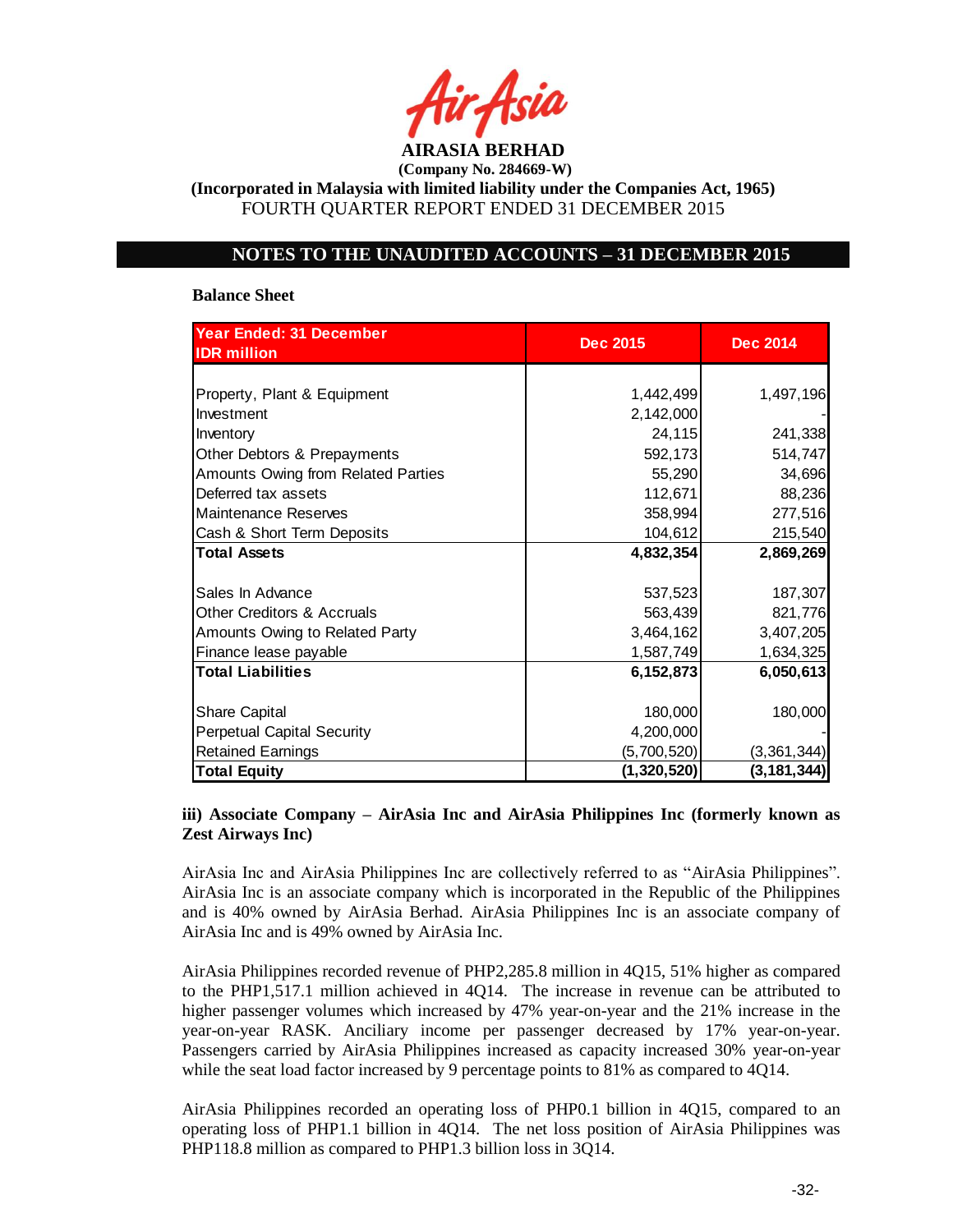

**(Incorporated in Malaysia with limited liability under the Companies Act, 1965)** FOURTH QUARTER REPORT ENDED 31 DECEMBER 2015

## **NOTES TO THE UNAUDITED ACCOUNTS – 31 DECEMBER 2015**

In the full year 2015, AirAsia Philippines recorded revenue of PHP8,929.2 billion, 18% higher as compared to the PHP7,540.7 billion achieved in FY14. The positive growth in revenue can be attributed to the increase in the number of passengers carried by 19% as capacity increase 3% year-on-year. Anciliary income per passenger increased by 2% year-on-year. Seat load factor increased 11 percentage points to 81%

AirAsia Philippines recorded an operating loss of PHP2,076.5 billion in FY15, compared to an operating loss of PHP5,182.3 billion in FY14. AirAsia Philippines recorded a net loss of PHP3,091.0 billion in FY15 as compared to a net loss of PHP5,755.1 billion in FY14.

AirAsia Inc recorded a net loss of RM6.8 million in the quarter under review and a net loss of RM70.8 million in the full year 2015. A total of RM78.0 million of previously unrecognized losses have been equity accounted in the AirAsia Berhad income statement in the current financial period.

**Quarter Ended: 31 December <b>CE Oct -** Dec **2015 Oct - Dec 2014 Change y-o-y** Passengers Carried **871,225 693,836** 47% Capacity 1,077,480 828,360 30% Seat Load Factor 81% | 72% | 9 ppt RPK (million) 921 | 627 | 47% ASK (million) 1,135 912 25% Average Fare (PHP) 2,153 | 1,986 | 8% Ancillary Income Per Pax (PHP) | 439 | 532 | -17% Unit Passenger Revenue (PHP)  $\qquad \qquad$  2,593  $\qquad \qquad$  2,517  $\qquad \qquad$  3%

**Performance indicator for the amalgamated AirAsia Philippines operations for current quarter against the same quarter last year**

| Passengers Carried                 | 871,225   | 593,836 | 47%    |
|------------------------------------|-----------|---------|--------|
| Capacity                           | 1,077,480 | 828,360 | 30%    |
| Seat Load Factor                   | 81%       | 72%     | 9 ppt  |
| RPK (million)                      | 921       | 627     | 47%    |
| ASK (million)                      | 1,135     | 912     | 25%    |
| Average Fare (PHP)                 | 2,153     | 1,986   | 8%     |
| Ancillary Income Per Pax (PHP)     | 439       | 532     | $-17%$ |
| Unit Passenger Revenue (PHP)       | 2,593     | 2,517   | 3%     |
| Revenue / ASK (PHP)                | 2.01      | 1.66    | 21%    |
| Revenue / ASK (US cents)           | 4.29      | 3.55    | 21%    |
| Cost / ASK (PHP)                   | 2.11      | 2.83    | $-25%$ |
| Cost / ASK (US cents)              | 4.50      | 6.03    | $-25%$ |
| Cost / ASK-ex Fuel (PHP)           | 1.31      | 3.04    | $-57%$ |
| Cost / ASK-ex Fuel (US cents)      | 2.79      | 6.48    | $-57%$ |
| Aircraft (end of period)           | 14        | 15      | $-7%$  |
| Average Stage Length (km)          | 1,055     | 1,109   | -5%    |
| Number of Flights                  | 5,986     | 4,602   | 30%    |
| Fuel Consumed (Barrels)            | 233,365   | 173.372 | 35%    |
| Average Fuel Price (US\$ / Barrel) | 83        | 91      | $-9%$  |

*Exchange Rate: USD:PHP – 46.9 - prior year US cents figures are restated at the current period average exchange rate*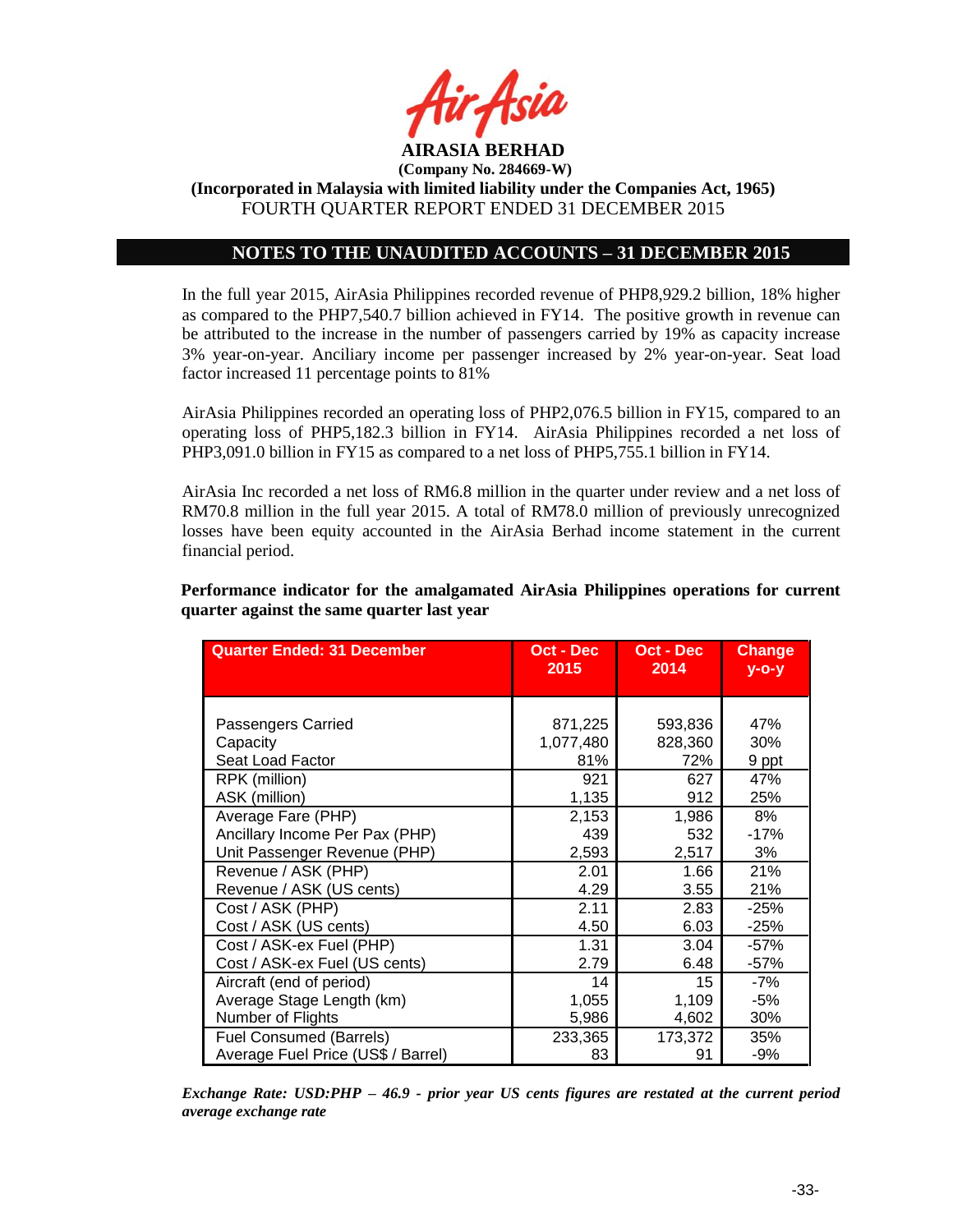

**(Incorporated in Malaysia with limited liability under the Companies Act, 1965)** FOURTH QUARTER REPORT ENDED 31 DECEMBER 2015

# **NOTES TO THE UNAUDITED ACCOUNTS – 31 DECEMBER 2015**

**Performance indicator for amalgamated AirAsia Philippines operations for current financial year against the previous financial year**

| Year Ended: 31 December                              | Jan - Dec<br>2015             | Jan - Dec<br>2014             | <b>Change</b><br>$V - O - V$ |
|------------------------------------------------------|-------------------------------|-------------------------------|------------------------------|
|                                                      |                               |                               |                              |
| Passengers Carried<br>Capacity<br>Seat Load Factor   | 3,592,813<br>4,461,300<br>81% | 3,030,602<br>4,327,560<br>70% | 19%<br>3%<br>11 ppt          |
| RPK (million)                                        | 3,574                         | 3,090                         | 16%                          |
| ASK (million)                                        | 4,476                         | 4,646                         | -4%                          |
| Average Fare (PHP)<br>Ancillary Income Per Pax (PHP) | 1,985<br>448                  | 2,016<br>438                  | $-2%$<br>2%                  |
| Unit Passenger Revenue (PHP)                         | 2,433                         | 2,454                         | $-1%$                        |
| Revenue / ASK (PHP)                                  | 1.99                          | 1.62                          | 23%                          |
| Revenue / ASK (US cents)                             | 4.38                          | 3.56                          | 23%                          |
| Cost / ASK (PHP)                                     | 2.46                          | 2.74                          | $-10%$                       |
| Cost / ASK (US cents)                                | 5.39                          | 6.01                          | $-10%$                       |
| Cost / ASK-ex Fuel (PHP)                             | 1.54                          | 1.76                          | $-13%$                       |
| Cost / ASK-ex Fuel (US cents)                        | 3.37                          | 3.86                          | $-13%$                       |
| Aircraft (end of period)                             | 14                            | 15                            | -7%                          |
| Average Stage Length (km)                            | 1,006                         | 1,085                         | -7%                          |
| Number of Flights                                    | 24,785                        | 24,042                        | 3%                           |
| <b>Fuel Consumed (Barrels)</b>                       | 909,610                       | 876,745                       | 4%                           |
| Average Fuel Price (US\$ / Barrel)                   | 100                           | 114                           | $-12%$                       |

*Exchange Rate: USD:PHP – 45.6 - prior year US cents figures are restated at the current period average exchange rate*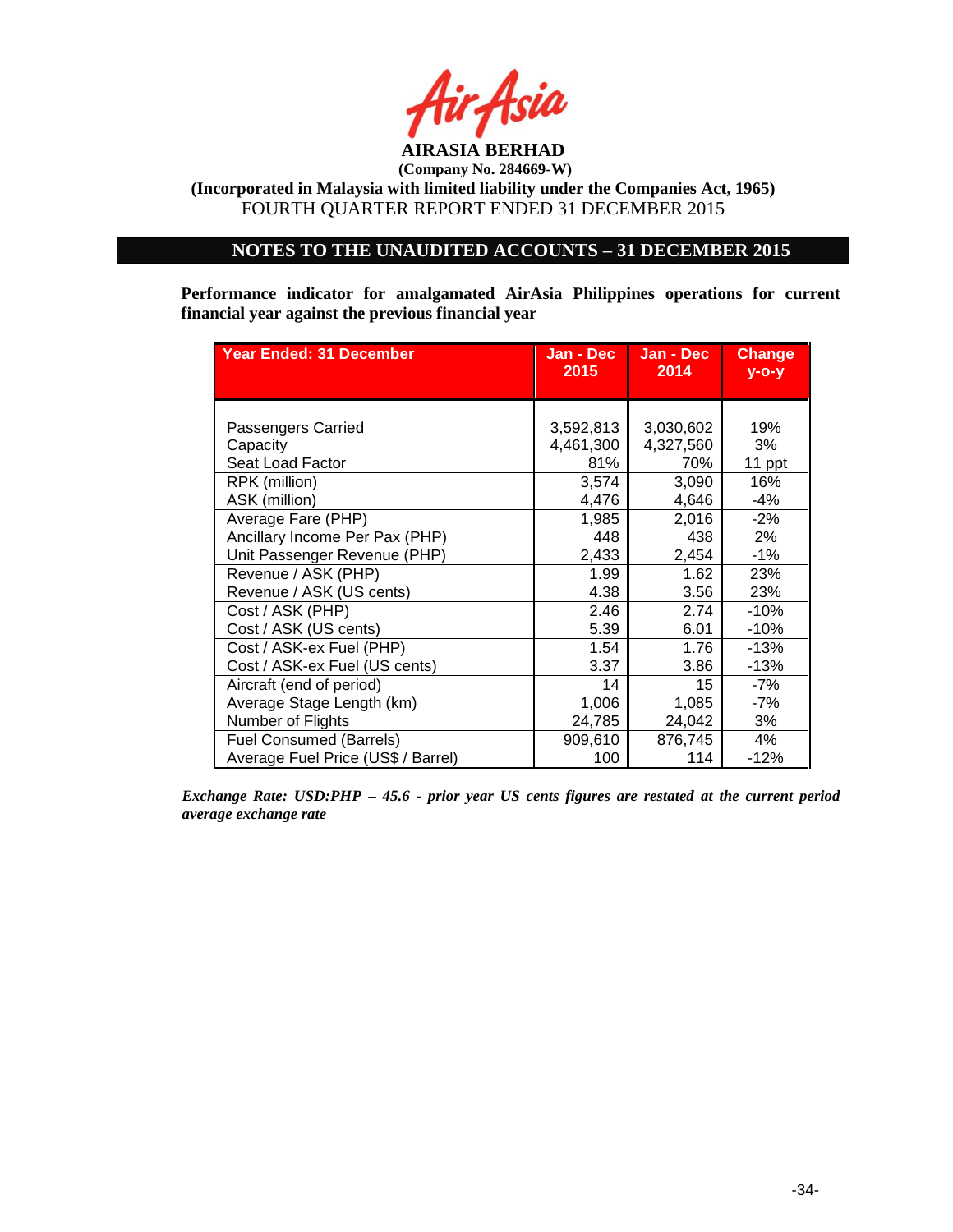

# **NOTES TO THE UNAUDITED ACCOUNTS – 31 DECEMBER 2015**

**Performance of current quarter against the same quarter last year for the amalgamated AirAsia Philippines operations** 

| <b>Quarter Ended: 31 December</b>                                                                                             | <b>Oct - Dec</b>                                  | <b>Oct - Dec</b>                                  |
|-------------------------------------------------------------------------------------------------------------------------------|---------------------------------------------------|---------------------------------------------------|
| <b>PHP'000</b>                                                                                                                | 2015                                              | 2014                                              |
| <b>Revenue</b>                                                                                                                | 2,285,834                                         | 1,517,142                                         |
| Operating expenses:<br>- Staff costs<br>- Depreciation of property, plant<br>and equipment                                    | (399, 396)<br>(104, 974)                          | (534, 890)<br>(12, 343)                           |
| - Aircraft fuel expenses<br>- Maintenance & overhaul                                                                          | (907,008)<br>(211, 631)                           | 193,746<br>(473, 028)                             |
| -User charges and other related expenses<br>- Aircraft operating lease expenses<br>- Other operating expenses<br>Other income | (350, 132)<br>(552, 596)<br>(216, 860)<br>346,120 | (949, 718)<br>(479, 473)<br>(827, 923)<br>505,607 |
| <b>Operating loss</b>                                                                                                         | (110, 643)                                        | (1,060,880)                                       |
| Finance Income<br><b>Finance Costs</b>                                                                                        | 351<br>(49, 728)                                  | 105<br>(145, 452)                                 |
| <b>Net operating loss</b>                                                                                                     | (160, 020)                                        | (1,206,227)                                       |
| Foreign exchange loss                                                                                                         | 41,229                                            | (75, 511)                                         |
| Profit before tax                                                                                                             | (118, 791)                                        | (1, 281, 738)                                     |
| <b>Taxation</b>                                                                                                               |                                                   |                                                   |
| Profit after tax                                                                                                              | (118, 791)                                        | (1, 281, 738)                                     |
| <b>EBITDAR</b><br><b>EBITDAR Margin</b><br><b>EBIT Margin</b>                                                                 | 546,927<br>24%<br>$-5%$                           | $-569,064$<br>$-38%$<br>$-70%$                    |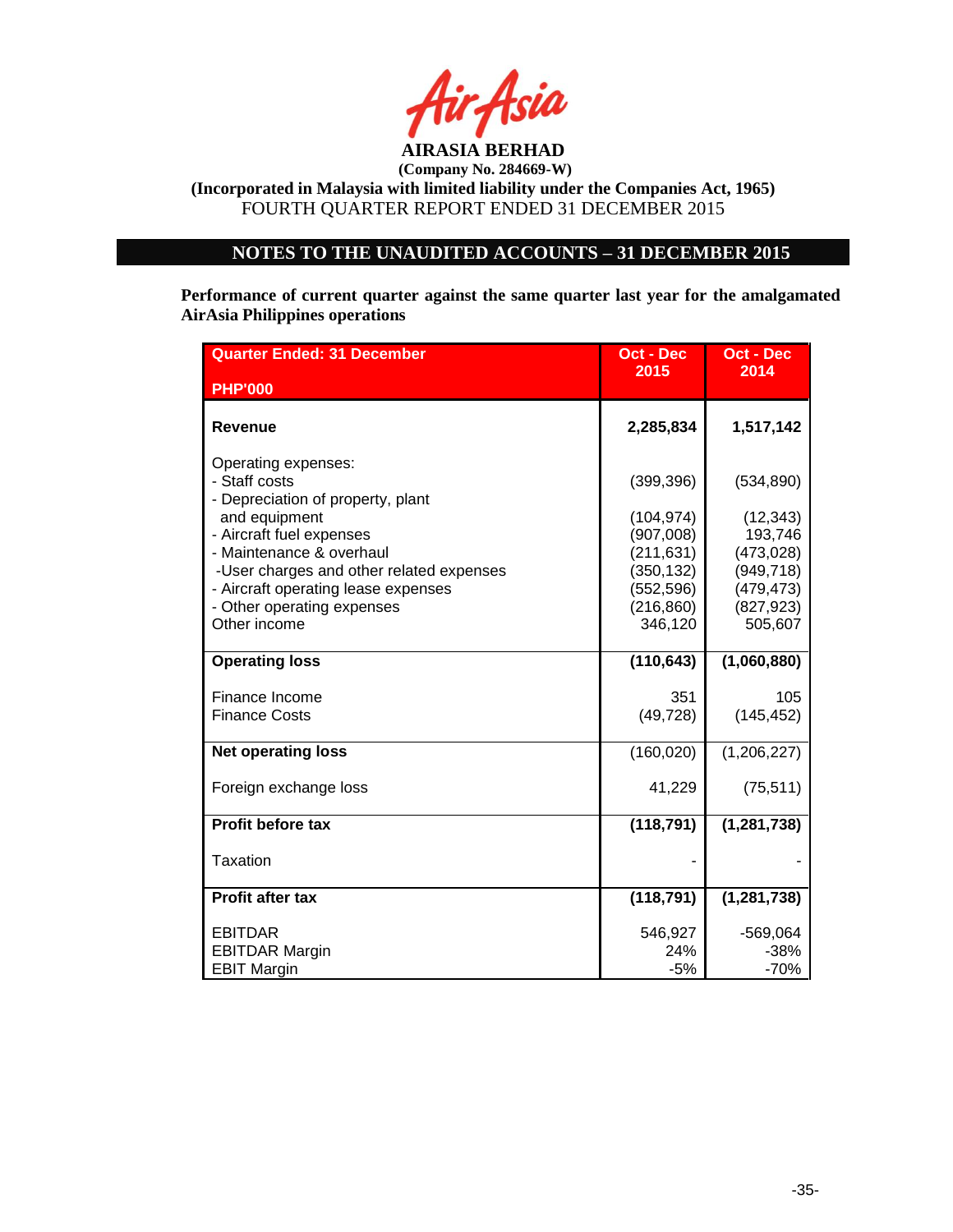

# **NOTES TO THE UNAUDITED ACCOUNTS – 31 DECEMBER 2015**

**Performance of current financial year against the previous financial year for the amalgamated AirAsia Philippines operations**

| <b>Year Ended: 31 December</b>                                                                                                                                                                                                                                                     | Jan - Dec                                                                                                          | Jan - Dec                                                                                                      |
|------------------------------------------------------------------------------------------------------------------------------------------------------------------------------------------------------------------------------------------------------------------------------------|--------------------------------------------------------------------------------------------------------------------|----------------------------------------------------------------------------------------------------------------|
| <b>PHP'000</b>                                                                                                                                                                                                                                                                     | 2015                                                                                                               | 2014                                                                                                           |
| <b>Revenue</b>                                                                                                                                                                                                                                                                     | 8,929,439                                                                                                          | 7,540,707                                                                                                      |
| Operating expenses:<br>- Staff costs<br>- Depreciation of property, plant<br>and equipment<br>- Aircraft fuel expenses<br>- Maintenance, overhaul, user charges and<br>other related expenses<br>- Aircraft operating lease expenses<br>- Other operating expenses<br>Other income | (1,467,069)<br>(423, 532)<br>(4, 131, 932)<br>(1,667,778)<br>(1, 219, 340)<br>(1,974,807)<br>(679, 693)<br>558,227 | (1,836,240)<br>(44, 412)<br>(4,538,022)<br>(1,890,731)<br>(1,681,586)<br>(2,019,078)<br>(1,327,752)<br>614,758 |
| <b>Operating loss</b>                                                                                                                                                                                                                                                              | (2,076,485)                                                                                                        | (5, 182, 356)                                                                                                  |
| Finance Income<br><b>Finance Costs</b>                                                                                                                                                                                                                                             | 577<br>(392, 947)                                                                                                  | 381<br>(448, 169)                                                                                              |
| <b>Net operating loss</b>                                                                                                                                                                                                                                                          | (2,468,855)                                                                                                        | (5,630,144)                                                                                                    |
| Foreign exchange loss                                                                                                                                                                                                                                                              | (622, 189)                                                                                                         | (124, 970)                                                                                                     |
| <b>Profit before tax</b>                                                                                                                                                                                                                                                           | (3,091,044)                                                                                                        | (5,755,114)                                                                                                    |
| Taxation                                                                                                                                                                                                                                                                           |                                                                                                                    |                                                                                                                |
| <b>Profit after tax</b>                                                                                                                                                                                                                                                            | (3,091,044)                                                                                                        | (5,755,114)                                                                                                    |
| <b>EBITDAR</b><br><b>EBITDAR Margin</b><br><b>EBIT Margin</b>                                                                                                                                                                                                                      | 321,854<br>4%<br>$-23%$                                                                                            | $-3,118,866$<br>$-41%$<br>$-69%$                                                                               |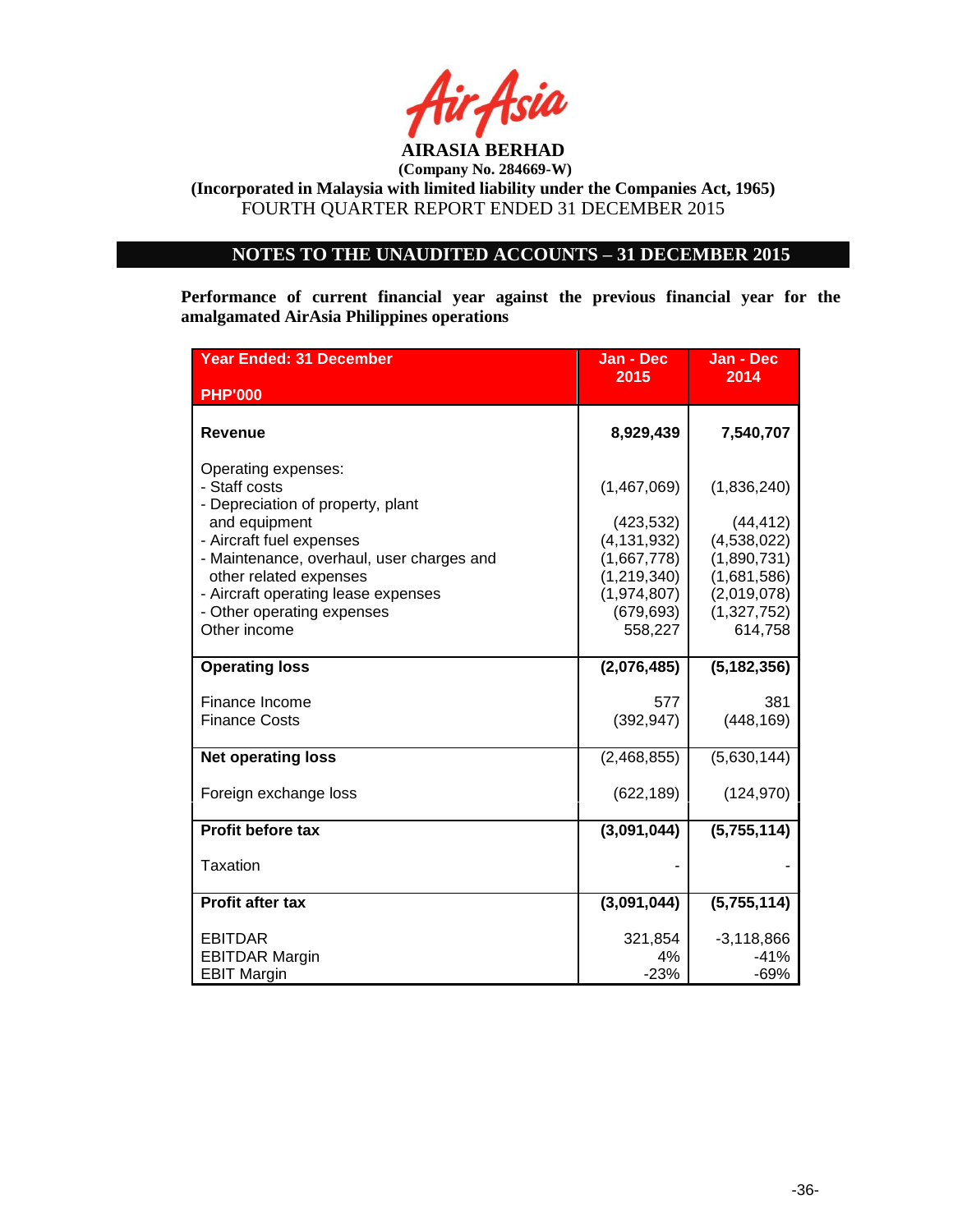

**(Incorporated in Malaysia with limited liability under the Companies Act, 1965)** FOURTH QUARTER REPORT ENDED 31 DECEMBER 2015

### **NOTES TO THE UNAUDITED ACCOUNTS – 31 DECEMBER 2015**

#### **Balance Sheet**

| <b>Year Ended: 31 December</b>        |                 |                 |
|---------------------------------------|-----------------|-----------------|
| <b>PHP'000</b>                        | <b>Dec 2015</b> | <b>Dec 2014</b> |
|                                       |                 |                 |
| Property, Plant & Equipment           | 2,468,158       | 2,839,926       |
| Inventory                             | 126,876         | 103,107         |
| Other Debtors & Prepayments           | 1,023,394       | 8,401,954       |
| Cash & Short Term Deposits            | 150,390         | 184,417         |
| <b>Total Assets</b>                   | 3,768,818       | 11,529,405      |
|                                       |                 |                 |
| Sales In Advance                      | 1,102,599       | 1,238,706       |
| <b>Other Creditors &amp; Accruals</b> | 6,044,030       | 11,446,669      |
| Amounts Owing to Related Party        | 13,971,156      | 11,691,150      |
| Long Term Liabilities                 | 112,627         | 1,523,386       |
| <b>Total Liabilities</b>              | 21,230,412      | 25,899,910      |
|                                       |                 |                 |
| <b>Share Capital</b>                  | 768,589         | 768,589         |
| Preferrence shares                    | 423,922         | 423,922         |
| Other reserves                        | (4,796)         | (42, 531)       |
| <b>Retained Earnings</b>              | (18,649,309)    | (15, 520, 486)  |
| <b>Total Equity</b>                   | (17,461,594)    | (14, 370, 506)  |

#### **iv) Associate Company – AirAsia India Private Limited ('AirAsia India')**

AirAsia India is an associate company which is incorporated in India and is 49% owned by AirAsia Berhad. As such it is accounted for using the equity method, as permitted by the Malaysian Accounting Standards Board MFRS128, Investments in Associates.

AirAsia India recorded revenue of INR2,084.6.0 billion in 4Q15, compared to the INR0.6 billion achieved in 4Q14 as operations commenced in June 2014. The number of passengers carried increased 134% which contributed to a unit passenger revenue of INR4,118. Anciliary income per passenger was at INR492 while the seat load factor was at 84%.

AirAsia India recorded a net loss of RM23.4 million (quarter ended 31 December 2014: RM12.7 million) in the quarter under review out of which RM Nil is equity accounted in the AirAsia Berhad income statement.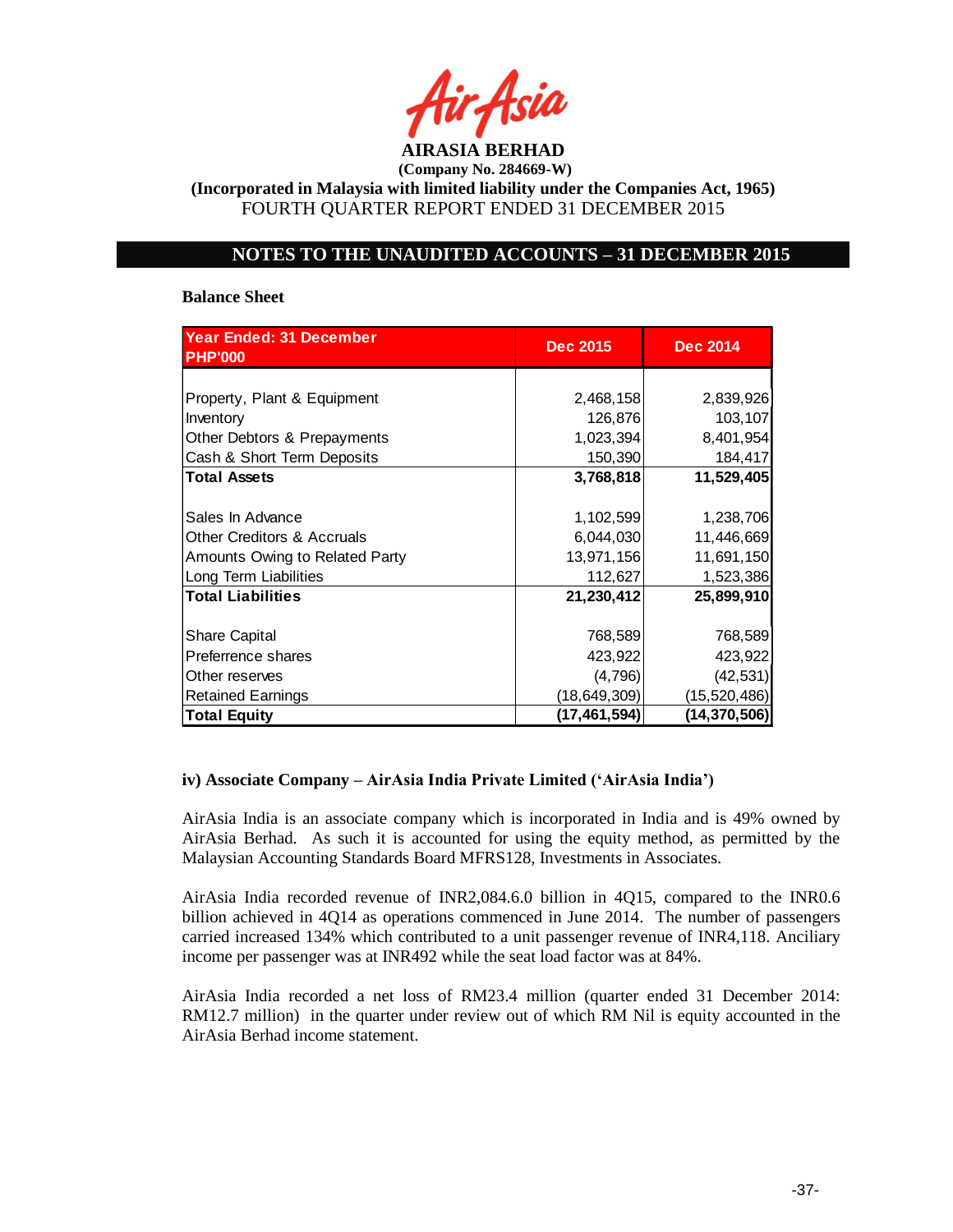

### **NOTES TO THE UNAUDITED ACCOUNTS – 31 DECEMBER 2015**

In the full year 2015, AirAsia India recorded revenue of INR5,221.4 billion, 517% higher as compared to the IDR846.8 billion achieved in FY14. The number of passengers carried increased 324% which contributed to a unit passenger revenue of INR3,563. Anciliary income per passenger was at INR410 while the seat load factor was at 81%.

AirAsia India recorded a net loss of RM108.0 million in 2015 out of which RM29.7 is equity accounted in the AirAsia Berhad income statement. As the Group's interest in AirAsia India has been reduced to zero, in accordance with MFRS128, any profits will only be recognized when a total of RM23.2 million of unrecognized losses have been reversed.

| <b>Quarter Ended: 31 December</b> | Oct - Dec<br>2015 | Oct - Dec<br>2014 | <b>Change</b><br>$y$ -o-y |
|-----------------------------------|-------------------|-------------------|---------------------------|
|                                   |                   |                   |                           |
| Passengers Carried                | 508,407           | 217,209           | 134%                      |
| Capacity                          | 607,680           | 260,280           | 133%                      |
| Seat Load Factor                  | 84%               | 83%               | 1 ppt                     |
| RPK (million)                     | 625               | 175               | 257%                      |
| ASK (million)                     | 743               | 208               | 256%                      |
| Average Fare (INR)                | 3,626             | 3,242             | 12%                       |
| Ancillary Income Per Pax (INR)    | 492               | 211               | 133%                      |
| Unit Passenger Revenue (INR)      | 4,118             | 3,453             | 19%                       |
| Revenue / ASK (sen)               | 284.95            | 298.78            | -5%                       |
| Revenue / ASK (US cents)          | 4.31              | 4.52              | -5%                       |
| Cost / ASK (sen)                  | 319.47            | 463.06            | $-31%$                    |
| Cost / ASK (US cents)             | 4.83              | 7.01              | $-31%$                    |
| Cost / ASK-ex Fuel (sen)          | 220.20            | 291.67            | $-25%$                    |
| Cost / ASK-ex Fuel (US cents)     | 3.33              | 4.41              | $-25%$                    |
| Aircraft (end of period)          | 6                 | 3                 | 100%                      |
| Average Stage Length (km)         | 1,226             | 759               | 62%                       |
| Number of Flights                 | 3,376             | 1,446             | 133%                      |

**Performance indicator for India operations for current quarter against the same quarter last year**

*Exchange Rate: USD:INR – 66.1 - prior year US cents figures are restated at the current period average exchange rate*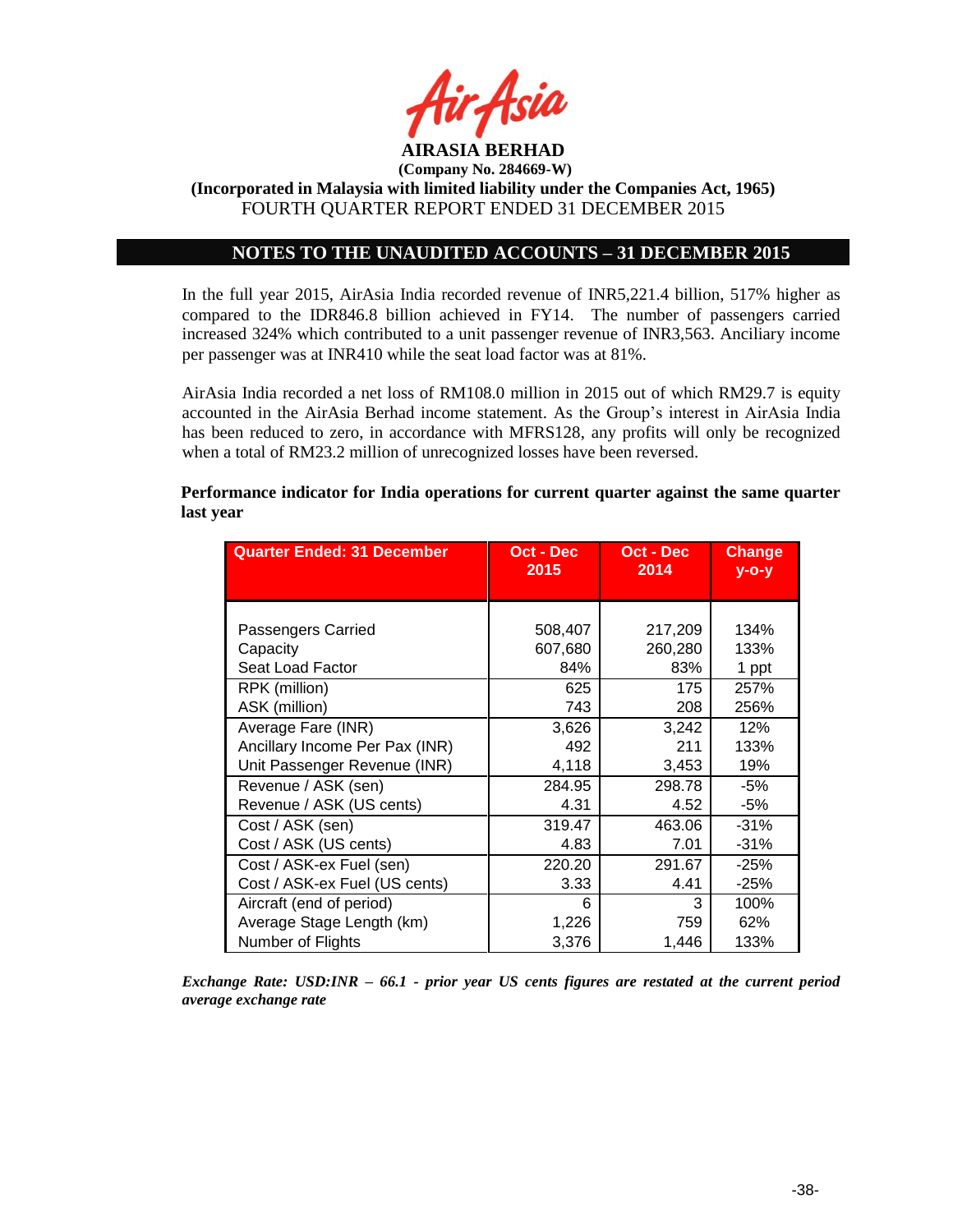

**(Incorporated in Malaysia with limited liability under the Companies Act, 1965)** FOURTH QUARTER REPORT ENDED 31 DECEMBER 2015

# **NOTES TO THE UNAUDITED ACCOUNTS – 31 DECEMBER 2015**

**Performance indicator for India operations for current financial year against the previous financial year**

| <b>Year Ended: 31 December</b> | Jan - Dec<br>2015 | Jan - Dec<br>2014 | <b>Change</b><br>$V - O - V$ |
|--------------------------------|-------------------|-------------------|------------------------------|
|                                |                   |                   |                              |
| Passengers Carried             | 1,464,282         | 345,298           | 324%                         |
| Capacity                       | 1,818,720         | 430,560           | 322%                         |
| Seat Load Factor               | 81%               | 80%               | 1 ppt                        |
| RPK (million)                  | 1,673             | 249               | 572%                         |
| ASK (million)                  | 2,074             | 306               | 578%                         |
| Average Fare (INR)             | 3,153             | 2,150             | 47%                          |
| Ancillary Income Per Pax (INR) | 410               | 202               | 103%                         |
| Unit Passenger Revenue (INR)   | 3,563             | 2,352             | 51%                          |
| Revenue / ASK (sen)            | 253.33            | 271.71            | -7%                          |
| Revenue / ASK (US cents)       | 3.94              | 4.23              | $-7%$                        |
| Cost / ASK (sen)               | 333.49            | 591.89            | $-44%$                       |
| Cost / ASK (US cents)          | 5.19              | 9.21              | $-44%$                       |
| Cost / ASK-ex Fuel (sen)       | 223.09            | 409.21            | -45%                         |
| Cost / ASK-ex Fuel (US cents)  | 3.47              | 6.36              | -45%                         |
| Aircraft (end of period)       | 6                 | 3                 | 100%                         |
| Average Stage Length (km)      | 1,217             | 641               | 90%                          |
| Number of Flights              | 10,104            | 2,392             | 322%                         |

*Exchange Rate: USD:INR – 64.3 - prior year US cents figures are restated at the current period average exchange rate*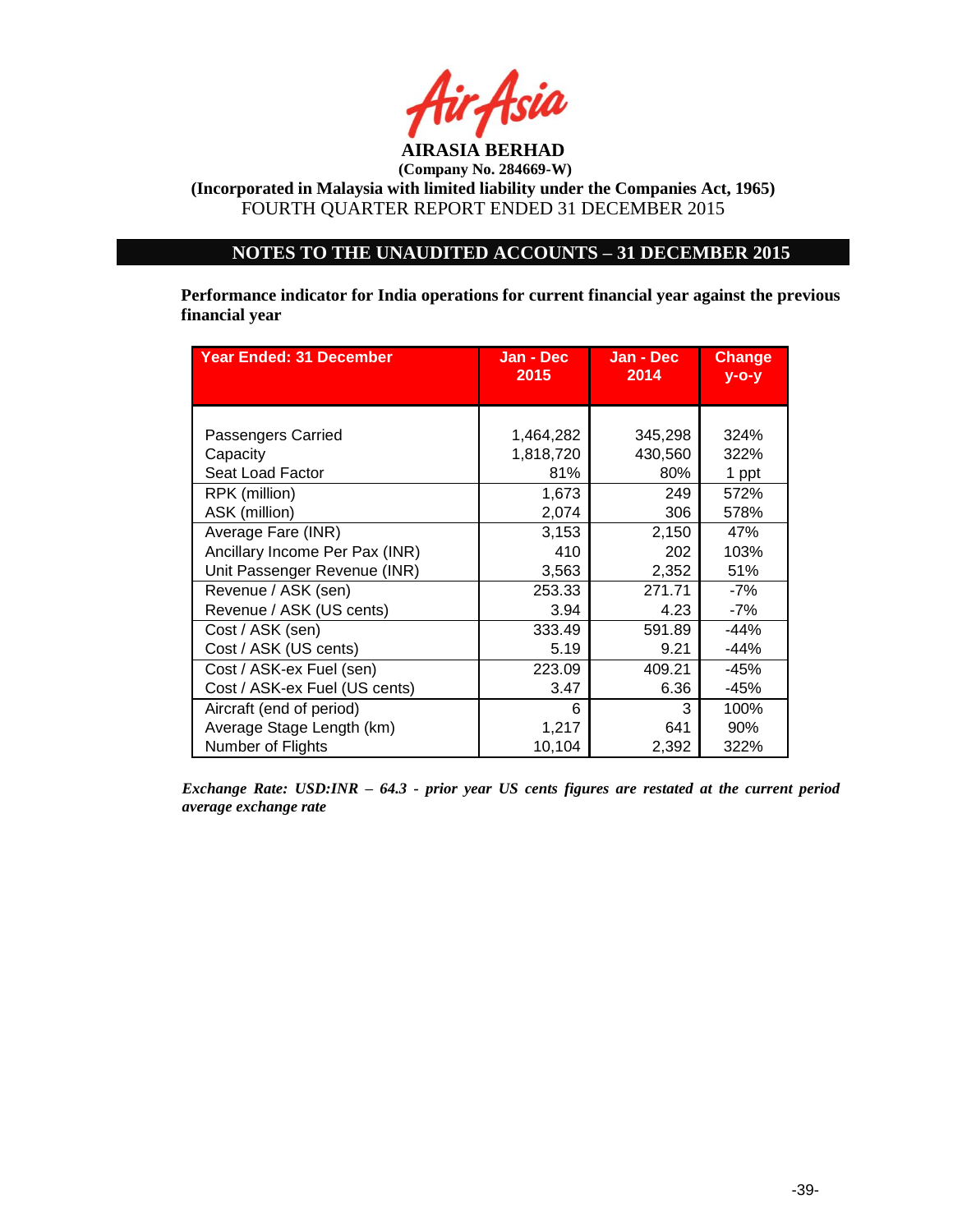

# **NOTES TO THE UNAUDITED ACCOUNTS – 31 DECEMBER 2015**

# **Performance of current quarter against the same quarter last year for India**

| <b>Quarter Ended: 31 December</b><br><b>INR'000</b>                       | <b>Oct - Dec 2015</b> | <b>Oct - Dec 2014</b> |
|---------------------------------------------------------------------------|-----------------------|-----------------------|
|                                                                           |                       |                       |
| <b>Revenue</b>                                                            | 2,084,649             | 627,102               |
| Operating expenses:<br>- Staff costs<br>- Depreciation of property, plant | (346, 388)            | (253, 503)            |
| and equipment                                                             | (12, 640)             | (1, 347)              |
| - Aircraft fuel expenses                                                  | (734, 058)            | (357, 867)            |
| - Maintenance and overhaul                                                | (183, 405)            | (42, 587)             |
| - User charges and other related expenses                                 | (302, 769)            | (65, 150)             |
| - Aircraft operating lease expenses                                       | (359, 666)            | (129, 734)            |
| - Other operating expenses                                                | (445, 516)            | (110, 801)            |
| Other income                                                              | 43,222                | 2,197                 |
| <b>Operating Profit</b>                                                   | (256, 571)            | (331, 691)            |
| Finance Income                                                            | 6,245                 | 3,031                 |
| <b>Finance Costs</b>                                                      | (7)                   | (139)                 |
| <b>Net operating profit</b>                                               | (250, 333)            | (328, 799)            |
| Foreign exchange (loss)/gain                                              | (75, 588)             | (23, 632)             |
| <b>Profit before tax</b>                                                  | (325, 921)            | (352, 431)            |
| Taxation                                                                  | (1, 359)              | (500)                 |
| <b>Profit after tax</b>                                                   | (327, 280)            | (352, 931)            |
| <b>EBITDAR</b>                                                            | 115,735               | (200, 610)            |
| <b>EBITDAR Margin</b>                                                     | 6%                    | $-32%$                |
| <b>EBIT Margin</b>                                                        | $-12%$                | $-53%$                |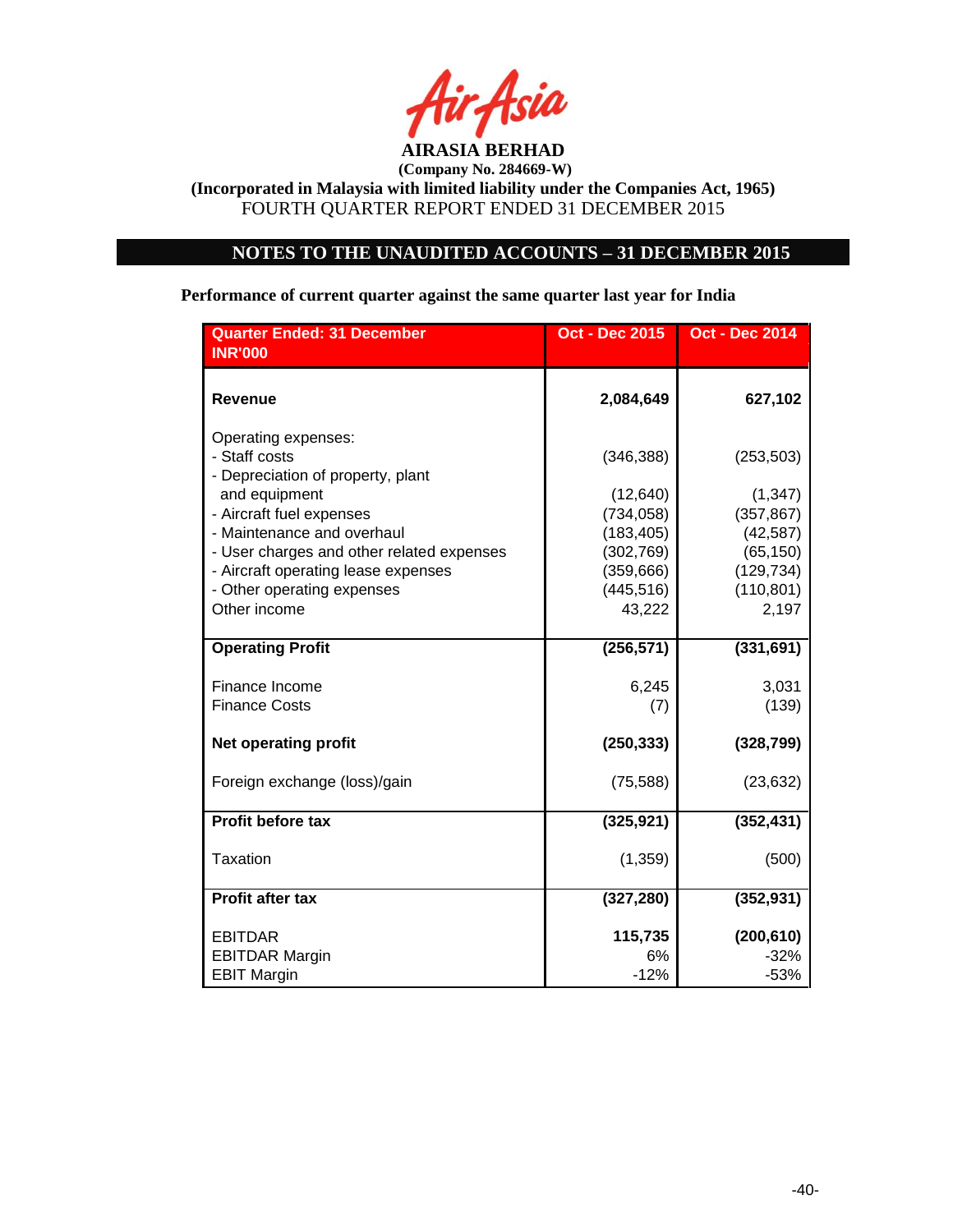

# **NOTES TO THE UNAUDITED ACCOUNTS – 31 DECEMBER 2015**

**Performance of current financial year against the previous financial year for India**

| <b>Year Ended: 31 December</b>                                                   | <b>Jan - Dec 2015</b>       | <b>Jan - Dec 2014</b>   |
|----------------------------------------------------------------------------------|-----------------------------|-------------------------|
| <b>INR'000</b>                                                                   |                             |                         |
| <b>Revenue</b>                                                                   | 5,221,377                   | 846,809                 |
| Operating expenses:<br>- Staff costs                                             | (1, 246, 348)               | (652, 881)              |
| - Depreciation of property, plant<br>and equipment<br>- Aircraft fuel expenses   | (45, 393)<br>(2, 285, 949)  | (3,633)<br>(570, 853)   |
| - Maintenance and overhaul                                                       | (483, 249)                  | (65,018)                |
| - User charges and other related expenses<br>- Aircraft operating lease expenses | (734, 134)<br>(1, 118, 228) | (94, 538)<br>(267, 814) |
| - Other operating expenses<br>Other income                                       | (1,027,906)<br>57,227       | (194, 751)<br>2,219     |
| <b>Operating Profit</b>                                                          | (1,662,603)                 | (1,000,459)             |
| Finance Income<br><b>Finance Costs</b>                                           | 42,033<br>(70)              | 9,904<br>(1,007)        |
| <b>Net operating profit</b>                                                      | (1,620,640)                 | (991, 562)              |
| Foreign Exchange (loss)/gain                                                     | (128, 624)                  | (26, 202)               |
| Profit before tax                                                                | (1,749,264)                 | (1,017,764)             |
| <b>Current Taxation</b>                                                          | (18, 869)                   | (1,262)                 |
| <b>Profit after tax</b>                                                          | (1,768,133)                 | (1,019,026)             |
| <b>EBITDAR</b>                                                                   | (498, 982)                  | (729, 012)              |
| <b>EBITDAR Margin</b><br><b>EBIT Margin</b>                                      | $-10%$<br>$-32%$            | $-86%$<br>$-118%$       |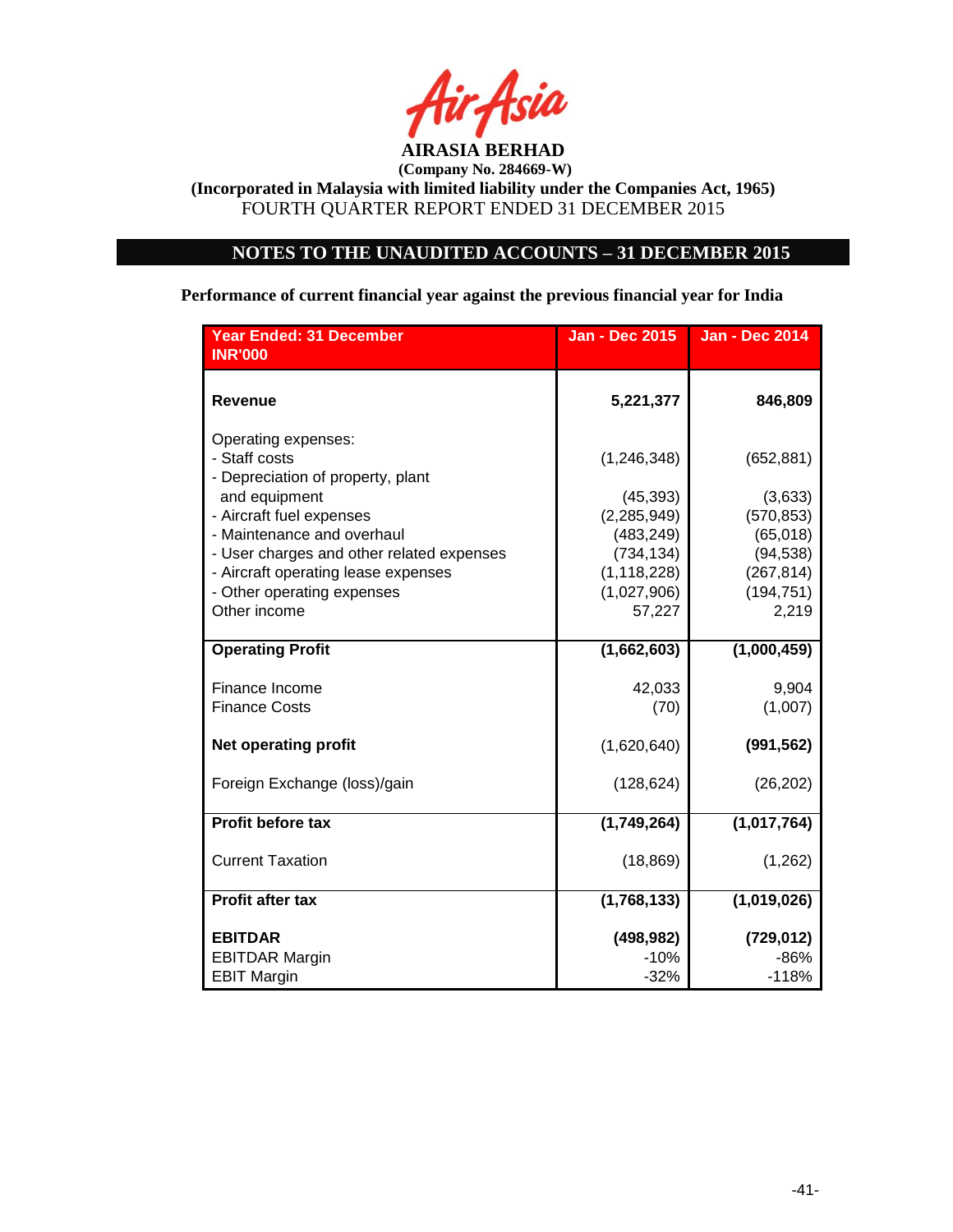

**(Incorporated in Malaysia with limited liability under the Companies Act, 1965)** FOURTH QUARTER REPORT ENDED 31 DECEMBER 2015

# **NOTES TO THE UNAUDITED ACCOUNTS – 31 DECEMBER 2015**

#### **Balance Sheet**

| <b>Year Ended: 31 December</b><br><b>INR'000</b> | Dec 2015    | <b>Dec 2014</b> |
|--------------------------------------------------|-------------|-----------------|
|                                                  |             |                 |
| Property, Plant & Equipment                      | 356,648     | 26,880          |
| Work In Progress                                 | 900         | 7,556           |
| Inventory                                        | 30,960      | 78,551          |
| Other Debtors & Prepayments                      | 709,211     | 45,894          |
| Cash & Short Term Deposits                       | 537,829     | 1,032,982       |
| <b>Total Assets</b>                              | 1,635,548   | 1,191,863       |
|                                                  |             |                 |
| Sales In Advance                                 | 668,341     | 337,692         |
| <b>Other Creditors &amp; Accruals</b>            | 840,403     | 231,897         |
| Amounts Owing to Related Party                   | 1,105,826   | 851,590         |
| Long Term Liabilities                            | 5,592       |                 |
| <b>Total Liabilities</b>                         | 2,620,162   | 1,421,179       |
|                                                  |             |                 |
| <b>Share Capital</b>                             | 1,921,500   | 908,664         |
| <b>Retained Earnings</b>                         | (2,906,114) | (1, 137, 981)   |
| <b>Total Equity</b>                              | (984,614)   | (229, 317)      |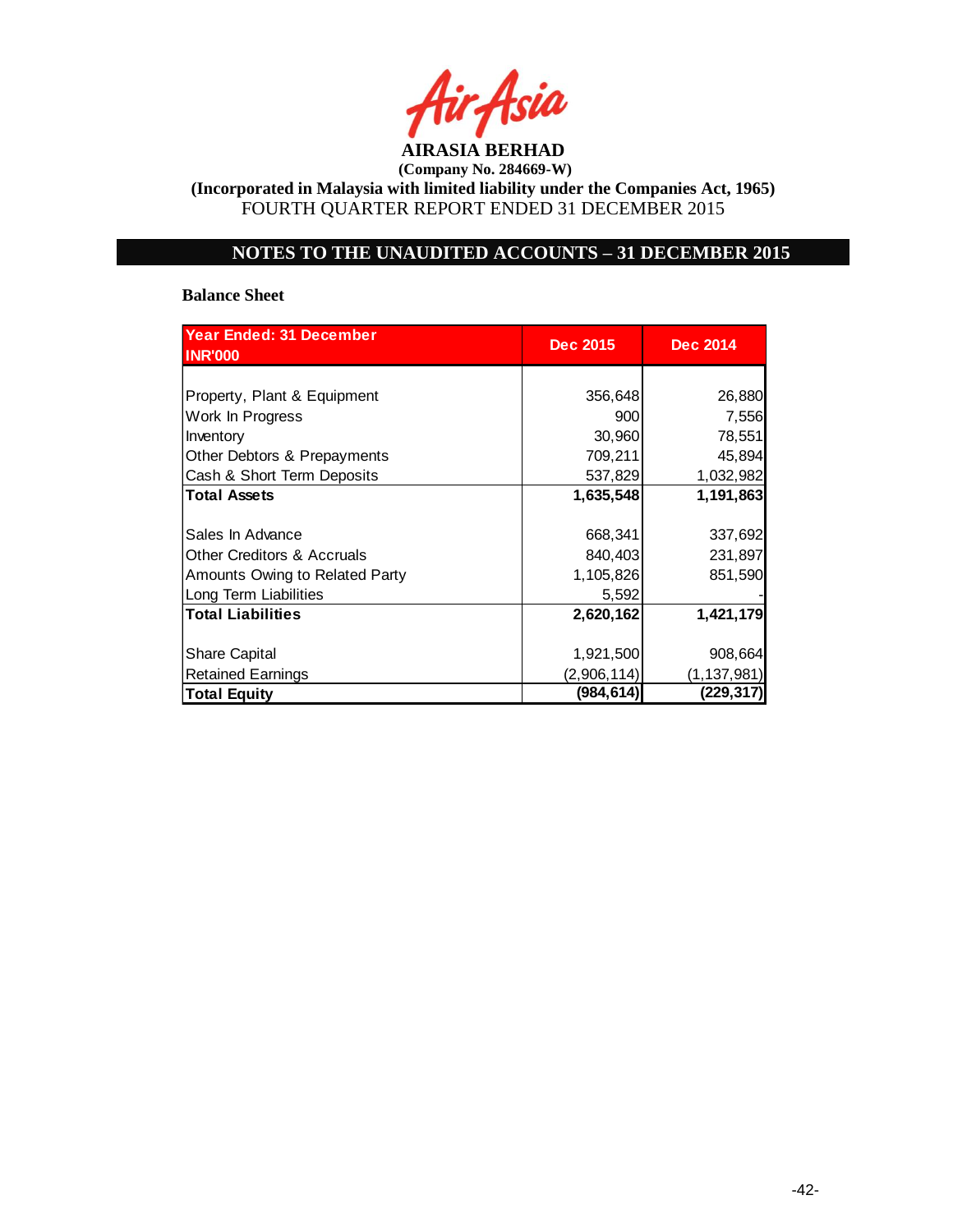

# **NOTES TO THE UNAUDITED ACCOUNTS – 31 DECEMBER 2015**

### **v) Associate Company – AirAsia Japan Co., Ltd ('AirAsia Japan')**

AirAsia Japan is an associate company which is incorporated in Japan and is 49% owned by AirAsia Berhad. AirAsia Japan recorded a net loss of RM25.5 million (quarter ended 31 December 2014: RM6.0 million) in the quarter under review of which RM11.7 million (quarter ended 31 December 2014: RM9.6 million) is equity accounted in the financial statements of AirAsia Berhad. In the full year 2015, AirAsia Japan recorded a net loss of RM58.4 million of which RM28.6 million is equity accounted in the AirAsia Berhad income statement.

#### **vi) Associate Company – Think Big Digital Sdn Bhd ('BIG')**

BIG is an associate company which is incorporated in Malaysia and is 47.8% owned by AirAsia Berhad. BIG recorded a net loss of RM9.8 million (quarter ended 31 December 2014: net loss of RM8.6 million) in the quarter under review and a net loss of RM27.7 million in the full year 2015 of which RMnil million is equity accounted in the AirAsia Berhad financial statement. As the Group's interest in BIG has been reduced to zero, in accordance with MFRS128, any profits will only be recognized when a total of RM36.1 million of unrecognized losses have been reversed.

### **vii) Associate Company – AAE Travel Pte Ltd ('AAE Travel')**

AAE Travel has been reclassified to investment in an associate company in the current financial period subsequent to the divestment of 25% equity interest in the share capital of AAE Travel (Note 29). AAE Travel is incorporated in Singapore and is 25% owned by AirAsia Berhad. AAE Travel recorded a net profit of RM15.2 million (quarter ended 31 December 2014: RM0.2 million) in the quarter of which RM3.9 million (quarter ended 31 December 2014: RM0.1 million) is equity accounted in the AirAsia Berhad income statement. In the full year 2015, AAE Travel recorded a net profir of RM83.2 million of which RM21.4 million is equity accounted in the AirAsia Berhad income statement.

### **viii) Jointly Controlled Entity – Asian Aviation Centre of Excellence Sdn Bhd ('AACOE')**

AACOE is a joint venture company which is incorporated in Malaysia and is owned in equal shares by AirAsia Berhad and CAE Inc, a Canadian incorporated aviation training organization. AACOE recorded a net profit of RM8.0 million (quarter ended 31 December 2014: RM5.0 million) in the quarter of which RM4.0 million (quarter ended 31 December 2014: RM2.5 million) is equity accounted in the AirAsia Berhad income statement. In the full year 2015, AACOE recorded a net profit of RM48.5 million of which RM24.4 million is equity accounted in the AirAsia Berhad income statement.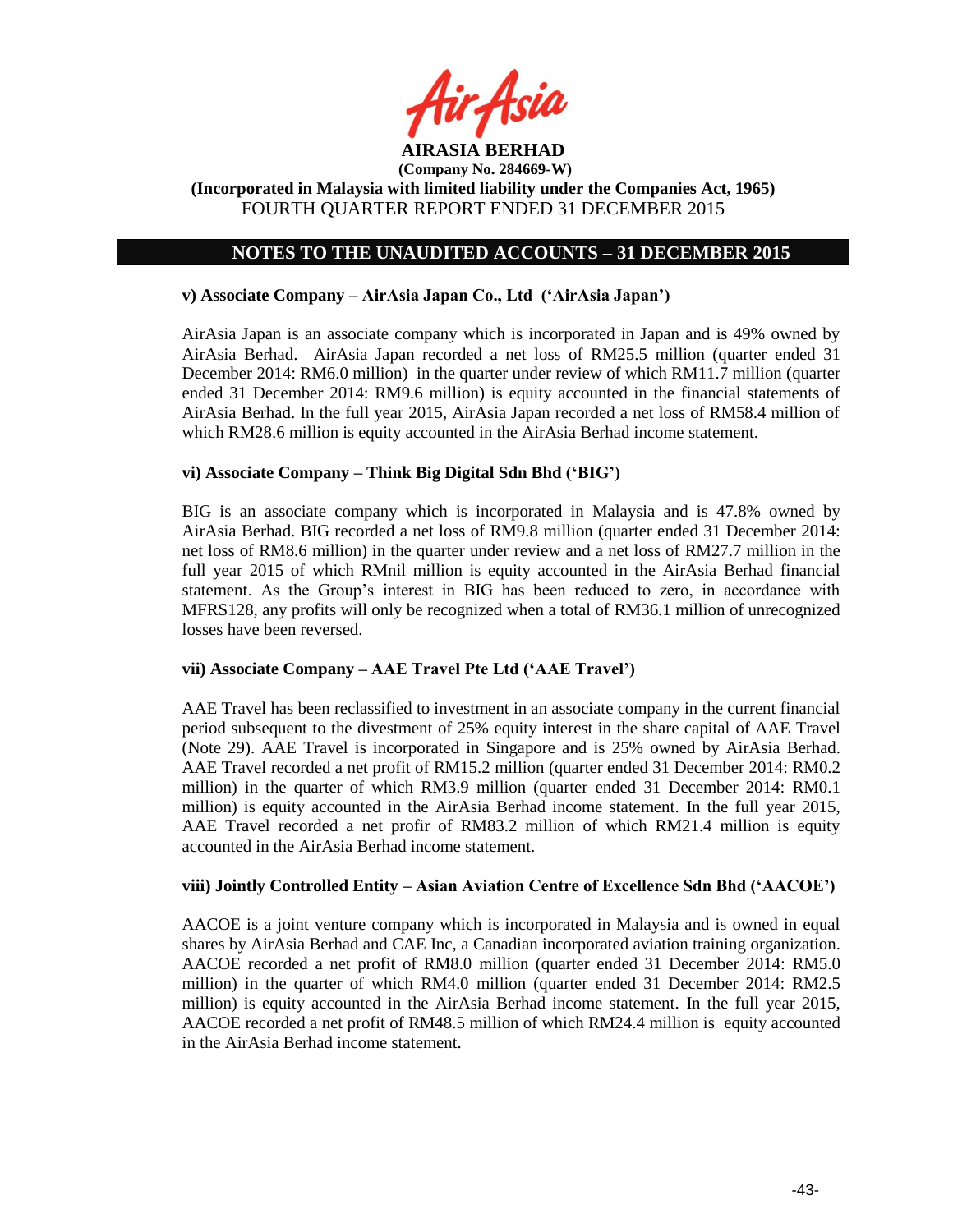

## **NOTES TO THE UNAUDITED ACCOUNTS – 31 DECEMBER 2015**

#### **24. Variation of results against preceding quarter**

The Group had a profit after taxation of RM432.2 million for the quarter under review. This is RM893.9 million higher compared to RM461.7 million of loss after taxation in the immediately preceding quarter ended 30 September 2015.

#### **25. Commentary on prospects**

In Malaysia, we continue to see strong demands in the first quarter of 2016 with average load factor forecast at 84% and an improved fare environment through capacity rationalization by other players. We remain positive in the outlook of MAA in the remaining quarters of 2016, as we continue to observe strong demand from the Chinese nationals and a more favorable fuel price ahead.

In Thailand, load factor in the first quarter of 2016 is forecast to surpass similar quarter in 2015 at 84% on top of the 9% increase in capacity. As with Malaysia, we see encouraging forward bookings in 2016. TAA will continue to focus its marketing activities on domestic, China and India routes in the remaining quarters of 2016.

In Indonesia, load factor in the first quarter of 2016 is forecast at 77% which has improved significantly from 70% in the first quarter of 2015. Beyond first quarter of 2016, IAA will continue to drive the brand recovery efforts and focus on the execution of its turnaround plan in achieving a sustainable profits in 2016.

In Philippines, the current forecast of the load factor in first quarter 2016 is 88%. PAA remains on track with its turnaround plan to focus on increasing frequency of the high yielding routes and sustaining the load factors for the remaining quarters in 2016.

In India, the forward loads remain buoyant with a forecast load factor of 82% in quarter 1 2016. For the remaining quarters of 2016, AirAsia India will remain focused on building a footprint in the Indian domestic market with the introduction of new routes and frequency increases.

Barring any unforeseen circumstances, the Directors remain positive for the prospects of the Group in 2016.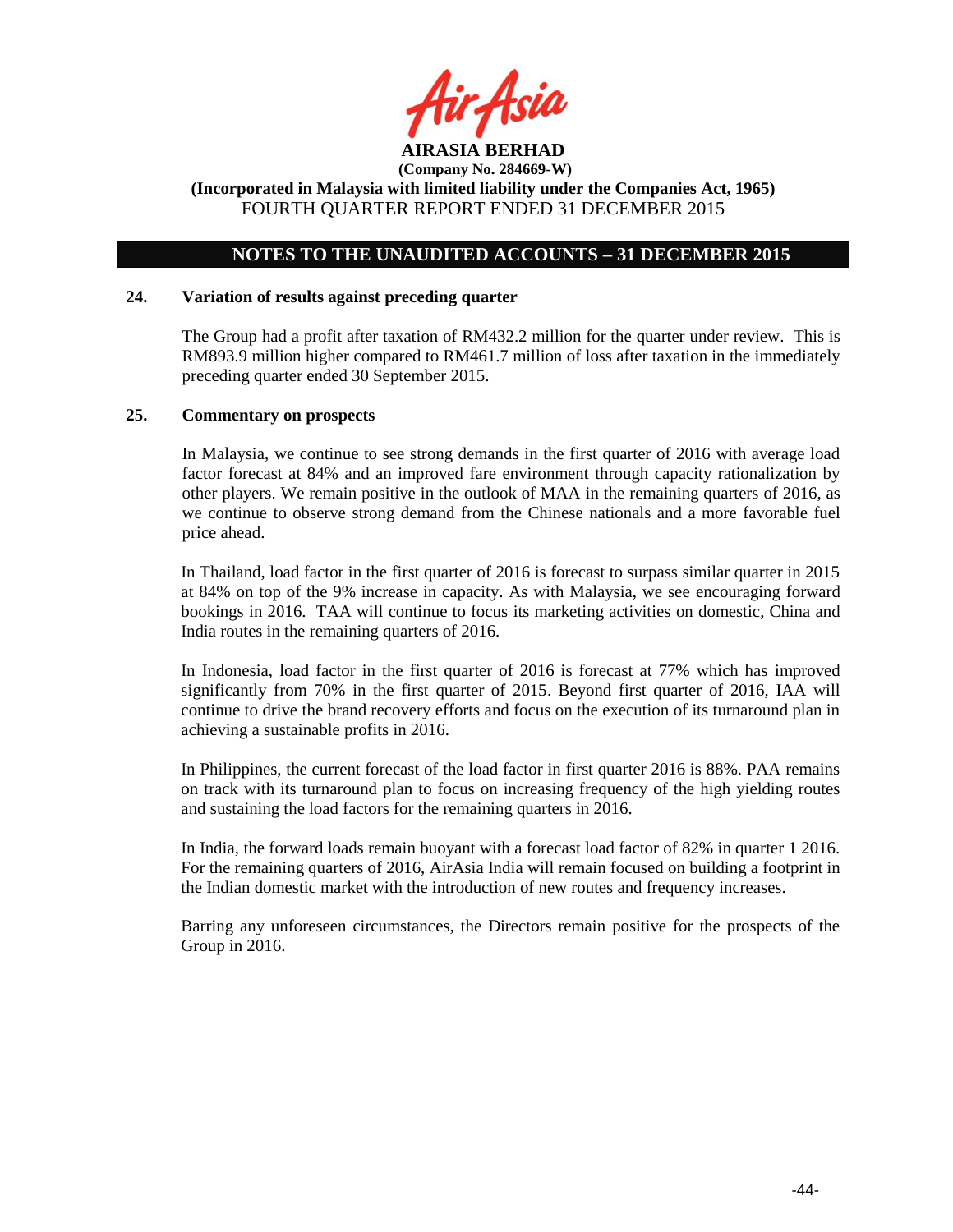

**(Incorporated in Malaysia with limited liability under the Companies Act, 1965)** FOURTH QUARTER REPORT ENDED 31 DECEMBER 2015

# **NOTES TO THE UNAUDITED ACCOUNTS – 31 DECEMBER 2015**

#### **26. Profit forecast**

No profit forecast has been issued.

### **27. Finance income/(costs)**

|                                                     | <b>Group and Company</b> |              |                |                |
|-----------------------------------------------------|--------------------------|--------------|----------------|----------------|
| All figures in RM'000                               | Quarter                  | Quarter      | <b>Year to</b> | <b>Year to</b> |
|                                                     | <b>Ended</b>             | <b>Ended</b> | <b>Date</b>    | <b>Date</b>    |
|                                                     | 31/12/15                 | 31/12/14     | 31/12/15       | 31/12/14       |
| <b>Finance income</b>                               |                          |              |                |                |
| from<br>Interest<br>due<br><sub>on</sub><br>amounts |                          |              |                |                |
| associates and JV entities                          | 8,245                    | 28,292       | 66,462         | 88,867         |
| Interest on deposits                                | 8,342                    | 6,254        | 28,063         | 17,889         |
| Gain from interest rate contracts                   | 16,609                   |              | 23,774         | 6,824          |
| Other interest income                               | 1,354                    | 2,830        | 4,543          | 8,289          |
|                                                     |                          |              |                |                |
|                                                     | 34,550                   | 37,376       | 122,842        | 121,869        |
| <b>Finance costs</b>                                |                          |              |                |                |
| <b>Bank borrowings</b>                              | (132,049)                | (149,095)    | (567, 416)     | (522, 850)     |
| Amortisation of premiums for                        |                          |              |                |                |
| interest rate caps                                  | (4,816)                  | (2,088)      | (11,500)       | (8,192)        |
| Loss from interest rate contracts                   | (2,174)                  | (1, 387)     | (22, 162)      |                |
| Bank facilities and other charges                   | (1,874)                  | (1,302)      | (9,548)        | (2,925)        |
|                                                     | (140, 913)               | (153, 872)   | (610, 626)     | (533,967)      |
|                                                     |                          |              |                |                |
| Net cost                                            | (106, 363)               | (116, 496)   | (487, 784)     | (412,098)      |
|                                                     |                          |              |                |                |
| Foreign exchange (losses)/gains                     |                          |              |                |                |
|                                                     |                          |              |                |                |
| - realized                                          | 46,097                   | (57, 938)    | 11,591         | (5,339)        |
| - unrealized                                        | 228,815                  | (704, 532)   | (1,876,828)    | (707, 031)     |
| - gain/(loss) from forward foreign                  |                          |              |                |                |
| exchange contracts                                  |                          | 37,135       | 111,425        | (71, 971)      |
| - fair value movement recycled                      |                          |              |                |                |
| from cash flow hedge reserve                        | (378, 301)               | 77,775       | 820,765        | 175,256        |
|                                                     | (103, 389)               | (647, 560)   | (933, 047)     | (609, 085)     |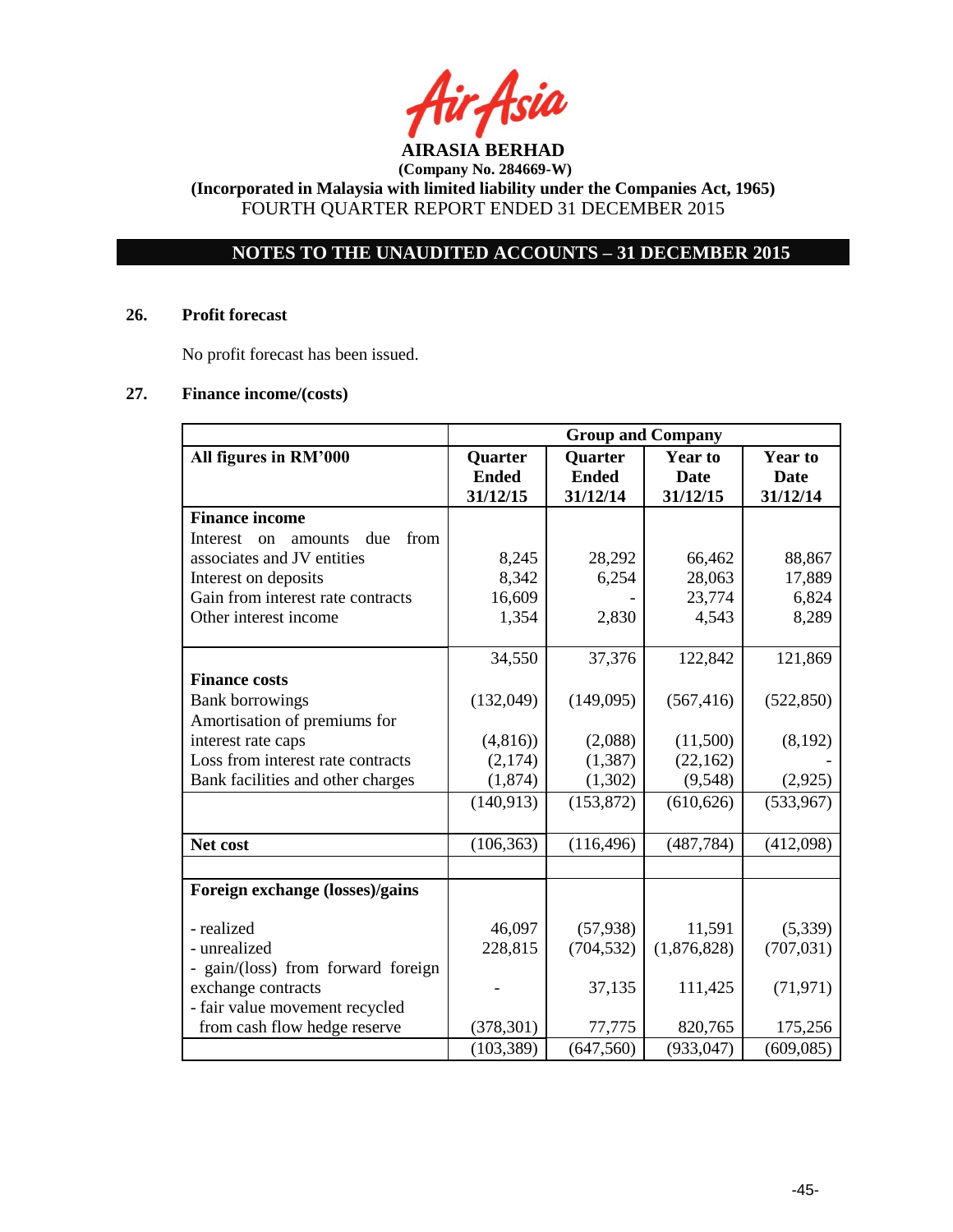**AIRASIA BERHAD** 

**(Incorporated in Malaysia with limited liability under the Companies Act, 1965)** FOURTH QUARTER REPORT ENDED 31 DECEMBER 2015

# **NOTES TO THE UNAUDITED ACCOUNTS – 31 DECEMBER 2015**

#### **28. Income tax expense**

#### *Current taxation*

The current taxation charge of RM5.0 million comprises tax payable on interest income.

#### *Deferred taxation*

RM124.7 million deferred tax credits arose in the current financial period. The deferred tax assets increased as the difference between the net book value and tax written down value of property, plant and equipment increased in the period. The deferred tax assets increased as Investment Allowances were retained for aircraft disposed during the quarter.

#### **29. Unquoted investments and properties**

On 16 February 2015, AirAsia Berhad, through its wholly-owned subsidiary, AirAsia Exp Pte. Ltd, entered into a Share Purchase Agreement with Expedia Inc. and Expedia Southeast Asia Pte. Ltd. to divest 6,144,280 ordinary shares of SGD1.00 each in AAE Travel, for a consideration of USD93.75 million (approximately RM347 million). The sale was completed on 10 March 2015, resulting in a gain on disposal of approximately RM321 million. Subsequent to the divestment, the Company's equity stake in AAE Travel was reduced to 25% and the investment in AAE Travel has been reclassified from an investment in joint venture to an investment in associate.

#### **30. Quoted investments and properties**

There was no purchase or disposal of quoted securities for the quarter under review and financial period to date.

#### **31. Status of corporate proposals announced**

There are no further updates in the corporate proposals announced.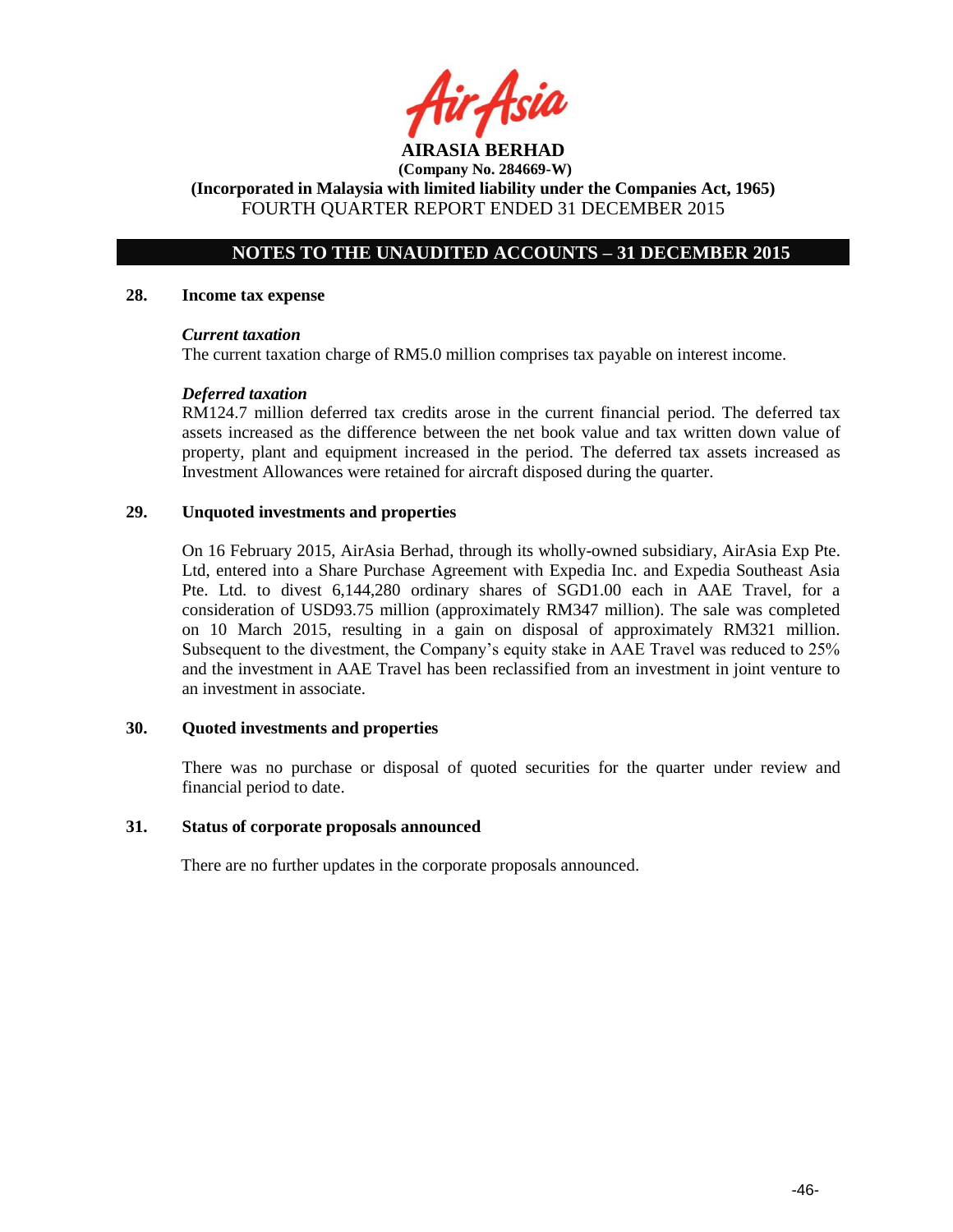

### **NOTES TO THE UNAUDITED ACCOUNTS – 31 DECEMBER 2015**

### **32. Borrowings and debt securities**

|             | As at<br>31/12/2015<br><b>RM'000</b> | As at<br>31/12/2014<br><b>RM'000</b> |
|-------------|--------------------------------------|--------------------------------------|
| Current     | 2,431,736                            | 2,274,928                            |
| Non-current | 10,184,863                           | 10,453,090                           |
| Total Debt  | 12,616,599                           | 12,728,018                           |
|             |                                      |                                      |

The currency profile of borrowings is as follows:

|                  | As at<br>31/12/2015<br><b>RM'000</b> | As at<br>31/12/2014<br><b>RM'000</b> |
|------------------|--------------------------------------|--------------------------------------|
| Ringgit Malaysia | 1,323,586                            | 2,285,827                            |
| <b>US Dollar</b> | 10,908,986                           | 10,099,768                           |
| Euro             | 167,523                              | 140,204                              |
| Singapore Dollar | 216,504                              | 202,219                              |
|                  | 12,616,599                           | 12,728,018                           |
|                  |                                      |                                      |

The above term loans, finance lease liabilities (Ijarah) and commodity murabahah finance are for the purchase of aircraft, spare engines and working capital purposes.

The maturity period of non-current borrowing is 14 years and below. Borrowings are denominated in US Dollar (predominantly), Singapore dollars, Ringgit Malaysia and Euro. The Company has substantially hedged its foreign exchange exposure through foreign exchange contracts as explained in Note 33 (i).

The repayment terms of term loans and finance lease liabilities (Ijarah) and commodity murabahah finance are on a quarterly or semi-annually basis. These are secured by the following:

- (a) Assignment of rights under contract with Airbus over each aircraft;
- (b) Assignment of insurance of each aircraft; and
- (c) Assignment of airframe and engine warranties of each aircraft.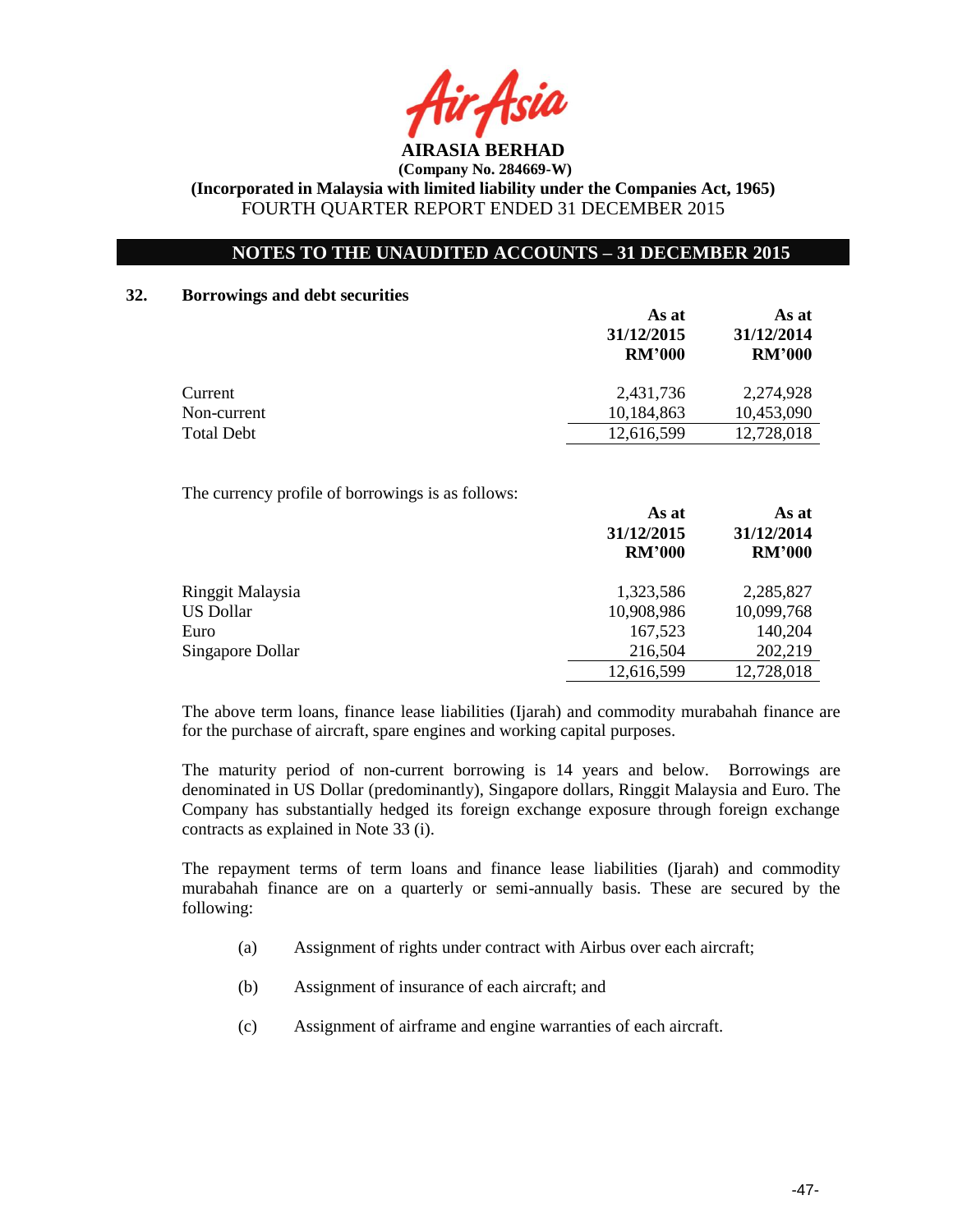

# **NOTES TO THE UNAUDITED ACCOUNTS – 31 DECEMBER 2015**

#### **33. Derivative Financial Instruments:**

The fair value of derivative financial instruments is determined in accordance with FRS139 "Financial Instruments: Recognition and Measurement"

(i) Forward Foreign Exchange Contracts

As at 31 December 2015, AirAsia Berhad has hedged approximately 58% of the US dollar liabilities of its aircraft (which are deployed to Malaysia) and engine loans into Malaysian Ringgit ("MYR"). The latest weighted average of USD/MYR forward exchange rate is 3.2364.

(ii) Interest Rate Hedging

As at 31 December 2015, the Group has entered interest rate hedging transactions to hedge against fluctuations in the US\$ Libor on its existing aircraft financing for aircraft delivering from 2005 to 2015.

(iii) Fuel Hedging

As at 31 December 2015, the Group has entered into Singapore Jet Kerosene fixed swaps, Brent options and Crack swaps which represents up to 46.53% of the Group's total budgeted fuel consumption for year 2016.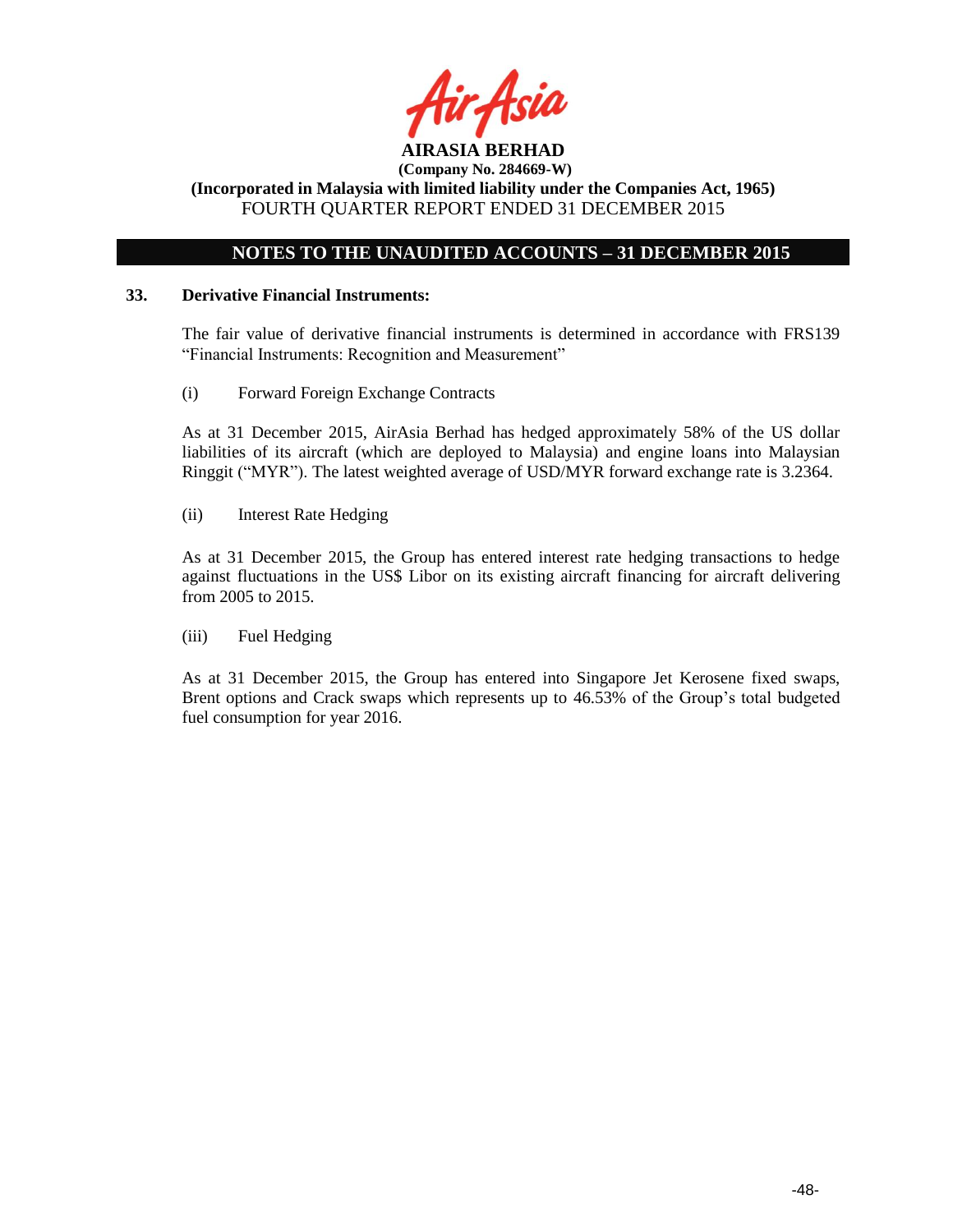

# **NOTES TO THE UNAUDITED ACCOUNTS – 31 DECEMBER 2015**

### **33. Derivative financial instruments (continued)**

| <b>Type of derivatives</b>       | <b>Notional Value</b><br>as at 31/12/2015 | <b>Fair Value</b><br>as at 31/12/2015<br><b>Assets/(Liabilities)</b> |
|----------------------------------|-------------------------------------------|----------------------------------------------------------------------|
| (i) Fuel contract                | Barrels (million)                         | RM (million)                                                         |
| - less than 1 year               |                                           |                                                                      |
| - 1 year to 3 years              | 3.5                                       | (172.6)                                                              |
| <b>Total</b>                     | 3.5                                       | (172.6)                                                              |
|                                  | RM (million)                              | RM (million)                                                         |
| (ii) Interest rate contracts     |                                           |                                                                      |
| - less than 1 year               | 5.3                                       | (0.1)                                                                |
| - 1 year to 3 years              | 478.4                                     | (37.7)                                                               |
| - more than 3 years              | 3,631.3                                   | (226.2)                                                              |
| <b>Total</b>                     | 4,115.0                                   | (264.0)                                                              |
| (iii) Foreign currency contracts | RM (million)                              | RM (million)                                                         |
| - less than 1 year               | 91.2                                      | 0.3                                                                  |
| - 1 year to 3 years              | 835.0                                     | 207.8                                                                |
| - more than 3 years              | 2,856.6                                   | 772.7                                                                |
| <b>Total</b>                     | 3,782.8                                   | 980.8                                                                |

The related accounting policies, cash requirements of the derivatives, risks associated with the derivatives and policies to mitigate those risks are unchanged since the last financial year.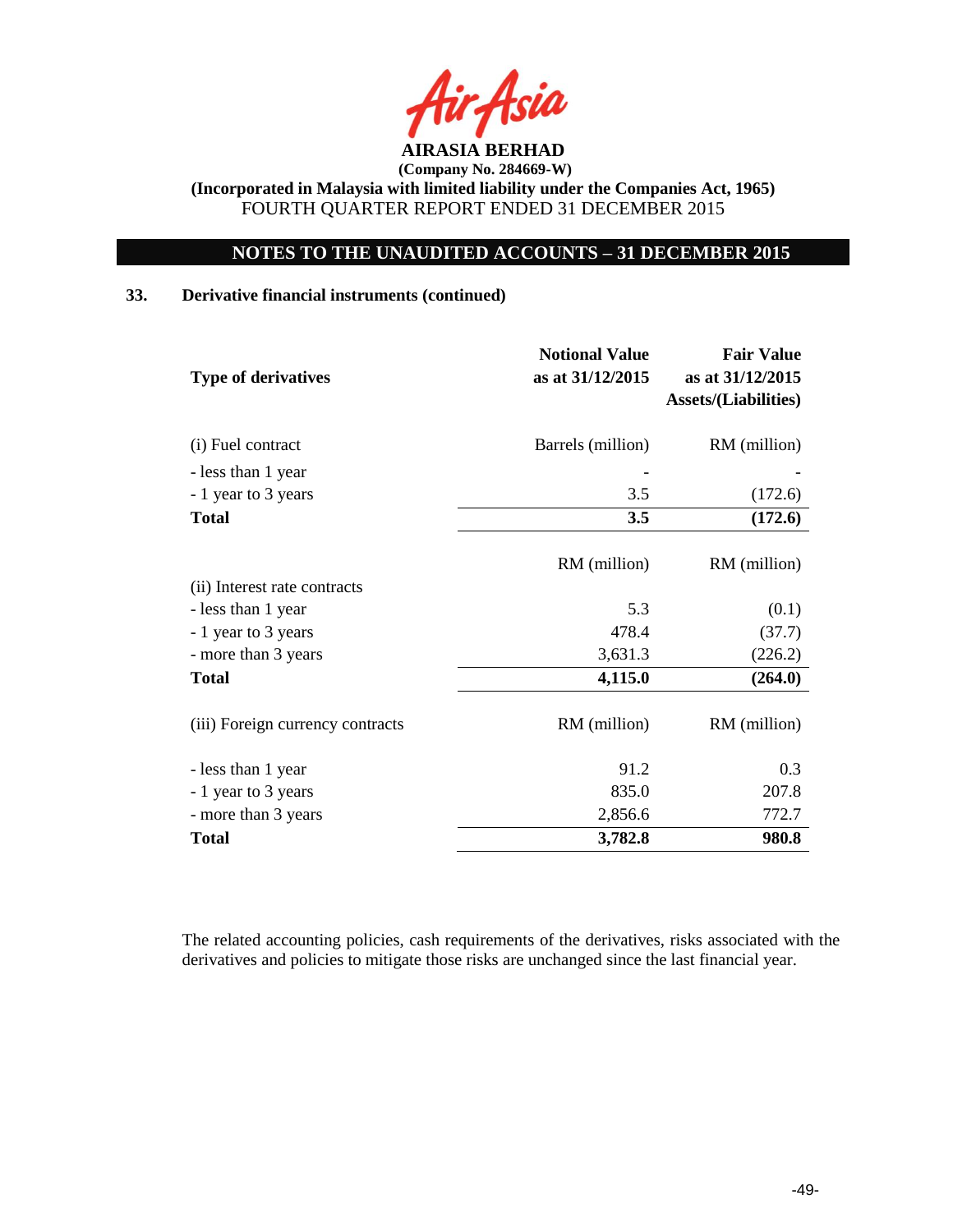

**(Incorporated in Malaysia with limited liability under the Companies Act, 1965)** FOURTH QUARTER REPORT ENDED 31 DECEMBER 2015

# **NOTES TO THE UNAUDITED ACCOUNTS – 31 DECEMBER 2015**

#### **34. Fair value estimation**

The carrying amounts of cash and cash equivalents, trade and other current assets, and trade and other liabilities approximate their respective fair values due to the relatively short-term maturity of these financial instruments. The table below analyses financial instruments carried at fair value, by valuation method.The different levels have been defined as follows:

- Quoted prices (unadjusted) in active markets for identical assets or liabilities (Level1).
- Inputs other than quoted prices included within level 1 that are observable for the asset or liability, either directly (that is, as prices) or indirectly (that is, derived from prices) (Level 2).
- Inputs for the asset or liability that are not based on observable market data (that is, Unobservable inputs) (Level 3).

The following tables presents the Group and Company's assets and liabilities that are measured at fair value at 31 December 2015 and 31 December 2014:

|                                                       | Level 1<br><b>RM'mil</b> | Level <sub>2</sub><br><b>RM'mil</b> | Level 3<br><b>RM'mil</b> | <b>Total</b><br><b>RM'mil</b> |
|-------------------------------------------------------|--------------------------|-------------------------------------|--------------------------|-------------------------------|
| 31 December 2015                                      |                          |                                     |                          |                               |
| Assets                                                |                          |                                     |                          |                               |
| Financial assets at fair value through profit or loss |                          |                                     |                          |                               |
| - Trading derivatives                                 |                          | 215                                 |                          | 215                           |
| Derivatives used for hedging                          |                          | 1,150                               |                          | 1,150                         |
| Available-for-sale financial assets                   |                          |                                     |                          |                               |
| - Equity securities                                   | 235                      |                                     |                          | 235                           |
| <b>Total Assets</b>                                   | 235                      | 1,365                               |                          | 1,600                         |
| <b>Liabilities</b>                                    |                          |                                     |                          |                               |
| Financial assets at fair value through profit or loss |                          |                                     |                          |                               |
| - Trading derivatives                                 |                          | 77                                  |                          | 77                            |
| Derivatives used for hedging                          |                          | 743                                 |                          | 743                           |
| <b>Total Liabilities</b>                              |                          | 820                                 |                          | 820                           |
| 31 December 2014                                      |                          |                                     |                          |                               |
|                                                       |                          |                                     |                          |                               |
| <b>Assets</b>                                         |                          |                                     |                          |                               |
| Financial assets at fair value through profit or loss |                          |                                     |                          |                               |
| - Trading derivatives                                 |                          | 62                                  |                          | 62                            |
| Derivatives used for hedging                          |                          | 606                                 |                          | 606                           |
| Available-for-sale financial assets                   |                          |                                     |                          |                               |
| - Equity securities                                   | 385                      |                                     |                          | 385                           |
| <b>Total Assets</b>                                   | 385                      | 668                                 |                          | 1,053                         |
| Liabilities                                           |                          |                                     |                          |                               |
| Financial assets at fair value through profit or loss |                          |                                     |                          |                               |
| - Trading derivatives                                 |                          | 76                                  |                          | 76                            |
| Derivatives used for hedging                          |                          | 644                                 |                          | 644                           |
| <b>Total Liabilities</b>                              |                          | 720                                 |                          | 720                           |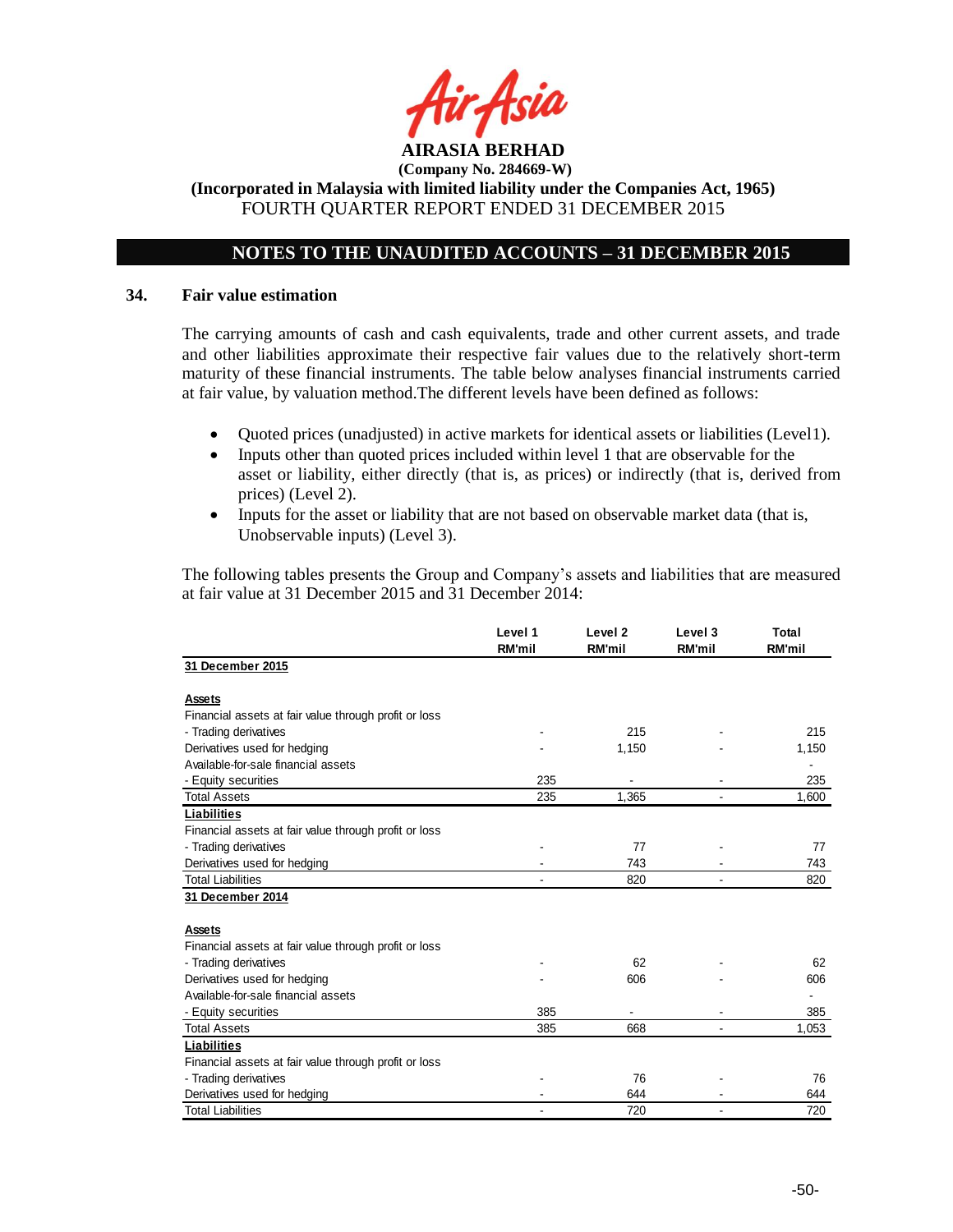

# **NOTES TO THE UNAUDITED ACCOUNTS – 31 DECEMBER 2015**

#### **34. Fair value estimation (continued)**

Financial instruments are classified as Level 1 if their value is observable in an active market. Such instruments are valued by reference to unadjusted quoted prices for identical assets or liabilities in active markets where the quoted prices is readily available, and the price represents actual and regularly occurring market transactions. An active market is one in which transactions occur with sufficient volume and frequency to provide pricing information on an on-going basis. These would include actively traded listed equities and actively exchangetraded derivatives.

Where fair value is determined using unquoted market prices in less active markets or quoted prices for similar assets and liabilities, such instruments are generally classified as Level 2. In cases where quoted prices are generally not available, the Group then determines fair value based upon valuation techniques that use as inputs, market parameters including but not limited to yield curves, volatilities and foreign exchange rates. The majority of valuation techniques employ only observable market data and so reliability of the fair value measurement is high. These would include certain bonds, government bonds, corporate debt securities, repurchase and reverse purchase agreements, loans, credit derivatives, certain issued notes and the Group's over the counter ("OTC") derivatives.

Financial instruments are classified as Level 3 if their valuation incorporates significant inputs that are not based on observable market data (unobservable inputs). Such inputs are generally determined based on observable inputs of a similar nature, historical observations on the level of the input or other analytical techniques. This category includes private equity investments, certain OTC derivatives (requiring complex and unobservable inputs such as correlations and long dated volatilities) and certain bonds.

### **35. Material litigation**

As at 26 February 2016, there was no material litigation against the Group.

### **36. Proposed dividend**

The Directors do not recommend any dividend for the quarter ended 31 December 2015.